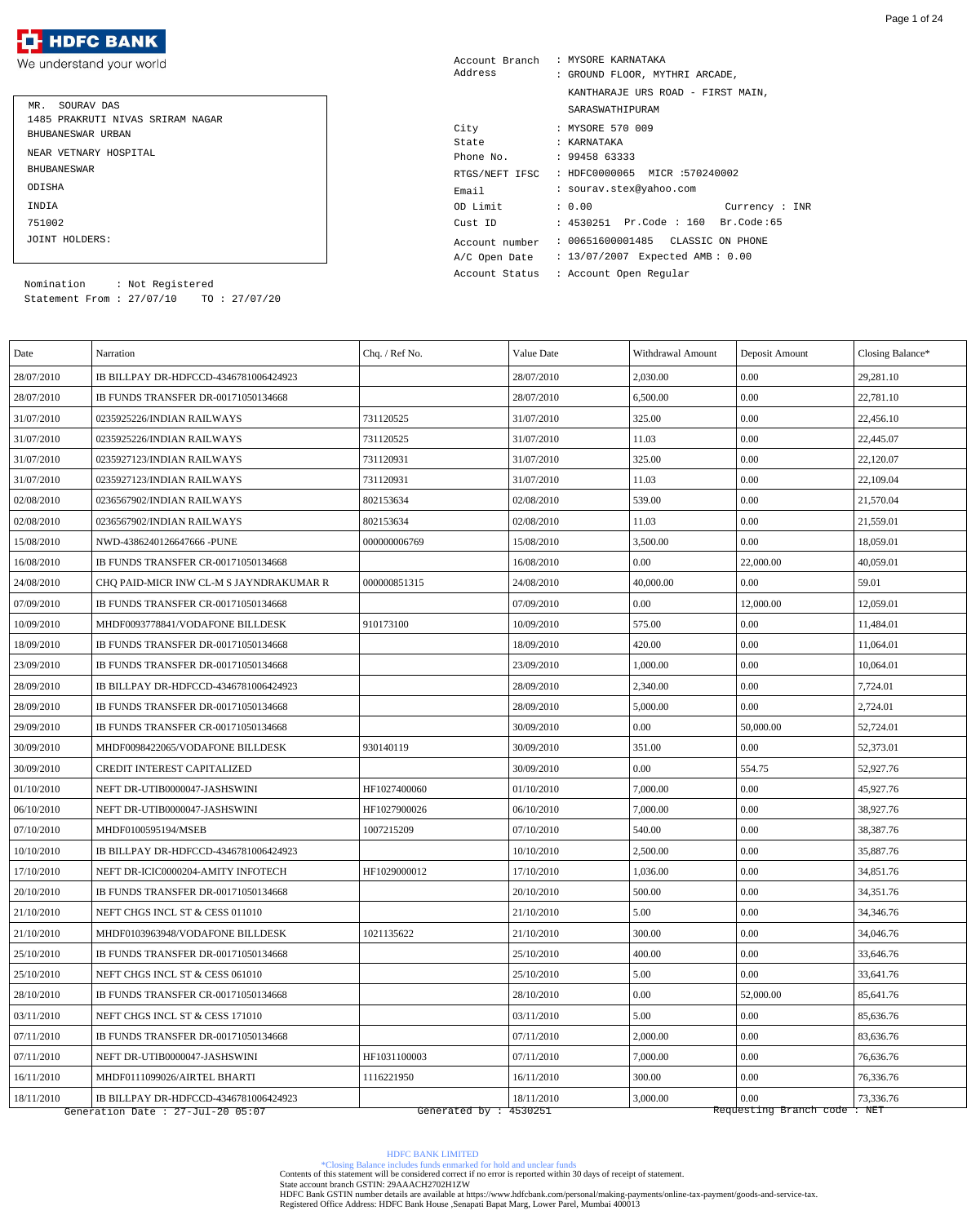We understand your world

| MR. SOURAV DAS<br>1485 PRAKRUTI NIVAS SRIRAM NAGAR<br>BHUBANESWAR URBAN |
|-------------------------------------------------------------------------|
| NEAR VETNARY HOSPITAL                                                   |
| <b>BHUBANE SWAR</b>                                                     |
| ODISHA                                                                  |
| INDIA                                                                   |
| 751002                                                                  |
| JOINT HOLDERS:                                                          |

| Account Branch | : MYSORE KARNATAKA                 |
|----------------|------------------------------------|
| Address        | : GROUND FLOOR, MYTHRI ARCADE,     |
|                | KANTHARAJE URS ROAD - FIRST MAIN,  |
|                | SARASWATHIPURAM                    |
| City           | : MYSORE 570 009                   |
| State          | : KARNATAKA                        |
| Phone No.      | : 9945863333                       |
| RTGS/NEFT IFSC | : HDFC0000065 MICR :570240002      |
| Email          | : sourav.stex@yahoo.com            |
| OD Limit       | : 0.00<br>Current: INR             |
| Cust ID        | : 4530251 Pr.Code : 160 Br.Code:65 |
| Account number | : 00651600001485 CLASSIC ON PHONE  |
| A/C Open Date  | : 13/07/2007 Expected AMB: 0.00    |
| Account Status | : Account Open Regular             |

Statement From : 27/07/10 TO : 27/07/20 Nomination : Not Registered

| 20/11/2010 | NEFT CHGS INCL ST & CESS 071110       |                        | 20/11/2010 | 5.00      | 0.00                        | 73,331.76   |
|------------|---------------------------------------|------------------------|------------|-----------|-----------------------------|-------------|
| 25/11/2010 | MHDF0113281222/VODAFONE BILLDESK      | 1125135353             | 25/11/2010 | 300.00    | 0.00                        | 73,031.76   |
| 29/11/2010 | IB FUNDS TRANSFER CR-00171050134668   |                        | 29/11/2010 | 0.00      | 50,000.00                   | 1,23,031.76 |
| 02/12/2010 | NEFT DR-UTIB0000047-JASHSWINI         | HF1033600095           | 02/12/2010 | 10,000.00 | 0.00                        | 1,13,031.76 |
| 10/12/2010 | IB BILLPAY DR-HDFCCD-4346781006424923 |                        | 10/12/2010 | 7,000.00  | 0.00                        | 1,06,031.76 |
| 14/12/2010 | IB FUNDS TRANSFER DR-00171050134668   |                        | 14/12/2010 | 1,500.00  | 0.00                        | 1,04,531.76 |
| 16/12/2010 | NEFT CHGS INCL ST & CESS 021210       |                        | 16/12/2010 | 5.00      | 0.00                        | 1,04,526.76 |
| 16/12/2010 | MHDF0129485743/VODAFONE BILLDESK      | 1216234947             | 17/12/2010 | 540.00    | 0.00                        | 1,03,986.76 |
| 18/12/2010 | IB FUNDS TRANSFER DR-00171050134668   |                        | 18/12/2010 | 3,000.00  | $0.00\,$                    | 1,00,986.76 |
| 20/12/2010 | IB BILLPAY DR-HDFCCD-4346781006424923 |                        | 20/12/2010 | 10,000.00 | 0.00                        | 90,986.76   |
| 23/12/2010 | IB FUNDS TRANSFER DR-00171050134668   |                        | 23/12/2010 | 2,000.00  | 0.00                        | 88,986.76   |
| 10/01/2011 | IB BILLPAY DR-HDFCCD-4346781006424923 |                        | 10/01/2011 | 8,000.00  | 0.00                        | 80,986.76   |
| 10/01/2011 | IB BILLPAY DR-HDFCCD-4346781006424923 |                        | 10/01/2011 | 20,000.00 | 0.00                        | 60,986.76   |
| 13/01/2011 | IB BILLPAY DR-HDFCCD-4346781006424923 |                        | 14/01/2011 | 3,000.00  | 0.00                        | 57,986.76   |
| 13/01/2011 | IB FUNDS TRANSFER CR-00171050134668   |                        | 14/01/2011 | 0.00      | 2,500.00                    | 60,486.76   |
| 15/01/2011 | IB FUNDS TRANSFER DR-00171050134668   |                        | 15/01/2011 | 2,500.00  | 0.00                        | 57,986.76   |
| 15/01/2011 | IB BILLPAY DR-HDFCCD-4346781006424923 |                        | 15/01/2011 | 1,500.00  | $0.00\,$                    | 56,486.76   |
| 17/01/2011 | IB BILLPAY DR-HDFCCD-4346781006424923 |                        | 17/01/2011 | 12,000.00 | 0.00                        | 44,486.76   |
| 17/01/2011 | IB BILLPAY DR-HDFCCD-4346781006424923 |                        | 17/01/2011 | 30,000.00 | 0.00                        | 14,486.76   |
| 18/01/2011 | IB FUNDS TRANSFER CR-00171050134668   |                        | 18/01/2011 | 0.00      | 31,000.00                   | 45,486.76   |
| 18/01/2011 | IB BILLPAY DR-HDFCCD-4346781006424923 |                        | 18/01/2011 | 3,000.00  | 0.00                        | 42,486.76   |
| 25/01/2011 | IB FUNDS TRANSFER DR-00171050134668   |                        | 25/01/2011 | 2,000.00  | 0.00                        | 40,486.76   |
| 25/01/2011 | CHQ DEP-MICR CLG-GHOD DOD ROAD -      | 000000407356           | 27/01/2011 | 0.00      | 30,000.00                   | 70,486.76   |
| 01/02/2011 | IB FUNDS TRANSFER DR-00171050134668   |                        | 01/02/2011 | 2,000.00  | 0.00                        | 68,486.76   |
| 10/02/2011 | IB BILLPAY DR-HDFCCD-4346781006424923 |                        | 10/02/2011 | 15,000.00 | 0.00                        | 53,486.76   |
| 10/02/2011 | IB FUNDS TRANSFER DR-00171050134668   |                        | 10/02/2011 | 2,000.00  | $0.00\,$                    | 51,486.76   |
| 16/02/2011 | IB FUNDS TRANSFER DR-00171050134668   |                        | 16/02/2011 | 20,000.00 | 0.00                        | 31,486.76   |
| 18/02/2011 | IB BILLPAY DR-HDFCCD-4346781006424923 |                        | 18/02/2011 | 4,000.00  | 0.00                        | 27,486.76   |
| 28/02/2011 | IB BILLPAY DR-HDFCCD-4346781006424923 |                        | 28/02/2011 | 15,000.00 | 0.00                        | 12,486.76   |
| 01/04/2011 | CREDIT INTEREST CAPITALIZED           |                        | 31/03/2011 | 0.00      | 1,009.95                    | 13,496.71   |
| 14/05/2011 | NEFT DR-ICIC0000204-AMITY INFOTECH    | F11134000029           | 14/05/2011 | 518.00    | 0.00                        | 12,978.71   |
| 15/05/2011 | MHDF1054575205/VODAFONE BILLDESK      | 515091257              | 15/05/2011 | 480.00    | $0.00\,$                    | 12,498.71   |
| 20/05/2011 | NEFT DR-ICIC0000204-AMITY INFOTECH    | F11140000036           | 20/05/2011 | 518.00    | $0.00\,$                    | 11,980.71   |
| 25/05/2011 | IB BILLPAY DR-HDFCCD-4346781006424923 |                        | 25/05/2011 | 690.00    | 0.00                        | 11,290.71   |
| 10/06/2011 | NEFT CHGS INCL ST & CESS 140511       |                        | 10/06/2011 | 5.00      | 0.00                        | 11,285.71   |
| 14/06/2011 | NEFT CHGS INCL ST & CESS 200511       |                        | 14/06/2011 | 5.00      | 0.00                        | 11,280.71   |
| 25/06/2011 | IB BILLPAY DR-HDFCCD-4346781006424923 |                        | 25/06/2011 | 1,190.00  | 0.00                        | 10,090.71   |
|            | Generation Date : 27-Jul-20 05:07     | Generated by : 4530251 |            |           | Requesting Branch code: NET |             |

HDFC BANK LIMITED

\*Closing Balance includes funds enmarked for hold and unclear funds Contents of this statement will be considered correct if no error is reported within 30 days of receipt of statement.

State account branch GSTIN: 29AAACH2702H1ZW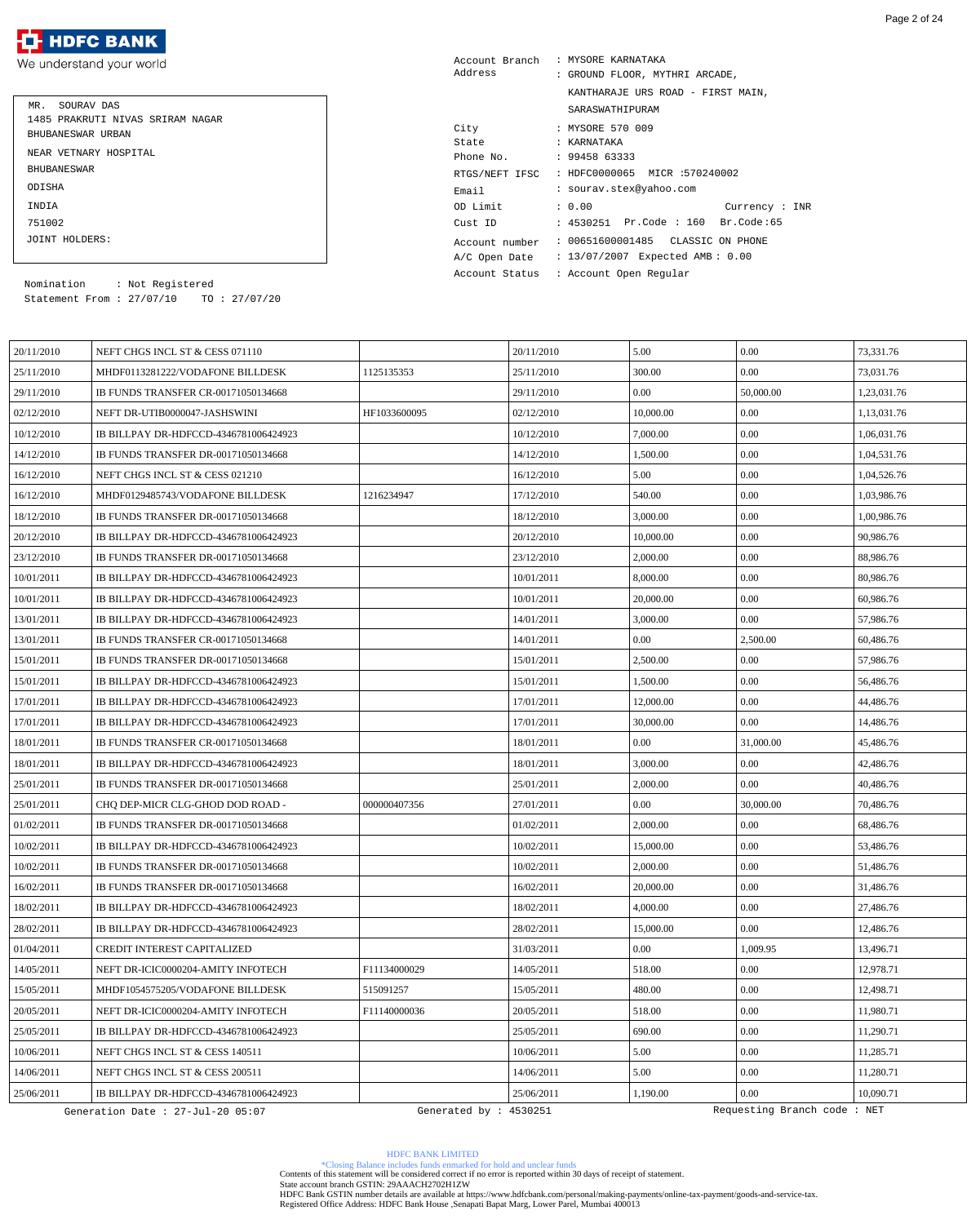We understand your world

| MR. SOURAV DAS<br>1485 PRAKRUTI NIVAS SRIRAM NAGAR<br>BHUBANESWAR URBAN |
|-------------------------------------------------------------------------|
| NEAR VETNARY HOSPITAL                                                   |
| <b>BHUBANE SWAR</b>                                                     |
| ODISHA                                                                  |
| INDIA                                                                   |
| 751002                                                                  |
| JOINT HOLDERS:                                                          |

| Account Branch<br>Address                       | : MYSORE KARNATAKA<br>: GROUND FLOOR, MYTHRI ARCADE,                 |  |  |  |  |
|-------------------------------------------------|----------------------------------------------------------------------|--|--|--|--|
|                                                 | KANTHARAJE URS ROAD - FIRST MAIN,                                    |  |  |  |  |
|                                                 | SARASWATHIPURAM                                                      |  |  |  |  |
| City                                            | : MYSORE 570 009                                                     |  |  |  |  |
| State                                           | : KARNATAKA                                                          |  |  |  |  |
| Phone No.                                       | : 9945863333                                                         |  |  |  |  |
| : HDFC0000065 MICR :570240002<br>RTGS/NEFT IFSC |                                                                      |  |  |  |  |
| Email                                           | : sourav.stex@yahoo.com                                              |  |  |  |  |
| OD Limit                                        | : 0.00<br>Current: INR                                               |  |  |  |  |
| Cust ID                                         | : 4530251 Pr.Code : 160 Br.Code:65                                   |  |  |  |  |
| Account number<br>A/C Open Date                 | : 00651600001485 CLASSIC ON PHONE<br>: 13/07/2007 Expected AMB: 0.00 |  |  |  |  |

Account Status : Account Open Regular

Statement From : 27/07/10 TO : 27/07/20 Nomination : Not Registered

| 31/07/2011 | IB BILLPAY DR-HDFCCD-4346781006424923   |                        | 31/07/2011 | 2,000.00  | 0.00                        | 8,090.71  |
|------------|-----------------------------------------|------------------------|------------|-----------|-----------------------------|-----------|
| 08/08/2011 | 9782854/CLEARTRIP COM                   | 808150800              | 08/08/2011 | 5,940.00  | 0.00                        | 2,150.71  |
| 25/08/2011 | IB BILLPAY DR-HDFCCD-4346781006424923   |                        | 25/08/2011 | 2,000.00  | $0.00\,$                    | 150.71    |
| 29/08/2011 | IB FUNDS TRANSFER CR-00171050134668     |                        | 29/08/2011 | 0.00      | 15,000.00                   | 15,150.71 |
| 16/09/2011 | 08852560000973-TPT-UNPLUGGD             | 848611767A1            | 16/09/2011 | 12,000.00 | 0.00                        | 3,150.71  |
| 22/09/2011 | IB BILLPAY DR-HDFCCD-4346781006424923   |                        | 22/09/2011 | 2,540.00  | 0.00                        | 610.71    |
| 26/09/2011 | IB FUNDS TRANSFER CR-00171050134668     |                        | 26/09/2011 | 0.00      | 18,000.00                   | 18,610.71 |
| 30/09/2011 | <b>CREDIT INTEREST CAPITALIZED</b>      |                        | 30/09/2011 | 0.00      | 204.26                      | 18,814.97 |
| 05/10/2011 | NEFT DR-BKID0000048-CLOSER2PATENTS      | F11278000035           | 05/10/2011 | 14,000.00 | $0.00\,$                    | 4,814.97  |
| 11/10/2011 | IB FUNDS TRANSFER CR-00171050134668     |                        | 11/10/2011 | 0.00      | 11,000.00                   | 15,814.97 |
| 12/10/2011 | IB BILLPAY DR-HDFCCD-4346781006424923   |                        | 12/10/2011 | 4,000.00  | 0.00                        | 11,814.97 |
| 12/10/2011 | AQB SER CHGS INC ST & CESS JUL-SEP2011  |                        | 12/10/2011 | 827.25    | 0.00                        | 10,987.72 |
| 21/10/2011 | IB FUNDS TRANSFER CR-00171050134668     |                        | 21/10/2011 | 0.00      | 19,000.00                   | 29.987.72 |
| 21/10/2011 | NEFT DR-BKID0000048-CLOSER2PATENTS      | F11294000032           | 21/10/2011 | 13,000.00 | $0.00\,$                    | 16,987.72 |
| 03/11/2011 | NEFT CHGS INCL ST & CESS 051011         |                        | 03/11/2011 | 5.00      | 0.00                        | 16,982.72 |
| 09/11/2011 | NEFT CHGS INCL ST & CESS 211011         |                        | 09/11/2011 | 5.00      | $0.00\,$                    | 16,977.72 |
| 01/12/2011 | CCA11LFJX334/AVENUES INDIA LTD          | 1201171721             | 01/12/2011 | 2,000.00  | 0.00                        | 14,977.72 |
| 01/12/2011 | IB BILLPAY DR-HDFCCD-4346781006424923   |                        | 01/12/2011 | 4,000.00  | $0.00\,$                    | 10,977.72 |
| 16/12/2011 | IB BILLPAY DR-HDFCCD-4346781006424923   |                        | 16/12/2011 | 10,000.00 | 0.00                        | 977.72    |
| 16/12/2011 | CASH DEP - SURAT - PARLE P              |                        | 16/12/2011 | 0.00      | 45,000.00                   | 45,977.72 |
| 16/12/2011 | IB BILLPAY DR-HDFCCD-4346781006424923   |                        | 16/12/2011 | 44,000.00 | $0.00\,$                    | 1,977.72  |
| 16/12/2011 | IB FUNDS TRANSFER CR-00171050134668     |                        | 16/12/2011 | 0.00      | 25,000.00                   | 26,977.72 |
| 28/01/2012 | NECS CR NHAI BOND-1187626351            | 001187626351           | 28/01/2012 | 0.00      | 1,123.00                    | 28,100.72 |
| 11/02/2012 | IB BILLPAY DR-HDFCCD-4346781006424923   |                        | 11/02/2012 | 7,000.00  | $0.00\,$                    | 21,100.72 |
| 11/02/2012 | IB BILLPAY DR-HDFCCD-4346781006424923   |                        | 11/02/2012 | 10,000.00 | $0.00\,$                    | 11,100.72 |
| 11/02/2012 | IB BILLPAY DR-HDFCCD-4346781006424923   |                        | 11/02/2012 | 7,000.00  | 0.00                        | 4,100.72  |
| 11/02/2012 | IB BILLPAY DR-HDFCCD-4346781006424923   |                        | 11/02/2012 | 4,000.00  | 0.00                        | 100.72    |
| 11/02/2012 | IB FUNDS TRANSFER CR-00171050134668     |                        | 11/02/2012 | 0.00      | 10,000.00                   | 10,100.72 |
| 19/03/2012 | NEFT DR-0065F12079000078-AMITY INFOTECH | <b>ICIC0000204</b>     | 19/03/2012 | 545.00    | $0.00\,$                    | 9,555.72  |
| 31/03/2012 | NEFT DR-0065F12091000001-AMITY INFOTECH | <b>ICIC0000204</b>     | 31/03/2012 | 1,092.00  | $0.00\,$                    | 8,463.72  |
| 01/04/2012 | <b>CREDIT INTEREST CAPITALIZED</b>      |                        | 31/03/2012 | 0.00      | 342.53                      | 8,806.25  |
| 01/04/2012 | NEFT DR-0065F12092000015-AMITY INFOTECH | <b>ICIC0000204</b>     | 01/04/2012 | 546.00    | $0.00\,$                    | 8,260.25  |
| 01/04/2012 | NEFT DR-0065F12092000017-AMITY INFOTECH | <b>ICIC0000204</b>     | 01/04/2012 | 546.00    | $0.00\,$                    | 7,714.25  |
| 16/04/2012 | AMB CHRG INCL ST & CESS FOR MAR2012     |                        | 16/04/2012 | 275.75    | 0.00                        | 7,438.50  |
| 18/04/2012 | IB BILLPAY DR-HDFCCD-4346781006424923   |                        | 18/04/2012 | 2,000.00  | 0.00                        | 5,438.50  |
| 01/05/2012 | NEFT DR-0065F12122000052-AMITY INFOTECH | <b>ICIC0000204</b>     | 01/05/2012 | 555.00    | 0.00                        | 4,883.50  |
| 09/05/2012 | NEFT DR-0065F12130000071-AMITY INFOTECH | <b>ICIC0000204</b>     | 09/05/2012 | 555.00    | 0.00                        | 4,328.50  |
|            | Generation Date : 27-Jul-20 05:07       | Generated by : 4530251 |            |           | Requesting Branch code: NET |           |

HDFC BANK LIMITED

\*Closing Balance includes funds enmarked for hold and unclear funds Contents of this statement will be considered correct if no error is reported within 30 days of receipt of statement.

State account branch GSTIN: 29AAACH2702H1ZW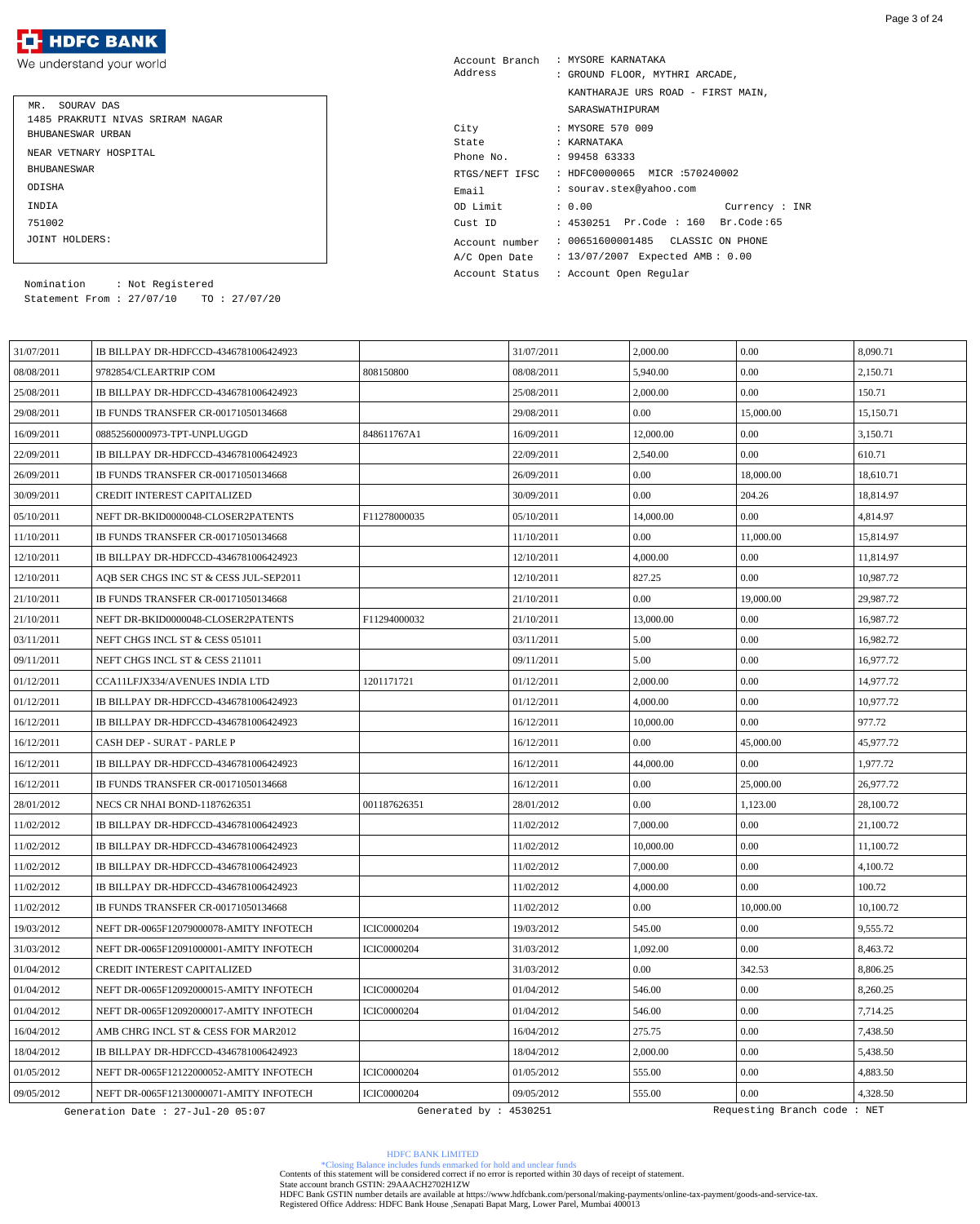We understand your world

| MR. SOURAV DAS<br>1485 PRAKRUTI NIVAS SRIRAM NAGAR<br>BHUBANESWAR URBAN |  |
|-------------------------------------------------------------------------|--|
| NEAR VETNARY HOSPITAL                                                   |  |
| <b>BHUBANE SWAR</b>                                                     |  |
| ODISHA                                                                  |  |
| INDIA                                                                   |  |
| 751002                                                                  |  |
| JOINT HOLDERS:                                                          |  |

| Account Branch<br>Address                        | : MYSORE KARNATAKA<br>: GROUND FLOOR, MYTHRI ARCADE, |  |  |  |  |
|--------------------------------------------------|------------------------------------------------------|--|--|--|--|
|                                                  | KANTHARAJE URS ROAD - FIRST MAIN,                    |  |  |  |  |
|                                                  | SARASWATHIPURAM                                      |  |  |  |  |
| City                                             | : MYSORE 570 009                                     |  |  |  |  |
| State                                            | : KARNATAKA                                          |  |  |  |  |
| Phone No.                                        | : 9945863333                                         |  |  |  |  |
| : HDFC0000065 MICR :570240002<br>RTGS/NEFT IFSC  |                                                      |  |  |  |  |
| Email                                            | : sourav.stex@yahoo.com                              |  |  |  |  |
| OD Limit                                         | : 0.00<br>Current: INR                               |  |  |  |  |
| Cust ID                                          | : 4530251 Pr.Code : 160 Br.Code:65                   |  |  |  |  |
| Account number                                   | : 00651600001485 CLASSIC ON PHONE                    |  |  |  |  |
| : 13/07/2007 Expected AMB: 0.00<br>A/C Open Date |                                                      |  |  |  |  |
| : Account Open Reqular<br>Account Status         |                                                      |  |  |  |  |

Statement From : 27/07/10 TO : 27/07/20 Nomination : Not Registered

| 14/05/2012 | MHDF2737410728/BILLDKGUJARATGASCOMP      | 514153146              | 14/05/2012 | 501.24    | 0.00                        | 3,827.26  |
|------------|------------------------------------------|------------------------|------------|-----------|-----------------------------|-----------|
| 14/05/2012 | MHDF2737413519/VODAFONE BILLDESK         | 514153443              | 14/05/2012 | 400.00    | 0.00                        | 3.427.26  |
| 24/05/2012 | AMB CHRG INCL ST & CESS FOR APR2012      |                        | 24/05/2012 | 280.90    | 0.00                        | 3,146.36  |
| 27/05/2012 | IB BILLPAY DR-HDFCCD-4346781006424923    |                        | 27/05/2012 | 1,000.00  | 0.00                        | 2,146.36  |
| 30/05/2012 | 1001205001987802/TOMGOOGLE INDIA         | 530233335              | 31/05/2012 | 500.00    | 0.00                        | 1,646.36  |
| 07/06/2012 | IB FUNDS TRANSFER CR-00171050134668      |                        | 07/06/2012 | 0.00      | 16,000.00                   | 17,646.36 |
| 26/06/2012 | AMB CHRG INCL ST & CESS FOR MAY2012      |                        | 26/06/2012 | 393.26    | 0.00                        | 17,253.10 |
| 13/07/2012 | IB BILLPAY DR-HDFCCD-4346781006424923    |                        | 13/07/2012 | 3,000.00  | 0.00                        | 14,253.10 |
| 17/07/2012 | MHDF2773171441/VODAFONE BILLDESK         | 717110404              | 17/07/2012 | 342.00    | 0.00                        | 13,911.10 |
| 27/08/2012 | IB BILLPAY DR-HDFCCD-4346781006424923    |                        | 27/08/2012 | 1,820.00  | 0.00                        | 12,091.10 |
| 07/09/2012 | CCA12IMXX993/AVENUES INDIA LTD           | 907191959              | 07/09/2012 | 1,000.00  | $0.00\,$                    | 11,091.10 |
| 30/09/2012 | <b>CREDIT INTEREST CAPITALIZED</b>       |                        | 30/09/2012 | 0.00      | 216.49                      | 11,307.59 |
| 01/10/2012 | NECS CR TPNATIONAL HIGHWAYS-1244976673   | 001244976673           | 01/10/2012 | 0.00      | 11,202.00                   | 22,509.59 |
| 16/10/2012 | NEFT DR-0065F12290000070-TAPASWINI PATTA | SBIN0010249            | 16/10/2012 | 5,000.00  | 0.00                        | 17,509.59 |
| 16/10/2012 | MHDF2830618641/VODAFONE BILLDESK         | 1016182456             | 16/10/2012 | 275.00    | $0.00\,$                    | 17,234.59 |
| 29/10/2012 | IB BILLPAY DR-HDFCCD-4346781006424923    |                        | 29/10/2012 | 2,040.00  | 0.00                        | 15,194.59 |
| 29/10/2012 | NEFT DR-0065F12303000077-CLOSER2PATENTS  | <b>BKID0000048</b>     | 29/10/2012 | 6,000.00  | 0.00                        | 9.194.59  |
| 03/11/2012 | IB FUNDS TRANSFER CR-00171050134668      |                        | 03/11/2012 | 0.00      | 5,000.00                    | 14,194.59 |
| 03/12/2012 | IB BILLPAY DR-HDFCCD-4346781006424923    |                        | 03/12/2012 | 1,500.00  | $0.00\,$                    | 12,694.59 |
| 03/12/2012 | IB BILLPAY DR-HDFCCD-4346781006424923    |                        | 03/12/2012 | 12,000.00 | 0.00                        | 694.59    |
| 04/12/2012 | IB FUNDS TRANSFER CR-00171050134668      |                        | 04/12/2012 | 0.00      | 10,000.00                   | 10,694.59 |
| 11/12/2012 | IB FUNDS TRANSFER DR-00171050134668      |                        | 11/12/2012 | 5,000.00  | 0.00                        | 5,694.59  |
| 11/12/2012 | IB FUNDS TRANSFER CR-00171050134668      |                        | 11/12/2012 | 0.00      | 3,500.00                    | 9,194.59  |
| 11/12/2012 | IB FUNDS TRANSFER DR-00171050134668      |                        | 11/12/2012 | 2,500.00  | 0.00                        | 6,694.59  |
| 25/12/2012 | IB BILLPAY DR-HDFCCD-4346781006424923    |                        | 25/12/2012 | 3,310.00  | 0.00                        | 3,384.59  |
| 12/01/2013 | MHDF2894559319/BILLDKGUJARATGASCOMP      | 112182221              | 12/01/2013 | 410.24    | 0.00                        | 2,974.35  |
| 15/01/2013 | MHDF2896639868/VODAFONE BILLDESK         | 115203333              | 15/01/2013 | 300.00    | 0.00                        | 2,674.35  |
| 31/01/2013 | IB BILLPAY DR-HDFCCD-4346781016589129    |                        | 31/01/2013 | 2,200.00  | 0.00                        | 474.35    |
| 07/02/2013 | IB FUNDS TRANSFER CR-00171050134668      |                        | 07/02/2013 | 0.00      | 11,000.00                   | 11,474.35 |
| 25/02/2013 | AMB CHRG INCL ST & CESS FOR DEC2012      |                        | 25/02/2013 | 280.90    | $0.00\,$                    | 11,193.45 |
| 08/03/2013 | MHDF2938757276/VODAFONE BILLDESK         | 308130246              | 08/03/2013 | 175.00    | $0.00\,$                    | 11,018.45 |
| 08/03/2013 | MHDF2938759843/VODAFONE BILLDESK         | 308130526              | 08/03/2013 | 905.00    | 0.00                        | 10,113.45 |
| 16/03/2013 | AMB CHRG INCL ST & CESS FOR JAN2013      |                        | 16/03/2013 | 393.26    | $0.00\,$                    | 9,720.19  |
| 20/03/2013 | IB FUNDS TRANSFER CR-00171050134668      |                        | 20/03/2013 | 0.00      | 2,500.00                    | 12,220.19 |
| 30/03/2013 | AMB CHRG INCL ST & CESS FOR FEB2013      |                        | 30/03/2013 | 280.90    | 0.00                        | 11,939.29 |
| 01/04/2013 | CREDIT INTEREST CAPITALISED              |                        | 31/03/2013 | 0.00      | 209.00                      | 12,148.29 |
| 21/04/2013 | CCA13DSDQ986/AVENUES INDIA LTD           | 421203340              | 21/04/2013 | 1,500.00  | 0.00                        | 10,648.29 |
|            | Generation Date : 27-Jul-20 05:07        | Generated by : 4530251 |            |           | Requesting Branch code: NET |           |

HDFC BANK LIMITED

\*Closing Balance includes funds enmarked for hold and unclear funds Contents of this statement will be considered correct if no error is reported within 30 days of receipt of statement.

State account branch GSTIN: 29AAACH2702H1ZW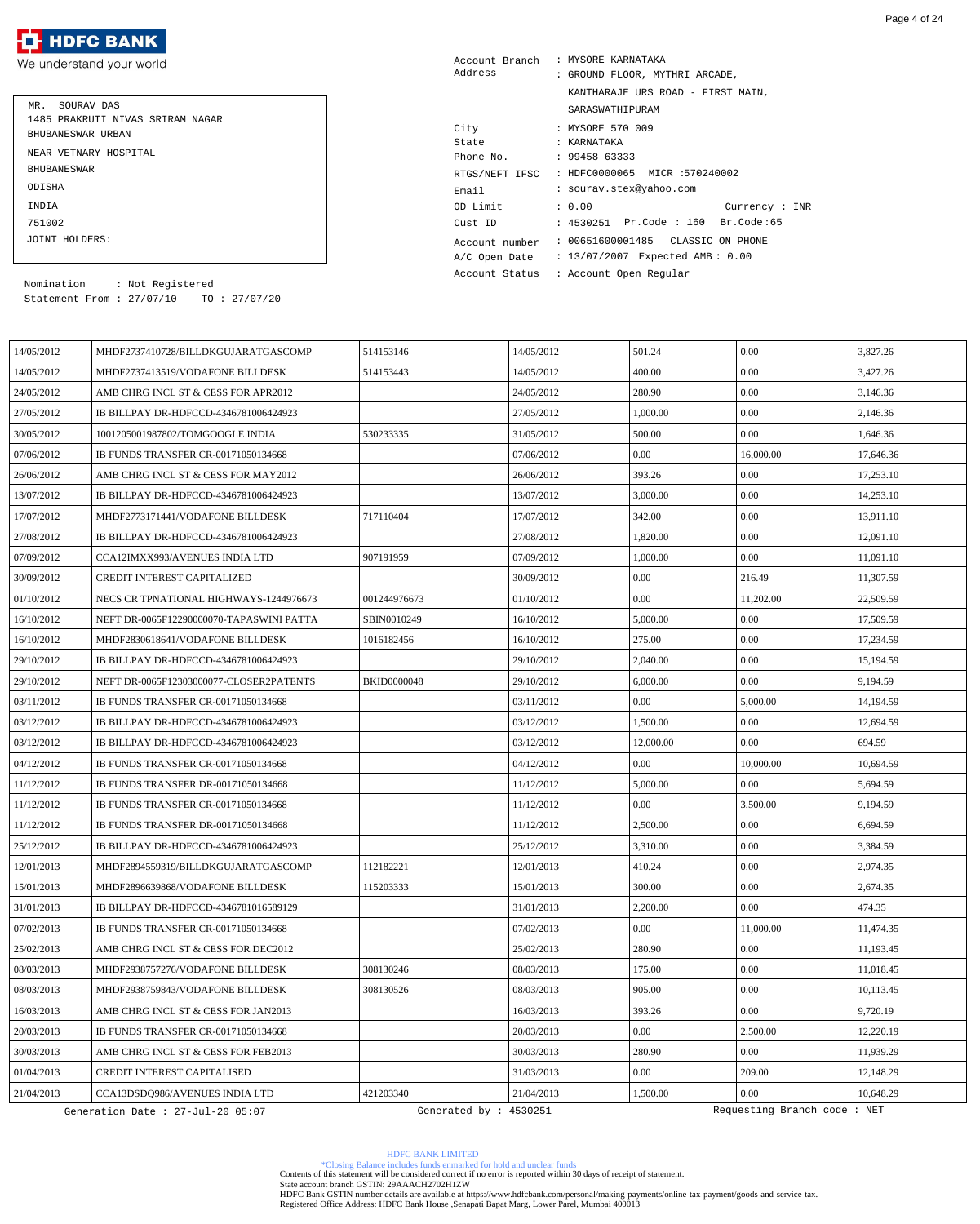We understand your world

| MR. SOURAV DAS                   |  |
|----------------------------------|--|
| 1485 PRAKRUTI NIVAS SRIRAM NAGAR |  |
| BHUBANESWAR URBAN                |  |
| NEAR VETNARY HOSPITAL            |  |
| <b>BHUBANE SWAR</b>              |  |
| ODISHA                           |  |
| INDIA                            |  |
| 751002                           |  |
| JOINT HOLDERS:                   |  |

| Account Branch | : MYSORE KARNATAKA                 |  |  |
|----------------|------------------------------------|--|--|
| Address        | : GROUND FLOOR, MYTHRI ARCADE,     |  |  |
|                | KANTHARAJE URS ROAD - FIRST MAIN,  |  |  |
|                | SARASWATHIPURAM                    |  |  |
| City           | : MYSORE 570 009                   |  |  |
| State          | : KARNATAKA                        |  |  |
| Phone No.      | : 9945863333                       |  |  |
| RTGS/NEFT IFSC | : HDFC0000065 MICR :570240002      |  |  |
| Email          | : sourav.stex@yahoo.com            |  |  |
| OD Limit       | : 0.00<br>Current : INR            |  |  |
| Cust ID        | : 4530251 Pr.Code : 160 Br.Code:65 |  |  |
| Account number | : 00651600001485 CLASSIC ON PHONE  |  |  |
| A/C Open Date  | : 13/07/2007 Expected AMB: 0.00    |  |  |
| Account Status | : Account Open Reqular             |  |  |

Statement From : 27/07/10 TO : 27/07/20 Nomination : Not Registered

| 09/06/2013 | <b>IB FUNDS TRANSFER DR-00171050134668</b>                                   |                        | 09/06/2013 | 10,000.00 | 0.00                        | 648.29    |
|------------|------------------------------------------------------------------------------|------------------------|------------|-----------|-----------------------------|-----------|
| 09/06/2013 | IB FUNDS TRANSFER CR-00171050134668                                          |                        | 09/06/2013 | 0.00      | 12,000.00                   | 12,648.29 |
| 09/06/2013 | IB FUNDS TRANSFER DR-00171050134668                                          |                        | 09/06/2013 | 2,000.00  | 0.00                        | 10,648.29 |
| 30/09/2013 | <b>CREDIT INTEREST CAPITALISED</b>                                           |                        | 30/09/2013 | 0.00      | 217.00                      | 10,865.29 |
| 01/10/2013 | ECS CR TPNATIONAL HIGHWAYS-0024467562                                        | 000024467562           | 01/10/2013 | 0.00      | 16,400.00                   | 27,265.29 |
| 26/12/2013 | IB FUNDS TRANSFER DR-00171050134668                                          |                        | 27/12/2013 | 15,000.00 | 0.00                        | 12,265.29 |
| 01/04/2014 | <b>CREDIT INTEREST CAPITALISED</b>                                           |                        | 31/03/2014 | 0.00      | 388.00                      | 12,653.29 |
| 01/10/2014 | <b>CREDIT INTEREST CAPITALISED</b>                                           |                        | 30/09/2014 | 0.00      | 254.00                      | 12,907.29 |
| 01/10/2014 | ECS C-NATIONAL HIGHWAYS AU-0000000003277                                     | 001007463274           | 01/10/2014 | 0.00      | 16,400.00                   | 29,307.29 |
| 05/11/2014 | IB BILLPAY DR-HDFCCD-4346781016589129                                        |                        | 05/11/2014 | 1,600.00  | 0.00                        | 27,707.29 |
| 13/11/2014 | AHDF3553720600/BILLDKVODAFONEINDIAL                                          | 1113093838             | 13/11/2014 | 1,666.00  | 0.00                        | 26,041.29 |
| 22/11/2014 | AHDF3565397961/BILLDKGUJARATGASCOMP                                          | 1122202750             | 22/11/2014 | 911.24    | 0.00                        | 25,130.05 |
| 16/12/2014 | BHDF3594875534/BILLDKVODAFONEINDIAL                                          | 1216114428             | 16/12/2014 | 1,500.00  | 0.00                        | 23,630.05 |
| 01/01/2015 | ZP14AA3BDB5DB/ZAAKONEMOBIKWIKSYSTE                                           | 101095956              | 01/01/2015 | 247.00    | 0.00                        | 23,383.05 |
| 01/01/2015 | 810525419/PAYTMMOBILESOLUTIONP                                               | 101101806              | 01/01/2015 | 282.00    | 0.00                        | 23,101.05 |
| 04/01/2015 | IB BILLPAY DR-HDFCCD-4346781016589129                                        |                        | 04/01/2015 | 6,000.00  | 0.00                        | 17,101.05 |
| 12/02/2015 | IB FUNDS TRANSFER DR-00171050134668                                          |                        | 12/02/2015 | 6,000.00  | 0.00                        | 11,101.05 |
| 28/03/2015 | IB FUNDS TRANSFER CR-00171050134668                                          |                        | 28/03/2015 | 0.00      | 4,000.00                    | 15,101.05 |
| 01/04/2015 | <b>CREDIT INTEREST CAPITALISED</b>                                           |                        | 31/03/2015 | 0.00      | 411.00                      | 15,512.05 |
| 15/04/2015 | NEFT CR-CITI0100000-GLOBAL REMITTANCE-OT<br>HERS-SOURAV DAS-CITIN15533565156 | CITIN15533565156       | 15/04/2015 | 0.00      | 1.19                        | 15,513.24 |
| 15/04/2015 | NEFT CR-CITI0100000-GLOBAL REMITTANCE-OT<br>HERS-SOURAV DAS-CITIN15533578241 | CITIN15533578241       | 15/04/2015 | 0.00      | 1.13                        | 15,514.37 |
| 10/05/2015 | 1646965063/PAYTMMOBILESOLUTIONP                                              | 510121226              | 10/05/2015 | 155.00    | 0.00                        | 15,359.37 |
| 01/10/2015 | <b>CREDIT INTEREST CAPITALISED</b>                                           |                        | 30/09/2015 | 0.00      | 309.00                      | 15,668.37 |
| 01/10/2015 | CECS C-NATIONAL HIGHWAYS AU-000000000320                                     | 002041756315           | 01/10/2015 | 0.00      | 16,400.00                   | 32,068.37 |
| 16/02/2016 | IB BILLPAY DR-HDFCVE-489377XXXXXX2721                                        |                        | 16/02/2016 | 3,523.88  | $0.00\,$                    | 28,544.49 |
| 02/03/2016 | CCADC1ACU566/CCAVISTAPRINTINDIAMA                                            | 160623364956           | 02/03/2016 | 395.00    | 0.00                        | 28,149.49 |
| 01/04/2016 | <b>CREDIT INTEREST CAPITALISED</b>                                           |                        | 31/03/2016 | 0.00      | 624.00                      | 28,773.49 |
| 01/07/2016 | CREDIT INTEREST CAPITALISED                                                  |                        | 30/06/2016 | 0.00      | 286.00                      | 29,059.49 |
| 01/10/2016 | <b>CREDIT INTEREST CAPITALISED</b>                                           |                        | 30/09/2016 | 0.00      | 292.00                      | 29,351.49 |
| 01/10/2016 | ACH C-INE906B07CA1-NATIONA-NHA00004732                                       | 005506794432           | 01/10/2016 | 0.00      | 16,400.00                   | 45,751.49 |
| 01/01/2017 | <b>CREDIT INTEREST CAPITALISED</b>                                           |                        | 31/12/2016 | 0.00      | 460.00                      | 46,211.49 |
| 13/01/2017 | 013151711958251/CITRUSAIRTEL                                                 | 170133238121           | 13/01/2017 | 645.00    | $0.00\,$                    | 45,566.49 |
| 17/01/2017 | HHDF5053865985/BSNL BILLDESK                                                 | 170176175466           | 17/01/2017 | 546.00    | $0.00\,$                    | 45,020.49 |
| 17/03/2017 | IHDF5197619781/BSNL BILLDESK                                                 | 170769060911           | 17/03/2017 | 557.00    | $0.00\,$                    | 44,463.49 |
| 22/03/2017 | REF-BSNL-IHDF5197619781-17/3/17                                              |                        | 22/03/2017 | 0.00      | 557.00                      | 45,020.49 |
|            | Generation Date : 27-Jul-20 05:07                                            | Generated by : 4530251 |            |           | Requesting Branch code: NET |           |

HDFC BANK LIMITED

\*Closing Balance includes funds enmarked for hold and unclear funds Contents of this statement will be considered correct if no error is reported within 30 days of receipt of statement.

State account branch GSTIN: 29AAACH2702H1ZW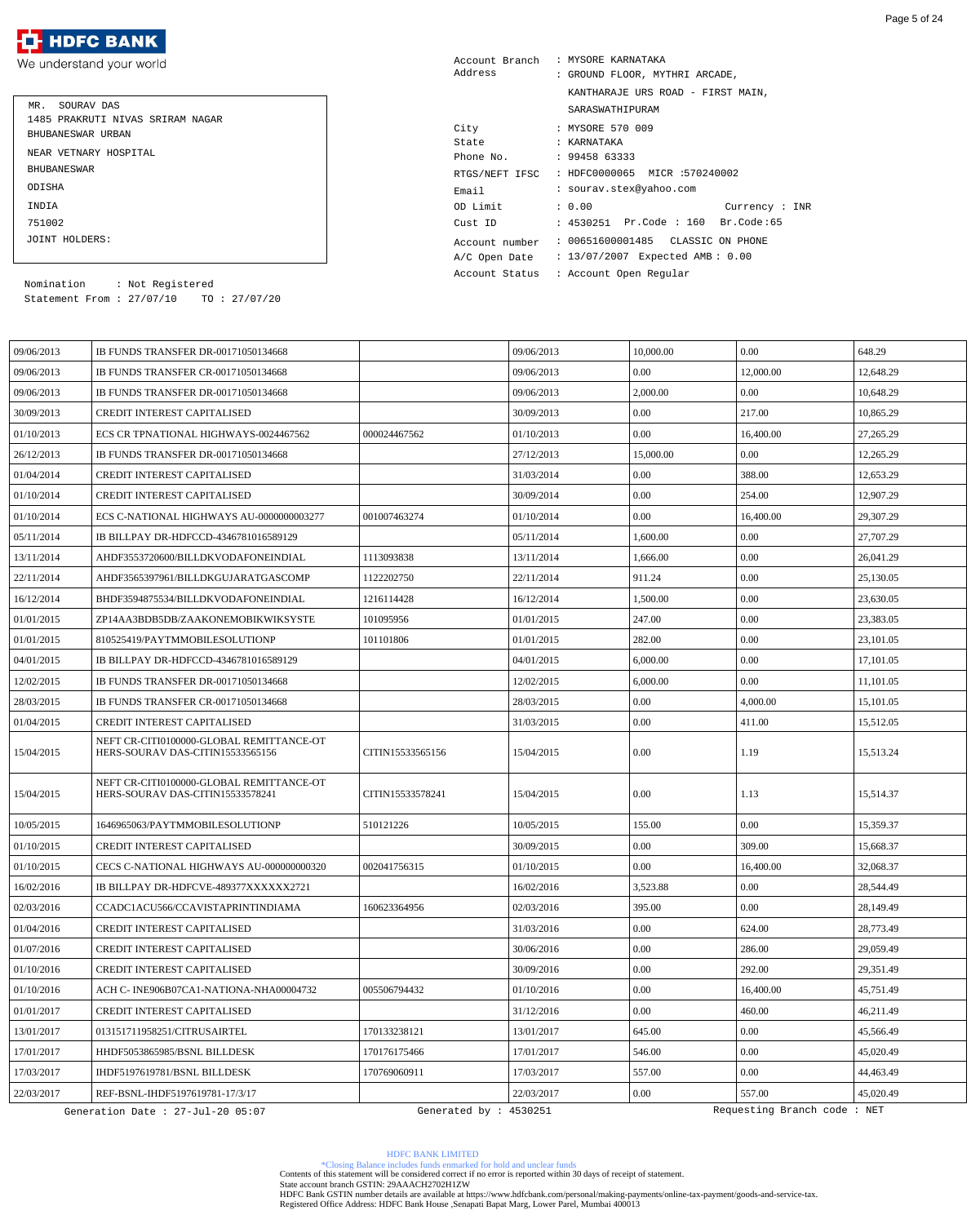We understand your world

| MR. SOURAV DAS                   |
|----------------------------------|
| 1485 PRAKRUTI NIVAS SRIRAM NAGAR |
| BHUBANESWAR URBAN                |
| NEAR VETNARY HOSPITAL            |
| <b>BHUBANE SWAR</b>              |
| ODISHA                           |
| <b>TNDTA</b>                     |
| 751002                           |
| JOINT HOLDERS:                   |

| Account Branch | : MYSORE KARNATAKA                  |
|----------------|-------------------------------------|
| Address        | : GROUND FLOOR, MYTHRI ARCADE,      |
|                | KANTHARAJE URS ROAD - FIRST MAIN,   |
|                | SARASWATHIPURAM                     |
| City           | : MYSORE 570 009                    |
| State          | : KARNATAKA                         |
| Phone No.      | : 9945863333                        |
| RTGS/NEFT IFSC | : HDFC0000065 MICR :570240002       |
| Email          | : sourav.stex@yahoo.com             |
| OD Limit       | : 0.00<br>Current: INR              |
| Cust ID        | : 4530251 Pr.Code : 160 Br.Code:65  |
| Account number | : 00651600001485  CLASSIC ON PHONE  |
| A/C Open Date  | : $13/07/2007$ Expected AMB: $0.00$ |

Account Status : Account Open Regular

Statement From : 27/07/10 TO : 27/07/20 Nomination : Not Registered

| 01/04/2017 | <b>CREDIT INTEREST CAPITALISED</b>                                                  |                  | 31/03/2017 | 0.00      | 446.00    | 45,466.49 |
|------------|-------------------------------------------------------------------------------------|------------------|------------|-----------|-----------|-----------|
| 03/05/2017 | IHDF5337957539/BILLDKSTOCK HOLDING                                                  | 171234323355     | 03/05/2017 | 1,000.00  | 0.00      | 44.466.49 |
| 05/05/2017 | NEFT CR-CITI0100000-PAYPAL OPGSP SETTLEM<br>ENT ACCOUNT-SOURAV DAS-CITIN17776472761 | CITIN17776472761 | 05/05/2017 | 0.00      | 52.03     | 44,518.52 |
| 10/05/2017 | IB FUNDS TRANSFER DR-00171050134668                                                 | 5092000100101891 | 10/05/2017 | 1,500.00  | 0.00      | 43,018.52 |
| 10/05/2017 | IB FUNDS TRANSFER DR-00171050134668                                                 |                  | 10/05/2017 | 2,500.00  | 0.00      | 40,518.52 |
| 13/05/2017 | <b>IB FUNDS TRANSFER DR-00171050134668</b>                                          |                  | 13/05/2017 | 6,000.00  | 0.00      | 34,518.52 |
| 14/05/2017 | IB FUNDS TRANSFER DR-00171050134668                                                 |                  | 14/05/2017 | 8,000.00  | 0.00      | 26,518.52 |
| 19/05/2017 | IB FUNDS TRANSFER DR-00171050134668                                                 | 5191000100014145 | 19/05/2017 | 6,000.00  | 0.00      | 20,518.52 |
| 22/05/2017 | IB FUNDS TRANSFER DR-00171050134668                                                 |                  | 22/05/2017 | 10,000.00 | 0.00      | 10,518.52 |
| 22/05/2017 | IB FUNDS TRANSFER DR-00171050134668                                                 |                  | 22/05/2017 | 10,000.00 | 0.00      | 518.52    |
| 27/05/2017 | IB FUNDS TRANSFER DR-00171050134668                                                 |                  | 27/05/2017 | 500.00    | 0.00      | 18.52     |
| 28/05/2017 | IB FUNDS TRANSFER CR-00171050134668                                                 |                  | 28/05/2017 | 0.00      | 22,000.00 | 22,018.52 |
| 29/05/2017 | IB FUNDS TRANSFER DR-00171050134668                                                 |                  | 29/05/2017 | 13,000.00 | 0.00      | 9,018.52  |
| 29/05/2017 | IB FUNDS TRANSFER CR-00171050134668                                                 | 5293000100172373 | 29/05/2017 | 0.00      | 10,000.00 | 19,018.52 |
| 30/05/2017 | IB FUNDS TRANSFER DR-00171050134668                                                 |                  | 30/05/2017 | 2,000.00  | 0.00      | 17,018.52 |
| 31/05/2017 | IB FUNDS TRANSFER DR-00171050134668                                                 |                  | 31/05/2017 | 13,500.00 | 0.00      | 3,518.52  |
| 31/05/2017 | IB FUNDS TRANSFER CR-00171050134668                                                 |                  | 31/05/2017 | 0.00      | 15,000.00 | 18,518.52 |
| 29/06/2017 | IB FUNDS TRANSFER CR-00171050134668                                                 | 6292000100309071 | 29/06/2017 | 0.00      | 45,000.00 | 63,518.52 |
| 01/07/2017 | <b>CREDIT INTEREST CAPITALISED</b>                                                  |                  | 30/06/2017 | $0.00\,$  | 311.00    | 63,829.52 |
| 14/07/2017 | 101707006348305/CITRUSAIRTEL                                                        | 171954859339     | 14/07/2017 | 1,000.00  | 0.00      | 62,829.52 |
| 18/08/2017 | IB FUNDS TRANSFER DR-00171050134668                                                 | IB18221128763654 | 18/08/2017 | 15,000.00 | 0.00      | 47,829.52 |
| 20/09/2017 | <b>IB FUNDS TRANSFER DR-00171050134668</b>                                          | IB20173650865817 | 20/09/2017 | 7,000.00  | 0.00      | 40,829.52 |
| 30/09/2017 | <b>CREDIT INTEREST CAPITALISED</b>                                                  |                  | 30/09/2017 | 0.00      | 527.00    | 41,356.52 |
| 03/10/2017 | ACH C- INE906B07CA1-NHAI-NH1171146990000                                            | 000011296909     | 03/10/2017 | 0.00      | 16,400.00 | 57.756.52 |
| 06/10/2017 | IB FUNDS TRANSFER DR-00171050134668                                                 | IB06191213202049 | 06/10/2017 | 7,500.00  | $0.00\,$  | 50,256.52 |
| 09/10/2017 | IB FUNDS TRANSFER DR-00171050134668                                                 | IB09153553589129 | 09/10/2017 | 10,000.00 | 0.00      | 40,256.52 |
| 31/10/2017 | IB FUNDS TRANSFER DR-00171050134668                                                 | IB31143000775528 | 31/10/2017 | 6,500.00  | 0.00      | 33,756.52 |
| 31/10/2017 | IB FUNDS TRANSFER DR-00171050134668                                                 |                  | 31/10/2017 | 14,000.00 | 0.00      | 19,756.52 |
| 06/11/2017 | IB FUNDS TRANSFER DR-00171050134668                                                 | IB06171614772663 | 06/11/2017 | 2,500.00  | 0.00      | 17,256.52 |
| 24/11/2017 | IB FUNDS TRANSFER CR-00171050134668                                                 | IB24183554330332 | 24/11/2017 | 0.00      | 10,000.00 | 27,256.52 |
| 01/12/2017 | IB FUNDS TRANSFER DR-00171050134668                                                 | IB01154140594101 | 01/12/2017 | 5,000.00  | 0.00      | 22,256.52 |
| 28/12/2017 | IB FUNDS TRANSFER DR-00171050134668                                                 | IB28184823770731 | 28/12/2017 | 4,500.00  | $0.00\,$  | 17,756.52 |
| 31/12/2017 | <b>CREDIT INTEREST CAPITALISED</b>                                                  |                  | 31/12/2017 | 0.00      | 248.00    | 18,004.52 |
| 01/01/2018 | IB FUNDS TRANSFER DR-00171050134668                                                 | IB01152049958295 | 01/01/2018 | 2,750.00  | 0.00      | 15,254.52 |
| 07/01/2018 | IB FUNDS TRANSFER DR-00171050134668                                                 | IB07211041771187 | 08/01/2018 | 5,000.00  | 0.00      | 10,254.52 |
| 08/03/2018 | IB FUNDS TRANSFER CR-00171050134668                                                 | IB08215356873224 | 08/03/2018 | 0.00      | 30,000.00 | 40,254.52 |
|            |                                                                                     |                  |            |           |           |           |

\*Closing Balance includes funds enmarked for hold and unclear funds Contents of this statement will be considered correct if no error is reported within 30 days of receipt of statement.

State account branch GSTIN: 29AAACH2702H1ZW

HDFC BANK LIMITED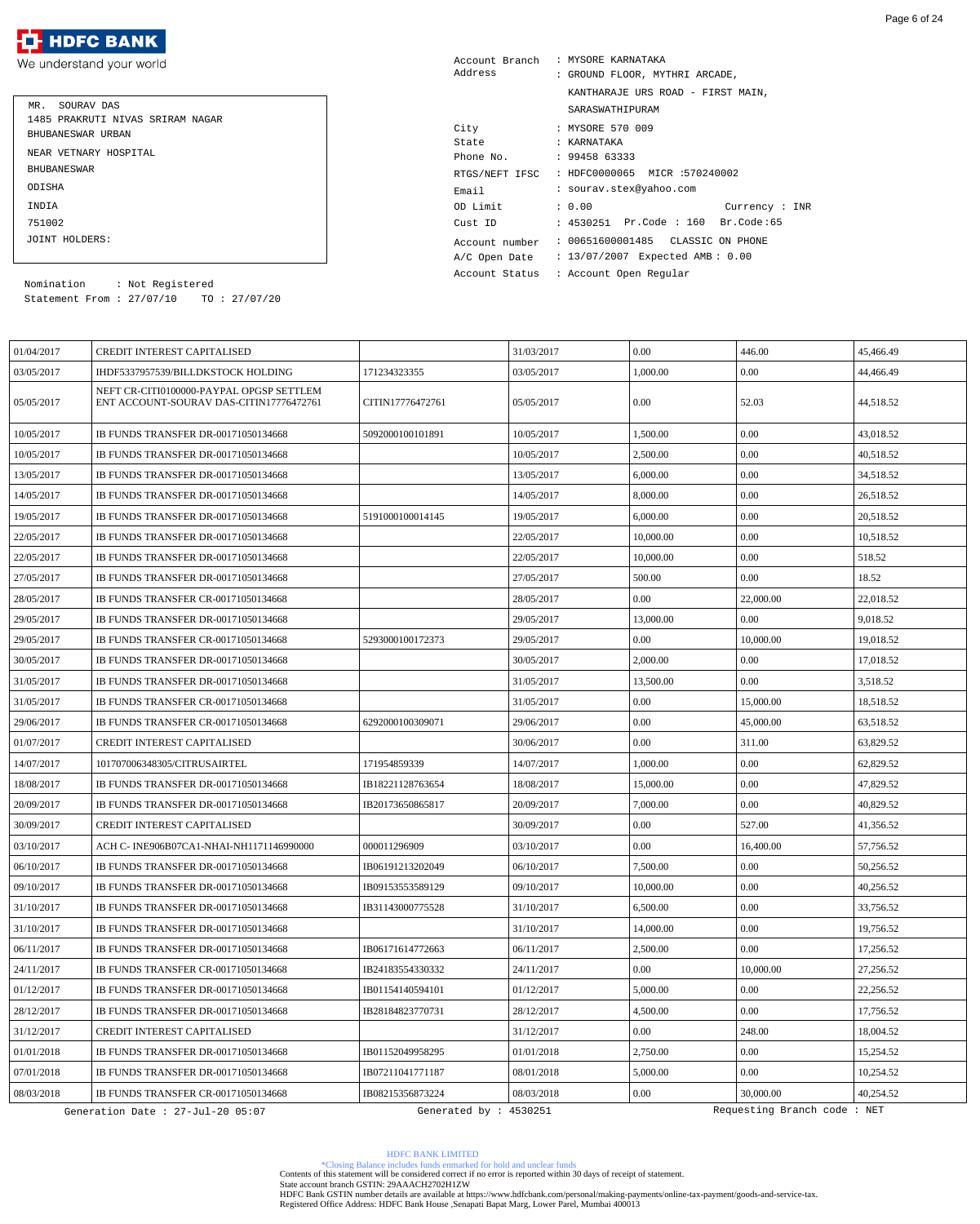We understand your world

| MR. SOURAV DAS<br>1485 PRAKRUTI NIVAS SRIRAM NAGAR<br>BHUBANESWAR URBAN |
|-------------------------------------------------------------------------|
| NEAR VETNARY HOSPITAL                                                   |
| <b>BHUBANE SWAR</b>                                                     |
| ODISHA                                                                  |
| INDIA                                                                   |
| 751002                                                                  |
| JOINT HOLDERS:                                                          |

| Account Branch | : MYSORE KARNATAKA                 |
|----------------|------------------------------------|
| Address        | : GROUND FLOOR, MYTHRI ARCADE,     |
|                | KANTHARAJE URS ROAD - FIRST MAIN,  |
|                | SARASWATHIPURAM                    |
| City           | : MYSORE 570 009                   |
| State          | : KARNATAKA                        |
| Phone No.      | : 9945863333                       |
| RTGS/NEFT IFSC | : HDFC0000065 MICR :570240002      |
| Email          | : sourav.stex@yahoo.com            |
| OD Limit       | : 0.00<br>Current : INR            |
| Cust ID        | : 4530251 Pr.Code : 160 Br.Code:65 |
| Account number | : 00651600001485 CLASSIC ON PHONE  |
| A/C Open Date  | : 13/07/2007 Expected AMB: 0.00    |
| Account Status | : Account Open Regular             |

Statement From : 27/07/10 TO : 27/07/20 Nomination : Not Registered

| 15/03/2018 | IB FUNDS TRANSFER DR-00171050134668        | IB15121137870740       | 15/03/2018 | 15,000.00 | 0.00                        | 25,254.52 |
|------------|--------------------------------------------|------------------------|------------|-----------|-----------------------------|-----------|
| 01/04/2018 | CREDIT INTEREST CAPITALISED                |                        | 31/03/2018 | 0.00      | 136.00                      | 25,390.52 |
| 02/06/2018 | IB FUNDS TRANSFER DR-00171050134668        |                        | 02/06/2018 | 5,000.00  | 0.00                        | 20,390.52 |
| 01/07/2018 | CREDIT INTEREST CAPITALISED                |                        | 30/06/2018 | 0.00      | 208.00                      | 20,598.52 |
| 01/07/2018 | IB FUNDS TRANSFER DR-00171050134668        | IB01195702103346       | 01/07/2018 | 5,000.00  | 0.00                        | 15,598.52 |
| 01/07/2018 | IB FUNDS TRANSFER DR-00171050134668        | IB01201734573120       | 01/07/2018 | 7,000.00  | 0.00                        | 8,598.52  |
| 01/07/2018 | IB FUNDS TRANSFER DR-00171050134668        | IB01202423856996       | 01/07/2018 | 3,000.00  | 0.00                        | 5.598.52  |
| 31/07/2018 | NHDF6535693431/BILLDKRELIANCEJIOINF        | 182121113485           | 31/07/2018 | 448.00    | 0.00                        | 5,150.52  |
| 30/09/2018 | CREDIT INTEREST CAPITALISED                |                        | 30/09/2018 | 0.00      | 47.00                       | 5.197.52  |
| 01/10/2018 | ACH C- INE906B07CA1-NHAI-NH1181100710000   | 005526832365           | 01/10/2018 | 0.00      | 16,400.00                   | 21,597.52 |
| 01/01/2019 | CREDIT INTEREST CAPITALISED                |                        | 31/12/2018 | 0.00      | 191.00                      | 21,788.52 |
| 24/01/2019 | IB FUNDS TRANSFER DR-00171050134668        | IB24202002362865       | 24/01/2019 | 1,788.00  | 0.00                        | 20,000.52 |
| 29/01/2019 | IB FUNDS TRANSFER DR-00171050134668        | IB29041940322343       | 29/01/2019 | 5,100.00  | 0.00                        | 14,900.52 |
| 08/02/2019 | IB FUNDS TRANSFER DR-00171050134668        | IB08141314333218       | 08/02/2019 | 5,000.00  | 0.00                        | 9,900.52  |
| 08/02/2019 | IB FUNDS TRANSFER DR-00171050134668        | IB08175705200828       | 08/02/2019 | 2,000.00  | 0.00                        | 7,900.52  |
| 07/03/2019 | IB FUNDS TRANSFER DR-00171050134668        | IB07160857581271       | 07/03/2019 | 2,000.00  | 0.00                        | 5,900.52  |
| 01/04/2019 | CREDIT INTEREST CAPITALISED                |                        | 31/03/2019 | 0.00      | 107.00                      | 6,007.52  |
| 30/06/2019 | CREDIT INTEREST CAPITALISED                |                        | 30/06/2019 | 0.00      | 52.00                       | 6,059.52  |
| 22/08/2019 | <b>IB FUNDS TRANSFER CR-00171050134668</b> | IB22191910197137       | 22/08/2019 | 0.00      | 4,000.00                    | 10,059.52 |
| 01/10/2019 | CREDIT INTEREST CAPITALISED                |                        | 30/09/2019 | 0.00      | 69.00                       | 10,128.52 |
| 01/10/2019 | ACH C- INE906B07CA1-NHAI-NH1191097610000   | 002372686227           | 01/10/2019 | 0.00      | 16,400.00                   | 26,528.52 |
| 27/10/2019 | IB FUNDS TRANSFER DR-00171050134668        | IB27190717089493       | 27/10/2019 | 26,528.52 | 0.00                        | 0.00      |
| 06/11/2019 | <b>IB FUNDS TRANSFER CR-00171050134668</b> | IB06205201307679       | 06/11/2019 | 0.00      | 0.01                        | $0.01\,$  |
| 06/11/2019 | <b>IB FUNDS TRANSFER CR-00171050134668</b> | IB06205302368520       | 06/11/2019 | 0.00      | 1.99                        | 2.00      |
| 06/11/2019 | IB FUNDS TRANSFER CR-00171050134668        | IB06205346698896       | 06/11/2019 | 0.00      | 48.00                       | 50.00     |
| 06/11/2019 | IB FUNDS TRANSFER DR-00171050134668        | IB06205516777349       | 06/11/2019 | 50.00     | 0.00                        | 0.00      |
| 06/11/2019 | <b>IB FUNDS TRANSFER CR-00171050134668</b> | IB06211631593277       | 06/11/2019 | 0.00      | 2.00                        | 2.00      |
| 06/11/2019 | IB FUNDS TRANSFER CR-00171050134668        | IB06211726574513       | 06/11/2019 | 0.00      | 150.00                      | 152.00    |
| 11/11/2019 | IB FUNDS TRANSFER CR-00171050134668        | IB11002225984746       | 11/11/2019 | 0.00      | 1,000.00                    | 1,152.00  |
| 11/11/2019 | IB FUNDS TRANSFER CR-00171050134668        | IB11002313747885       | 11/11/2019 | 0.00      | 1,000.00                    | 2,152.00  |
| 11/11/2019 | IB FUNDS TRANSFER CR-00171050134668        | IB11003808571400       | 11/11/2019 | 0.00      | 1,000.00                    | 3,152.00  |
| 11/11/2019 | IB FUNDS TRANSFER CR-00171050134668        | IB11003850580987       | 11/11/2019 | 0.00      | 500.00                      | 3,652.00  |
| 11/11/2019 | IB FD PREMAT PRINCIPAL-50300381254134      |                        | 11/11/2019 | 0.00      | 5,000.00                    | 8,652.00  |
| 11/11/2019 | FD THROUGH NET-50300381521641:SOURAV DAS   | IB11031503272332       | 11/11/2019 | 5,000.00  | 0.00                        | 3,652.00  |
| 11/11/2019 | IB FUNDS TRANSFER DR-00171050134668        | IB11050334334167       | 11/11/2019 | 652.00    | 0.00                        | 3,000.00  |
| 11/11/2019 | IB FUNDS TRANSFER DR-00171050134668        | IB11054513869030       | 11/11/2019 | 1,500.00  | 0.00                        | 1,500.00  |
| 11/11/2019 | IB FUNDS TRANSFER DR-00171050134668        | IB11054548703237       | 11/11/2019 | 1,500.00  | 0.00                        | 0.00      |
|            | Generation Date : 27-Jul-20 05:07          | Generated by : 4530251 |            |           | Requesting Branch code: NET |           |

HDFC BANK LIMITED

\*Closing Balance includes funds enmarked for hold and unclear funds Contents of this statement will be considered correct if no error is reported within 30 days of receipt of statement.

State account branch GSTIN: 29AAACH2702H1ZW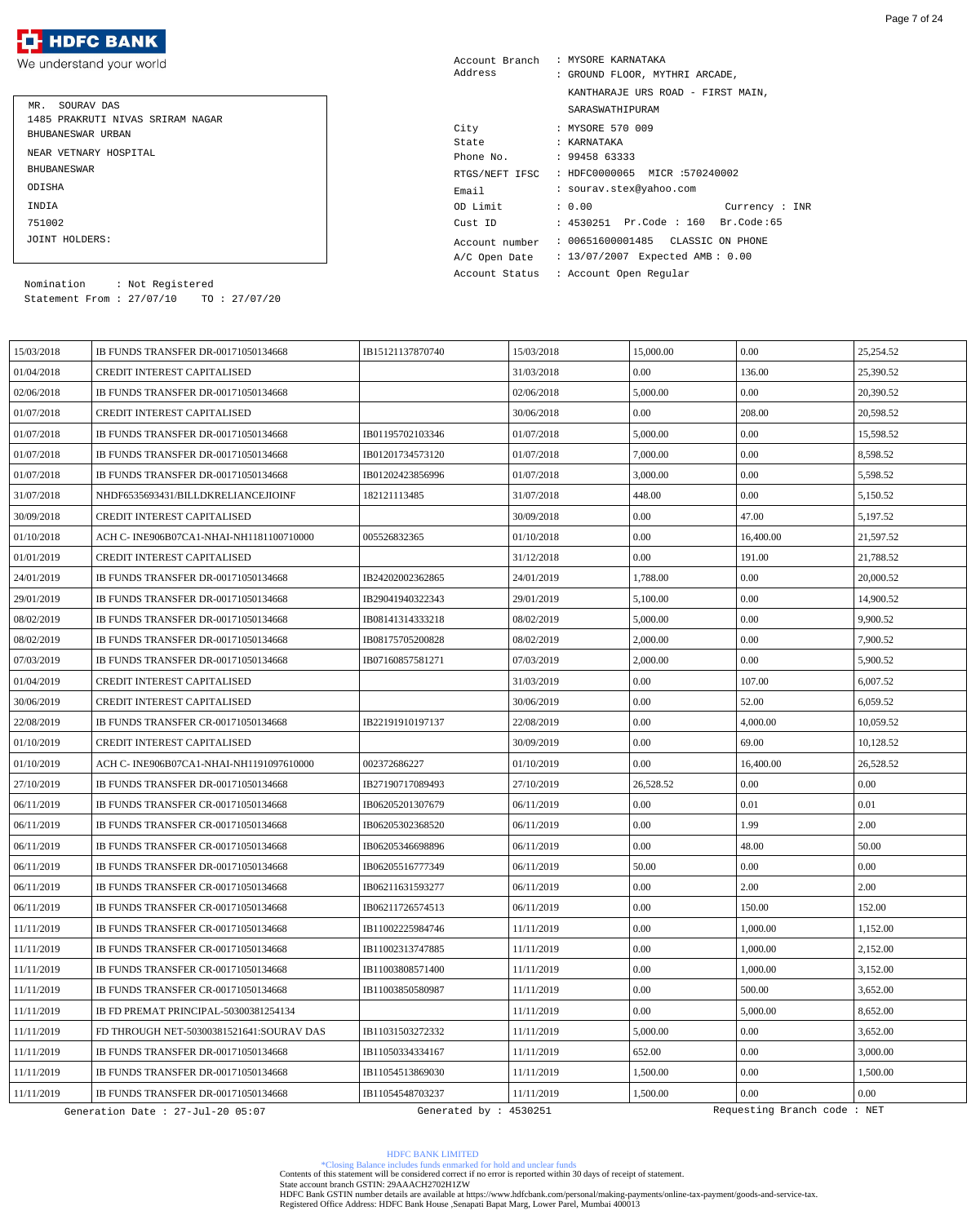We understand your world

| MR. SOURAV DAS                   |
|----------------------------------|
| 1485 PRAKRUTI NIVAS SRIRAM NAGAR |
| BHUBANESWAR URBAN                |
| NEAR VETNARY HOSPITAL            |
| <b>BHUBANE SWAR</b>              |
| ODISHA                           |
| INDIA                            |
| 751002                           |
| JOINT HOLDERS:                   |

| Account Branch | : MYSORE KARNATAKA                 |  |  |  |
|----------------|------------------------------------|--|--|--|
| Address        | : GROUND FLOOR, MYTHRI ARCADE,     |  |  |  |
|                | KANTHARAJE URS ROAD - FIRST MAIN,  |  |  |  |
|                | SARASWATHIPURAM                    |  |  |  |
| City           | : MYSORE 570 009                   |  |  |  |
| State          | : KARNATAKA                        |  |  |  |
| Phone No.      | : 9945863333                       |  |  |  |
| RTGS/NEFT IFSC | : HDFC0000065 MICR :570240002      |  |  |  |
| Email          | : sourav.stex@yahoo.com            |  |  |  |
| OD Limit       | : 0.00<br>Currency : INR           |  |  |  |
| Cust ID        | : 4530251 Pr.Code : 160 Br.Code:65 |  |  |  |
| Account number | : 00651600001485 CLASSIC ON PHONE  |  |  |  |
| A/C Open Date  | : 13/07/2007 Expected AMB: 0.00    |  |  |  |
| Account Status | : Account Open Reqular             |  |  |  |

Statement From : 27/07/10 TO : 27/07/20 Nomination : Not Registered

| 11/11/2019 | IB FUNDS TRANSFER CR-00171050134668                                | IB11054625253739 | 11/11/2019 | 0.00      | 2.00      | 2.00      |
|------------|--------------------------------------------------------------------|------------------|------------|-----------|-----------|-----------|
| 12/11/2019 | IB FUNDS TRANSFER CR-00171050134668                                | IB12071223286331 | 12/11/2019 | 0.00      | 5,000.00  | 5,002.00  |
| 12/11/2019 | FD THROUGH NET-50300381784132:SOURAV DAS                           | IB12071547348469 | 12/11/2019 | 5,000.00  | 0.00      | 2.00      |
| 17/11/2019 | IB FUNDS TRANSFER CR-00171050134668                                | IB17135422160561 | 17/11/2019 | 0.00      | 25.00     | 27.00     |
| 17/11/2019 | IB FUNDS TRANSFER CR-00171050134668                                | IB17135538869363 | 17/11/2019 | $0.00\,$  | 200.00    | 227.00    |
| 21/11/2019 | IMPS-932508369464-SOURAV DAS-ICIC-XXXXXX<br>2067-WORK              | 932508369464     | 21/11/2019 | 0.00      | 1,500.00  | 1,727.00  |
| 21/11/2019 | IB FUNDS TRANSFER DR-00171050134668                                | IB21084707164122 | 21/11/2019 | 1,200.00  | 0.00      | 527.00    |
| 21/11/2019 | IB FUNDS TRANSFER CR-00171050134668                                | IB21140639586309 | 21/11/2019 | 0.00      | 2,000.00  | 2,527.00  |
| 21/11/2019 | IMPS-932514072994-SOURAV DAS-ICIC-XXXXXX<br>2067-VISA POS DEBIT    | 932514072994     | 21/11/2019 | 0.00      | 8,000.00  | 10,527.00 |
| 22/11/2019 | IMPS-932600105610-SOURAV DAS-HDFC-XXXXXX<br>XX0994-FD- HDFC MYSORE | 932600105610     | 22/11/2019 | 0.00      | 35,000.00 | 45,527.00 |
| 22/11/2019 | FD THROUGH NET-50300383917223:SOURAV DAS                           | IB22010024102243 | 22/11/2019 | 35,000.00 | 0.00      | 10,527.00 |
| 22/11/2019 | IB FUNDS TRANSFER CR-00171050134668                                | IB22013551141979 | 22/11/2019 | 0.00      | 5,000.00  | 15,527.00 |
| 23/11/2019 | IB FUNDS TRANSFER DR-00171050134668 -SOU<br>RAV DAS                | IB23113240740973 | 23/11/2019 | 4,500.00  | 0.00      | 11,027.00 |
| 24/11/2019 | IB FUNDS TRANSFER DR-00171050134668 -SOU<br><b>RAV DAS</b>         | IB24093131215903 | 24/11/2019 | 1,900.00  | 0.00      | 9,127.00  |
| 24/11/2019 | IB FUNDS TRANSFER DR-00171050134668 -SOU<br>RAV DAS                | IB24232439302391 | 25/11/2019 | 1,127.00  | 0.00      | 8,000.00  |
| 26/11/2019 | IB FUNDS TRANSFER CR-00171050134668 -SOU<br><b>RAV DAS</b>         | IB26001851585631 | 26/11/2019 | 0.00      | 28,000.00 | 36,000.00 |
| 26/11/2019 | FD THROUGH NET-50300384593154:SOURAV DAS                           | IB26002205570165 | 26/11/2019 | 30,000.00 | 0.00      | 6,000.00  |
| 02/12/2019 | IB FUNDS TRANSFER CR-00171050134668 -SOU<br><b>RAV DAS</b>         | IB02113937980741 | 02/12/2019 | 0.00      | 8,000.00  | 14,000.00 |
| 06/12/2019 | IB FUNDS TRANSFER DR-00171050134668 -SOU<br>RAV DAS                | IB06200635370853 | 06/12/2019 | 2,000.00  | $0.00\,$  | 12,000.00 |
| 09/12/2019 | IB FUNDS TRANSFER DR-00171050134668 -SOU<br>RAV DAS                | IB09231805133105 | 09/12/2019 | 2,000.00  | 0.00      | 10,000.00 |
| 10/12/2019 | IB FUNDS TRANSFER DR-00171050134668 -SOU<br>RAV DAS                | IB10231918585606 | 10/12/2019 | 2,000.00  | 0.00      | 8,000.00  |
| 11/12/2019 | MONTHLY INTEREST CREDIT 50300381521641                             | 3304220191211781 | 11/12/2019 | 0.00      | 25.00     | 8,025.00  |
| 11/12/2019 | IB FUNDS TRANSFER DR-00171050134668 -SOU<br><b>RAV DAS</b>         | IB11230236762523 | 11/12/2019 | 3,000.00  | 0.00      | 5,025.00  |
| 12/12/2019 | MONTHLY INTEREST CREDIT 50300381784132                             | 3304220191212762 | 12/12/2019 | $0.00\,$  | 25.00     | 5,050.00  |
|            |                                                                    |                  |            |           |           |           |

Page 8 of 24

Generation Date : 27-Jul-20 05:07 (Generated by : 4530251 ) Requesting Branch code : NET

HDFC BANK LIMITED

\*Closing Balance includes funds enmarked for hold and unclear funds Contents of this statement will be considered correct if no error is reported within 30 days of receipt of statement.

State account branch GSTIN: 29AAACH2702H1ZW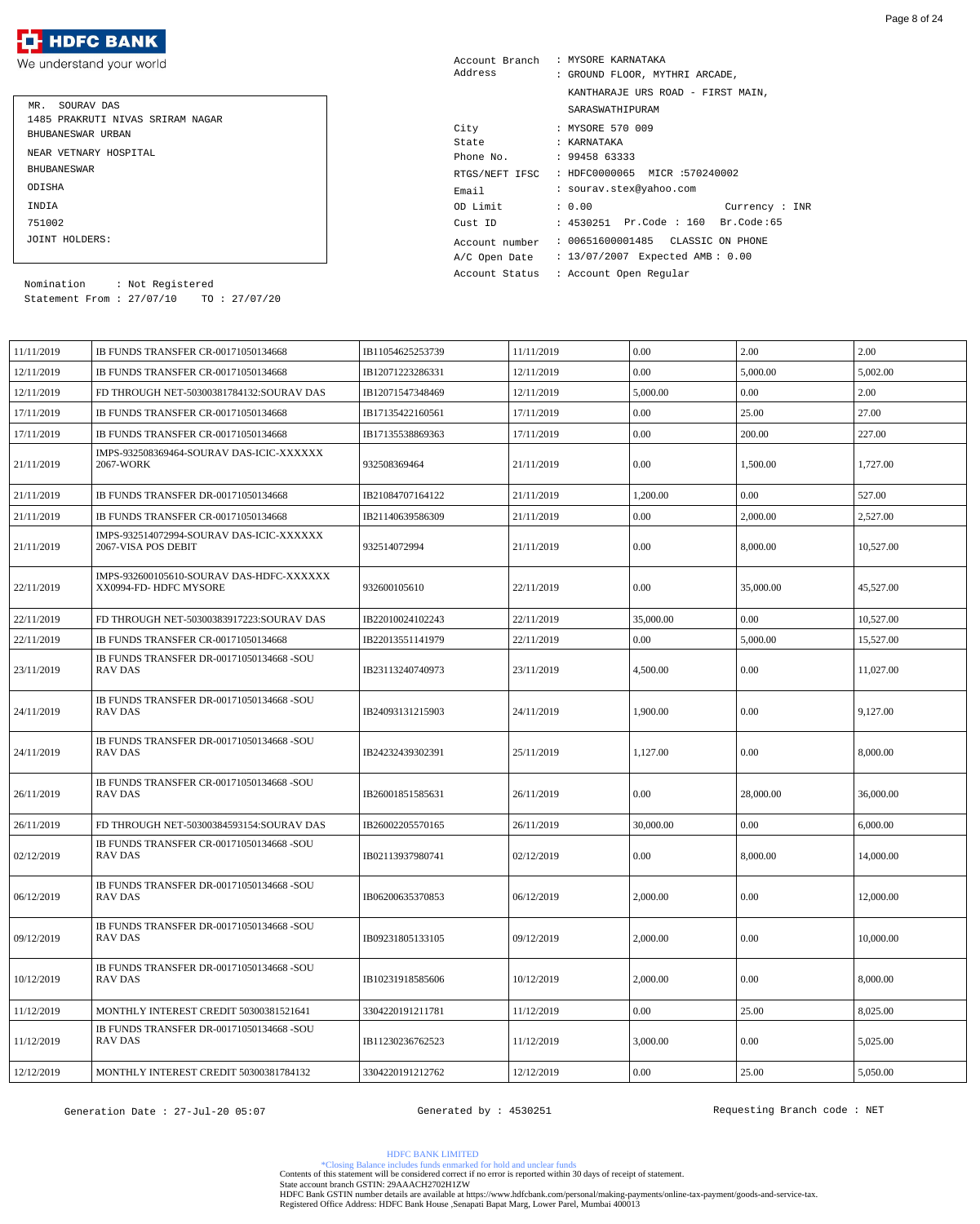| MR. SOURAV DAS                   |
|----------------------------------|
| 1485 PRAKRUTI NIVAS SRIRAM NAGAR |
| BHUBANESWAR URBAN                |
| NEAR VETNARY HOSPITAL            |
| <b>BHUBANE SWAR</b>              |
| ODISHA                           |
| INDIA                            |
| 751002                           |
| JOINT HOLDERS:                   |

| Account Branch | : MYSORE KARNATAKA                 |
|----------------|------------------------------------|
| Address        | : GROUND FLOOR, MYTHRI ARCADE,     |
|                | KANTHARAJE URS ROAD - FIRST MAIN,  |
|                | SARASWATHIPURAM                    |
| City           | : MYSORE 570 009                   |
| State          | : KARNATAKA                        |
| Phone No.      | : 9945863333                       |
| RTGS/NEFT IFSC | : HDFC0000065 MICR :570240002      |
| Email          | : sourav.stex@yahoo.com            |
| OD Limit       | : 0.00<br>Current : INR            |
| Cust ID        | : 4530251 Pr.Code : 160 Br.Code:65 |
| Account number | : 00651600001485  CLASSIC ON PHONE |
| A/C Open Date  | : 13/07/2007 Expected AMB: 0.00    |
| Account Status | : Account Open Regular             |

Statement From : 27/07/10 TO : 27/07/20 Nomination : Not Registered

| 12/12/2019 | IB FUNDS TRANSFER CR-00171050134668 -SOU<br>RAV DAS        | IB12185647916586       | 12/12/2019 | 0.00     | 2,500.00                    | 7,550.00  |
|------------|------------------------------------------------------------|------------------------|------------|----------|-----------------------------|-----------|
| 12/12/2019 | IB FUNDS TRANSFER CR-00171050134668 -SOU<br>RAV DAS        | IB12210712709557       | 12/12/2019 | 0.00     | 4,000.00                    | 11,550.00 |
| 13/12/2019 | IB FUNDS TRANSFER DR-00171050134668 -SOU<br>RAV DAS        | IB13204029376749       | 13/12/2019 | 4,200.00 | 0.00                        | 7,350.00  |
| 16/12/2019 | IB FUNDS TRANSFER DR-00171050134668 -SOU<br>RAV DAS        | IB16234611343527       | 17/12/2019 | 2,350.00 | 0.00                        | 5,000.00  |
| 17/12/2019 | IB FUNDS TRANSFER DR-00171050134668 -SOU<br>RAV DAS        | IB17080259779375       | 17/12/2019 | 1,000.00 | 0.00                        | 4,000.00  |
| 17/12/2019 | IB FUNDS TRANSFER DR-00171050134668 -SOU<br>RAV DAS        | IB17173546253352       | 17/12/2019 | 1,000.00 | 0.00                        | 3,000.00  |
| 17/12/2019 | IB FUNDS TRANSFER DR-00171050134668 -SOU<br><b>RAV DAS</b> | IB17184742699641       | 17/12/2019 | 1,000.00 | 0.00                        | 2,000.00  |
| 18/12/2019 | IB FUNDS TRANSFER DR-00171050134668 -SOU<br>RAV DAS        | IB18063305912370       | 18/12/2019 | 500.00   | 0.00                        | 1,500.00  |
| 18/12/2019 | IB FUNDS TRANSFER DR-00171050134668 -SOU<br>RAV DAS        | IB18182757966629       | 18/12/2019 | 1,200.00 | 0.00                        | 300.00    |
| 18/12/2019 | IB FUNDS TRANSFER CR-00171050134668 -SOU<br><b>RAV DAS</b> | IB18205507831931       | 18/12/2019 | 0.00     | 2,000.00                    | 2,300.00  |
| 18/12/2019 | IB FUNDS TRANSFER DR-00171050134668 -SOU<br><b>RAV DAS</b> | IB18231312988075       | 18/12/2019 | 1,500.00 | 0.00                        | 800.00    |
| 20/12/2019 | IB FUNDS TRANSFER DR-00171050134668 -SOU<br><b>RAV DAS</b> | IB20112642661484       | 20/12/2019 | 500.00   | 0.00                        | 300.00    |
| 20/12/2019 | IB FUNDS TRANSFER CR-00171050134668 -SOU<br><b>RAV DAS</b> | IB20123007316923       | 20/12/2019 | 0.00     | 3,000.00                    | 3,300.00  |
| 20/12/2019 | IB FUNDS TRANSFER CR-00171050134668 -SOU<br><b>RAV DAS</b> | IB20151407962771       | 20/12/2019 | $0.00\,$ | 2,000.00                    | 5,300.00  |
| 20/12/2019 | IB FUNDS TRANSFER DR-00171050134668 -SOU<br><b>RAV DAS</b> | IB20163137159413       | 20/12/2019 | 2,000.00 | 0.00                        | 3,300.00  |
| 20/12/2019 | IB FUNDS TRANSFER DR-00171050134668 -SOU<br><b>RAV DAS</b> | IB20220749562836       | 20/12/2019 | 2,000.00 | 0.00                        | 1,300.00  |
| 21/12/2019 | IB FUNDS TRANSFER DR-00171050134668 -SOU<br><b>RAV DAS</b> | IB21000628693895       | 21/12/2019 | 500.00   | 0.00                        | 800.00    |
| 21/12/2019 | IB FUNDS TRANSFER DR-00171050134668 -SOU<br>RAV DAS        | IB21090907593745       | 21/12/2019 | 400.00   | 0.00                        | 400.00    |
| 22/12/2019 | MONTHLY INTEREST CREDIT 50300383917223                     | 3304220191222782       | 22/12/2019 | $0.00\,$ | 166.00                      | 566.00    |
|            | Generation Date : 27-Jul-20 05:07                          | Generated by : 4530251 |            |          | Requesting Branch code: NET |           |

HDFC BANK LIMITED

\*Closing Balance includes funds enmarked for hold and unclear funds Contents of this statement will be considered correct if no error is reported within 30 days of receipt of statement.

State account branch GSTIN: 29AAACH2702H1ZW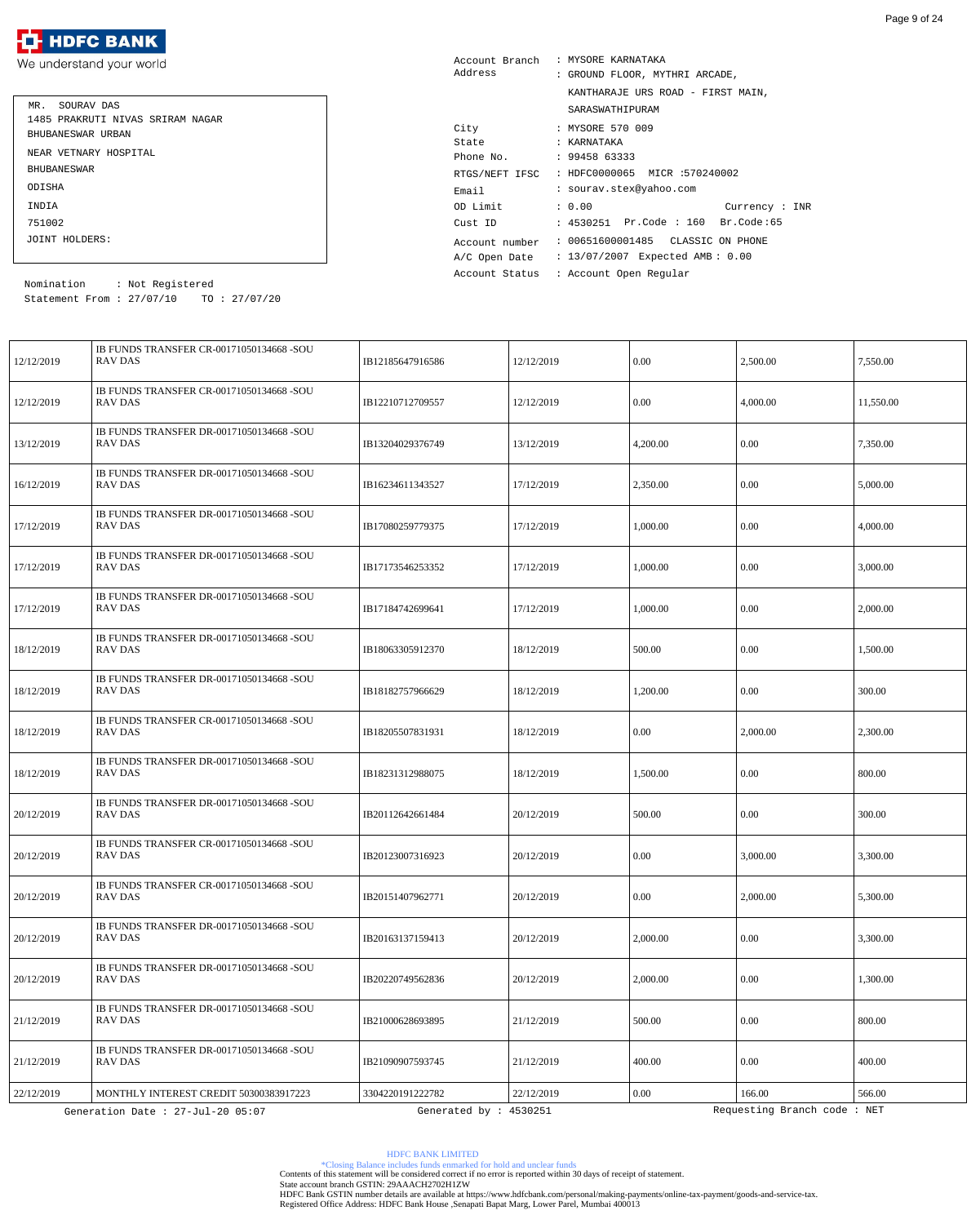| MR. SOURAV DAS                   |
|----------------------------------|
| 1485 PRAKRUTI NIVAS SRIRAM NAGAR |
| BHUBANESWAR URBAN                |
| NEAR VETNARY HOSPITAL            |
| <b>BHUBANE SWAR</b>              |
| ODISHA                           |
| INDIA                            |
| 751002                           |
| JOINT HOLDERS:                   |

| Account Branch | : MYSORE KARNATAKA                 |
|----------------|------------------------------------|
| Address        | : GROUND FLOOR, MYTHRI ARCADE,     |
|                | KANTHARAJE URS ROAD - FIRST MAIN,  |
|                | SARASWATHIPURAM                    |
| City           | : MYSORE 570 009                   |
| State          | : KARNATAKA                        |
| Phone No.      | : 9945863333                       |
| RTGS/NEFT IFSC | : HDFC0000065 MICR :570240002      |
| Email          | : sourav.stex@yahoo.com            |
| OD Limit       | : 0.00<br>Current: INR             |
| Cust ID        | : 4530251 Pr.Code : 160 Br.Code:65 |
| Account number | : 00651600001485 CLASSIC ON PHONE  |
| A/C Open Date  | : 13/07/2007 Expected AMB: 0.00    |
| Account Status | : Account Open Reqular             |

Statement From : 27/07/10 TO : 27/07/20 Nomination : Not Registered

| 23/12/2019 | IB FUNDS TRANSFER CR-00171050134668 -SOU<br>RAV DAS        | IB23030449974973 | 23/12/2019 | 0.00     | 434.00   | 1,000.00 |
|------------|------------------------------------------------------------|------------------|------------|----------|----------|----------|
| 23/12/2019 | IB FUNDS TRANSFER DR-00171050134668 -SOU<br>RAV DAS        | IB23180513926979 | 23/12/2019 | 300.00   | 0.00     | 700.00   |
| 26/12/2019 | MONTHLY INTEREST CREDIT 50300384593154                     | 3304220191226787 | 26/12/2019 | $0.00\,$ | 142.00   | 842.00   |
| 26/12/2019 | IB FUNDS TRANSFER CR-00171050134668 -SOU<br>RAV DAS        | IB26114021981416 | 26/12/2019 | 0.00     | 1,800.00 | 2,642.00 |
| 27/12/2019 | IB FUNDS TRANSFER DR-00171050134668 -SOU<br>RAV DAS        | IB27134106801671 | 27/12/2019 | 500.00   | 0.00     | 2,142.00 |
| 27/12/2019 | IB FUNDS TRANSFER DR-00171050134668 -SOU<br>RAV DAS        | IB27134835748864 | 27/12/2019 | 1,200.00 | 0.00     | 942.00   |
| 28/12/2019 | IB FUNDS TRANSFER CR-00171050134668 -SOU<br>RAV DAS        | IB28214050363857 | 28/12/2019 | $0.00\,$ | 1,058.00 | 2,000.00 |
| 28/12/2019 | IB FUNDS TRANSFER DR-00171050134668 -SOU<br>RAV DAS        | IB28221126987615 | 28/12/2019 | 1,000.00 | 0.00     | 1,000.00 |
| 28/12/2019 | IB FUNDS TRANSFER CR-00171050134668 -SOU<br>RAV DAS        | IB28232918766158 | 28/12/2019 | 0.00     | 3,000.00 | 4,000.00 |
| 01/01/2020 | CREDIT INTEREST CAPITALISED                                |                  | 31/12/2019 | $0.00\,$ | 93.00    | 4,093.00 |
| 02/01/2020 | IB FUNDS TRANSFER DR-00171050134668 -SOU<br>RAV DAS        | IB02020225589737 | 02/01/2020 | 1,500.00 | 0.00     | 2,593.00 |
| 05/01/2020 | IB FUNDS TRANSFER CR-00171050134668 -SOU<br><b>RAV DAS</b> | IB05214235905926 | 06/01/2020 | 0.00     | 1,000.00 | 3,593.00 |
| 05/01/2020 | IB FUNDS TRANSFER CR-00171050134668 -SOU<br>RAV DAS        | IB05214303261335 | 06/01/2020 | 0.00     | 1,000.00 | 4,593.00 |
| 22/01/2020 | MONTHLY INTEREST CREDIT 50300383917223                     | 3304220200122770 | 22/01/2020 | 0.00     | 171.00   | 4,764.00 |
| 26/01/2020 | MONTHLY INTEREST CREDIT 50300384593154                     | 3304220200126765 | 26/01/2020 | 0.00     | 147.00   | 4,911.00 |
| 31/01/2020 | IB FUNDS TRANSFER CR-00171050134668 -SOU<br>RAV DAS        | IB31195157387458 | 31/01/2020 | $0.00\,$ | 700.00   | 5,611.00 |
| 31/01/2020 | RD THROUGH NET-50400174220743 :SOURAV DA<br>S              |                  | 31/01/2020 | 1,000.00 | 0.00     | 4,611.00 |
| 31/01/2020 | IB FUNDS TRANSFER CR-00171050134668 -SOU<br><b>RAV DAS</b> | IB31201606775199 | 31/01/2020 | $0.00\,$ | 399.00   | 5,010.00 |
| 18/02/2020 | IB FUNDS TRANSFER CR-00171050134668 -SOU<br><b>RAV DAS</b> | IB18070842313297 | 18/02/2020 | $0.00\,$ | 2,000.00 | 7,010.00 |
| 18/02/2020 | IB FUNDS TRANSFER CR-00171050134668 -SOU<br>RAV DAS        | IB18070933687251 | 18/02/2020 | $0.00\,$ | 700.00   | 7,710.00 |

Page 10 of 24

HDFC BANK LIMITED

\*Closing Balance includes funds enmarked for hold and unclear funds Contents of this statement will be considered correct if no error is reported within 30 days of receipt of statement.

State account branch GSTIN: 29AAACH2702H1ZW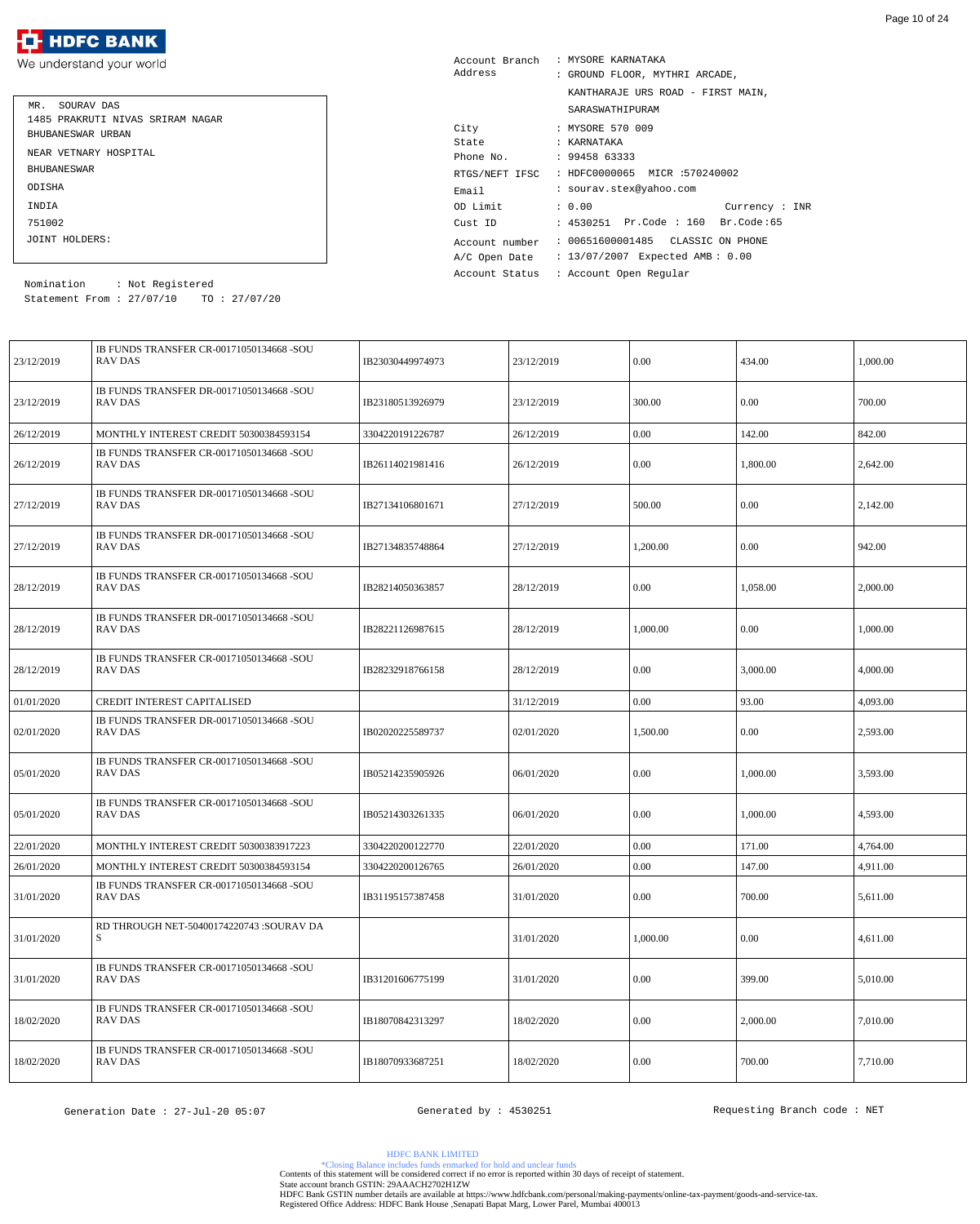| MR. SOURAV DAS                   |
|----------------------------------|
| 1485 PRAKRUTI NIVAS SRIRAM NAGAR |
| BHUBANESWAR URBAN                |
| NEAR VETNARY HOSPITAL            |
| <b>BHUBANE SWAR</b>              |
| ODISHA                           |
| INDIA                            |
| 751002                           |
| JOINT HOLDERS:                   |

| Address                 |  | Account Branch : MYSORE KARNATAKA            |
|-------------------------|--|----------------------------------------------|
|                         |  | : GROUND FLOOR, MYTHRI ARCADE,               |
|                         |  | KANTHARAJE URS ROAD - FIRST MAIN,            |
|                         |  | SARASWATHIPURAM                              |
| City                    |  | : MYSORE 570 009                             |
| State                   |  | : KARNATAKA                                  |
| Phone No. : 99458 63333 |  |                                              |
|                         |  | RTGS/NEFT IFSC : HDFC0000065 MICR :570240002 |
| Email                   |  | : sourav.stex@yahoo.com                      |
| OD Limit                |  | : 0.00<br>Current : INR                      |
|                         |  | Cust ID : 4530251 Pr.Code : 160 Br.Code:65   |
| Account number          |  | : 00651600001485 CLASSIC ON PHONE            |
| A/C Open Date           |  | : 13/07/2007 Expected AMB: 0.00              |
| Account Status          |  | : Account Open Regular                       |

Statement From : 27/07/10 TO : 27/07/20 Nomination : Not Registered

| 18/02/2020 | IB FUNDS TRANSFER CR-00171050134668 -SOU<br>RAV DAS                                        | IB18080846677033 | 18/02/2020 | 0.00      | 500.00    | 8,210.00  |
|------------|--------------------------------------------------------------------------------------------|------------------|------------|-----------|-----------|-----------|
| 22/02/2020 | MONTHLY INTEREST CREDIT 50300383917223                                                     | 3304220200222789 | 22/02/2020 | 0.00      | 171.00    | 8,381.00  |
| 26/02/2020 | MONTHLY INTEREST CREDIT 50300384593154                                                     | 3304220200226782 | 26/02/2020 | 0.00      | 147.00    | 8,528.00  |
| 26/02/2020 | MONTHLY INTEREST CREDIT 50300384609068                                                     | 3304220200226782 | 26/02/2020 | 0.00      | 391.00    | 8,919.00  |
| 29/02/2020 | 50400174220743- RD INSTALLMENT-FEB 2020                                                    |                  | 29/02/2020 | 1,000.00  | 0.00      | 7,919.00  |
| 02/03/2020 | IMPS-006219377165-SOURAV DAS-HDFC-XXXXXX<br>XX0994-WINHOST PROJ EX                         | 006219377165     | 02/03/2020 | 0.00      | 15,000.00 | 22,919.00 |
| 02/03/2020 | IB FUNDS TRANSFER DR-00171050134668 -SOU<br>RAV DAS                                        | IB02201221712380 | 02/03/2020 | 8,000.00  | $0.00\,$  | 14,919.00 |
| 02/03/2020 | IB FUNDS TRANSFER DR-00171050134668 -SOU<br>RAV DAS                                        | IB02202826134079 | 02/03/2020 | 12,000.00 | 0.00      | 2,919.00  |
| 02/03/2020 | IMPS-006220528693-SOURAV DAS-HDFC-XXXXXX<br>XX0994-HDFC BANK PROJ                          | 006220528693     | 02/03/2020 | 0.00      | 2,500.00  | 5,419.00  |
| 22/03/2020 | MONTHLY INTEREST CREDIT 50300383917223                                                     | 3304220200322768 | 22/03/2020 | 0.00      | 160.00    | 5,579.00  |
| 26/03/2020 | MONTHLY INTEREST CREDIT 50300384593154                                                     | 3304220200326765 | 26/03/2020 | 0.00      | 137.00    | 5,716.00  |
| 26/03/2020 | MONTHLY INTEREST CREDIT 50300384609068                                                     | 3304220200326765 | 26/03/2020 | 0.00      | 366.00    | 6,082.00  |
| 01/04/2020 | 50400174220743- RD INSTALLMENT-MAR 2020                                                    |                  | 31/03/2020 | 1,000.00  | 0.00      | 5,082.00  |
| 01/04/2020 | <b>CREDIT INTEREST CAPITALISED</b>                                                         |                  | 31/03/2020 | 0.00      | 48.00     | 5,130.00  |
| 10/04/2020 | IB FUNDS TRANSFER CR-00171050134668 -SOU<br>RAV DAS                                        | IB10124043608504 | 10/04/2020 | 0.00      | 3,269.00  | 8,399.00  |
| 10/04/2020 | IB FUNDS TRANSFER CR-00171050134668 -SOU<br><b>RAV DAS</b>                                 | IB10124140594822 | 10/04/2020 | 0.00      | 1,000.00  | 9,399.00  |
| 10/04/2020 | IB FUNDS TRANSFER CR-00171050134668 -SOU<br>RAV DAS                                        | IB10124920216432 | 10/04/2020 | 0.00      | 1,000.00  | 10,399.00 |
| 15/04/2020 | IB FUNDS TRANSFER CR-00171050134668 -SOU<br><b>RAV DAS</b>                                 | IB15111019705610 | 15/04/2020 | 0.00      | 2,560.00  | 12,959.00 |
| 15/04/2020 | IB FUNDS TRANSFER CR-00171050134668 -SOU<br>RAV DAS                                        | IB15213143567587 | 15/04/2020 | 0.00      | 4,000.00  | 16,959.00 |
| 17/04/2020 | IMPS-010819182613-SUBRAT KUMAR DAS-ICIC-<br>XXXXXXXX7038-HOME FAMILY IMBALANCE RECTI<br>FY | 010819182613     | 17/04/2020 | 8.00      | 0.00      | 16,951.00 |
| 17/04/2020 | IMPS-010819187330-JASHSWINI-UTIB-XXXXXXX<br>XXXX2467-HOME FAMILY IMBALANCE RECTIFY         | 010819187330     | 17/04/2020 | 6.00      | 0.00      | 16,945.00 |
| 17/04/2020 | IMPS-010820196482-SUBRAT KUMAR DAS-ICIC-<br>XXXXXXXX7038-IMBALANCE RECTIFICATION           | 010820196482     | 17/04/2020 | 42.00     | 0.00      | 16,903.00 |

HDFC BANK LIMITED

\*Closing Balance includes funds enmarked for hold and unclear funds Contents of this statement will be considered correct if no error is reported within 30 days of receipt of statement.

State account branch GSTIN: 29AAACH2702H1ZW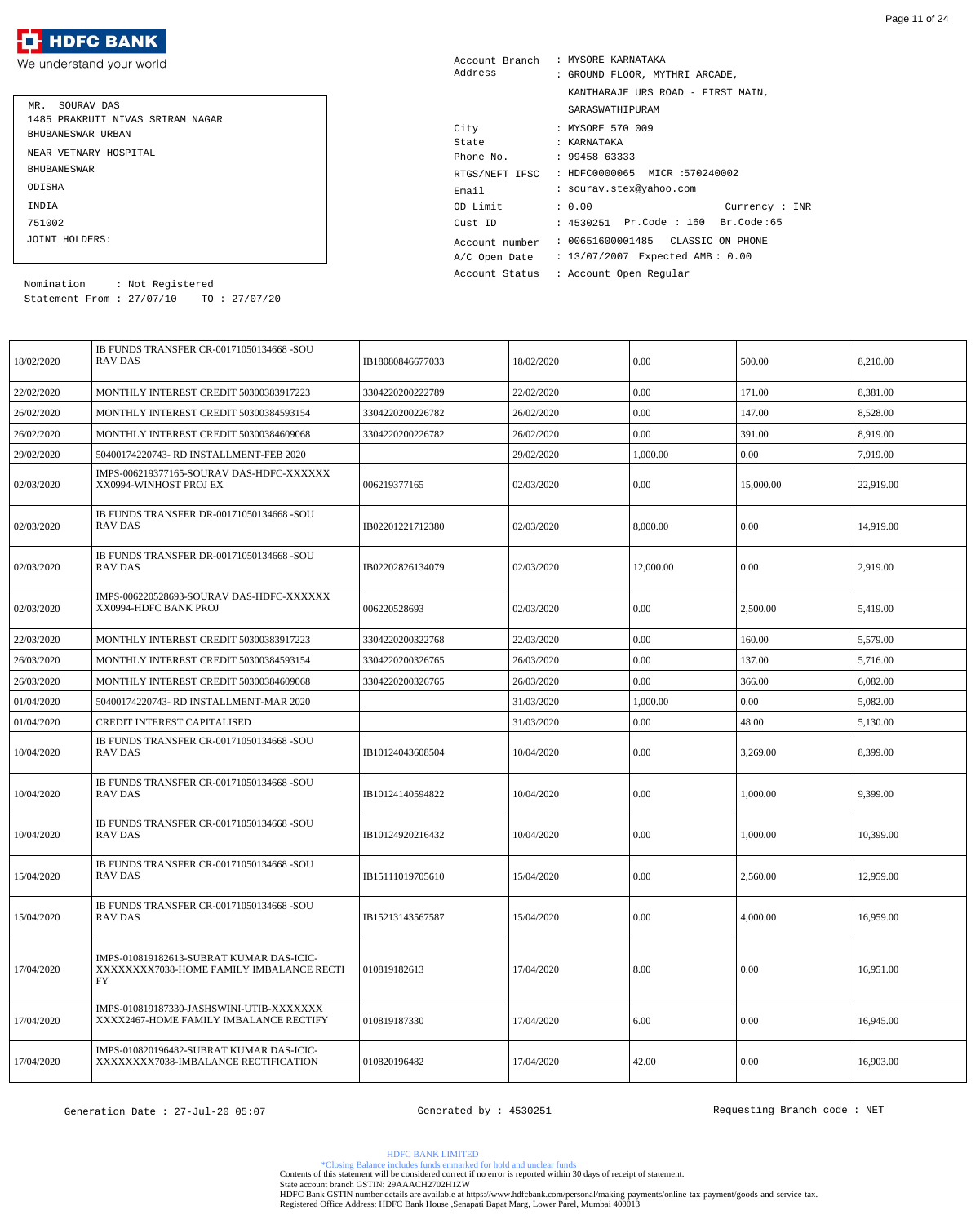

| MR. SOURAV DAS                   |
|----------------------------------|
| 1485 PRAKRUTI NIVAS SRIRAM NAGAR |
| BHUBANESWAR URBAN                |
| NEAR VETNARY HOSPITAL            |
| <b>BHUBANE SWAR</b>              |
| ODISHA                           |
| INDIA                            |
| 751002                           |
| JOINT HOLDERS:                   |

| Account Branch | : MYSORE KARNATAKA                 |
|----------------|------------------------------------|
| Address        | : GROUND FLOOR, MYTHRI ARCADE,     |
|                | KANTHARAJE URS ROAD - FIRST MAIN,  |
|                | SARASWATHIPURAM                    |
| City           | : MYSORE 570 009                   |
| State          | : KARNATAKA                        |
| Phone No.      | : 9945863333                       |
| RTGS/NEFT IFSC | : HDFC0000065 MICR :570240002      |
| Email          | : sourav.stex@yahoo.com            |
| OD Limit       | : 0.00<br>Current : INR            |
| Cust ID        | : 4530251 Pr.Code : 160 Br.Code:65 |
| Account number | : 00651600001485 CLASSIC ON PHONE  |
| A/C Open Date  | : 13/07/2007 Expected AMB: 0.00    |
| Account Status | : Account Open Regular             |

Statement From : 27/07/10 TO : 27/07/20 Nomination : Not Registered

| 17/04/2020 | IMPS-010820189791-JASHSWINI-UTIB-XXXXXXX<br>XXXX2467-IMBALANCE RECTIFICATION                         | 010820189791           | 17/04/2020 | 82.00    | 0.00                        | 16,821.00 |
|------------|------------------------------------------------------------------------------------------------------|------------------------|------------|----------|-----------------------------|-----------|
| 17/04/2020 | IMPS-010820197883-SUBRAT KUMAR DAS-ICIC-<br>XXXXXXXX7038-MONETARY IMBALANCE RECTIFIC<br><b>ATION</b> | 010820197883           | 17/04/2020 | 400.00   | 0.00                        | 16,421.00 |
| 17/04/2020 | IMPS-010820199075-JASHSWINI-UTIB-XXXXXXX<br>XXXX2467-IMBALANCE RECTIFICATION                         | 010820199075           | 17/04/2020 | 2,200.00 | $\vert 0.00 \vert$          | 14,221.00 |
| 17/04/2020 | IMPS-010820100504-SUBRAT KUMAR DAS-ICIC-<br>XXXXXXXX7038-IMBALANCE RECTIFICATION                     | 010820100504           | 17/04/2020 | 1,200.00 | 0.00                        | 13,021.00 |
| 17/04/2020 | IMPS-010820102025-SUBRAT KUMAR DAS-ICIC-<br>XXXXXXXX7038-IMBALANCE RECTIFY                           | 010820102025           | 17/04/2020 | 400.00   | 0.00                        | 12,621.00 |
| 17/04/2020 | IMPS-010820102536-SUBRAT KUMAR DAS-ICIC-<br>XXXXXXXX7038-MONEY IMBALANCE RECTIFICATI<br>ON           | 010820102536           | 17/04/2020 | 400.00   | $\vert 0.00 \vert$          | 12,221.00 |
| 17/04/2020 | IMPS-010820199646-SUBRAT KUMAR DAS-ICIC-<br>XXXXXXXX7038-MONETARY IMBALANCE RECTIFY                  | 010820199646           | 17/04/2020 | 30.00    | 0.00                        | 12.191.00 |
| 17/04/2020 | IMPS-010820106036-SUBRAT KUMAR DAS-ICIC-<br>XXXXXXXX7038-MONETARY IMBALANCE RECTIFIC<br><b>ATION</b> | 010820106036           | 17/04/2020 | 50.00    | 0.00                        | 12,141.00 |
| 17/04/2020 | IMPS-010823946887-SOURAV DAS-HDFC-XXXXXX<br>XX0994-PROJ EXPENSES                                     | 010823946887           | 17/04/2020 | 0.00     | 4,000.00                    | 16,141.00 |
| 18/04/2020 | IMPS-010921141746-SUBRAT KUMAR DAS-ICIC-<br>XXXXXXX7038-MONEY IMBALANCE RECTIFICATI<br>ON            | 010921141746           | 18/04/2020 | 2.00     | $\vert 0.00 \vert$          | 16,139.00 |
| 18/04/2020 | IMPS-010921141921-JASHSWINI-UTIB-XXXXXXX<br>XXXX2467-MONETARY IMBALANCE RECTIFICATIO<br>N            | 010921141921           | 18/04/2020 | 2.00     | 0.00                        | 16.137.00 |
| 18/04/2020 | IMPS-010921142355-SUBRAT KUMAR DAS-ICIC-<br>XXXXXXXX7038-MONETARY IMBALANCE RECTIFIC<br><b>ATION</b> | 010921142355           | 18/04/2020 | 1.00     | $0.00\,$                    | 16,136.00 |
| 18/04/2020 | IMPS-010921143494-JASHSWINI-UTIB-XXXXXXX<br>XXXX2467-RECTIFICATION - MONEY                           | 010921143494           | 18/04/2020 | 5.00     | 0.00                        | 16,131.00 |
| 18/04/2020 | IMPS-010921143611-SUBRAT KUMAR DAS-ICIC-<br>XXXXXXXX7038-RECTIFICATION - MONEY                       | 010921143611           | 18/04/2020 | 5.00     | 0.00                        | 16,126.00 |
| 22/04/2020 | MONTHLY INTEREST CREDIT 50300383917223                                                               | 3304220200422764       | 22/04/2020 | $0.00\,$ | 171.00                      | 16.297.00 |
| 26/04/2020 | MONTHLY INTEREST CREDIT 50300384593154                                                               | 3304220200426788       | 26/04/2020 | 0.00     | 146.00                      | 16,443.00 |
| 26/04/2020 | MONTHLY INTEREST CREDIT 50300384609068                                                               | 3304220200426788       | 26/04/2020 | 0.00     | 391.00                      | 16,834.00 |
|            | Generation Date : 27-Jul-20 05:07                                                                    | Generated by : 4530251 |            |          | Requesting Branch code: NET |           |

\*Closing Balance includes funds enmarked for hold and unclear funds Contents of this statement will be considered correct if no error is reported within 30 days of receipt of statement.

State account branch GSTIN: 29AAACH2702H1ZW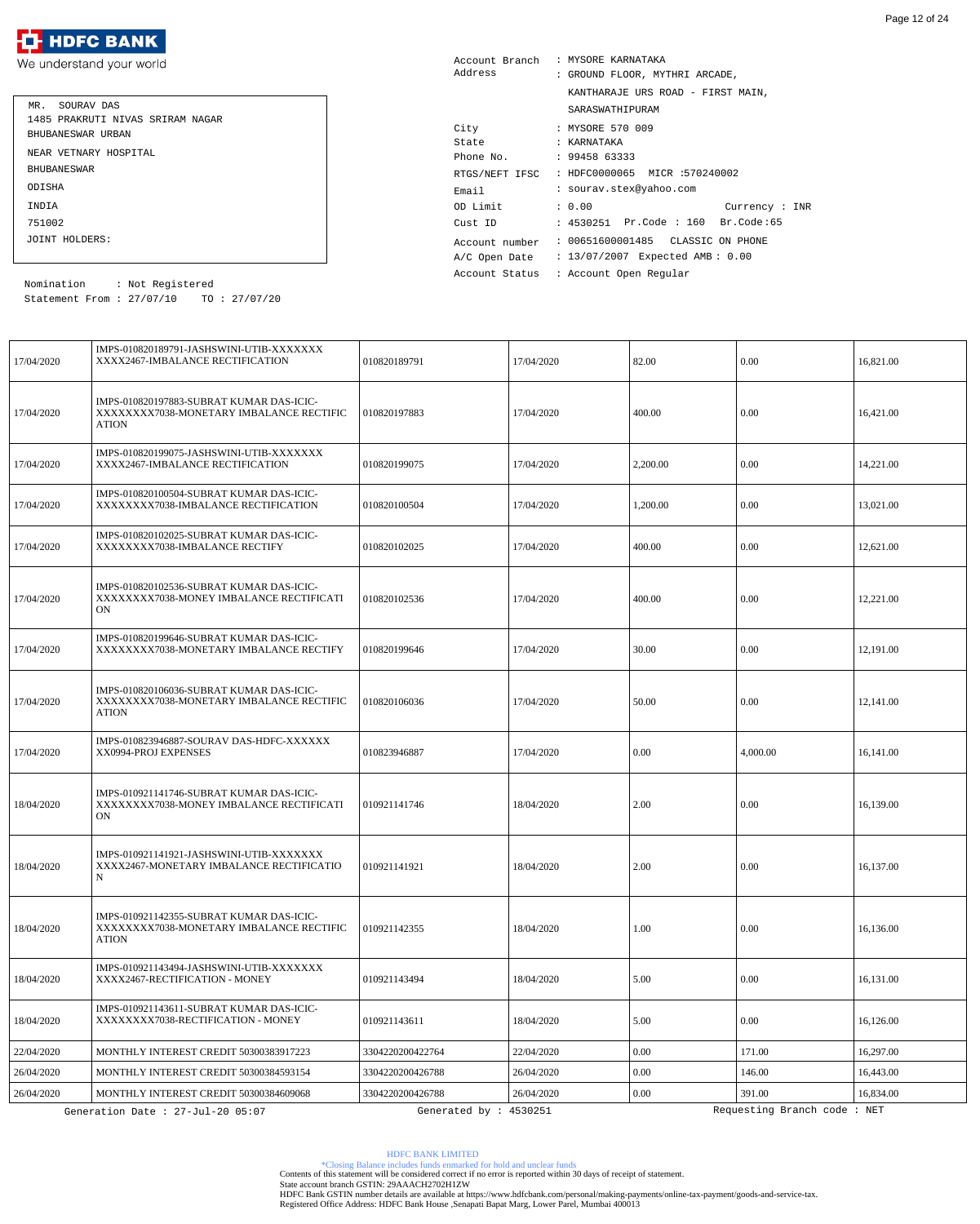| MR. SOURAV DAS                   |
|----------------------------------|
| 1485 PRAKRUTI NIVAS SRIRAM NAGAR |
| BHUBANESWAR URBAN                |
| NEAR VETNARY HOSPITAL            |
| <b>BHUBANE SWAR</b>              |
| ODISHA                           |
| <b>TNDTA</b>                     |
| 751002                           |
| JOINT HOLDERS:                   |
|                                  |

| Account Branch | : MYSORE KARNATAKA                 |
|----------------|------------------------------------|
| Address        | : GROUND FLOOR, MYTHRI ARCADE,     |
|                | KANTHARAJE URS ROAD - FIRST MAIN,  |
|                | SARASWATHIPURAM                    |
| City           | : MYSORE 570 009                   |
| State          | : KARNATAKA                        |
| Phone No.      | : 9945863333                       |
| RTGS/NEFT IFSC | : HDFC0000065 MICR :570240002      |
| Email          | : sourav.stex@yahoo.com            |
| OD Limit       | : 0.00<br>Currency : INR           |
| Cust ID        | : 4530251 Pr.Code : 160 Br.Code:65 |
| Account number | : 00651600001485 CLASSIC ON PHONE  |
| A/C Open Date  | : 13/07/2007 Expected AMB: 0.00    |
| Account Status | : Account Open Reqular             |

Statement From : 27/07/10 TO : 27/07/20 Nomination : Not Registered

| 01/05/2020 | 50400174220743- RD INSTALLMENT-APR 2020                       |                        | 30/04/2020 | 1,000.00 | 0.00                        | 15,834.00 |
|------------|---------------------------------------------------------------|------------------------|------------|----------|-----------------------------|-----------|
| 03/05/2020 | IB FUNDS TRANSFER DR-00171050134668 -SOU<br>RAV DAS           | IB03102941822432       | 03/05/2020 | 1,250.00 | 0.00                        | 14,584.00 |
| 03/05/2020 | IB FUNDS TRANSFER DR-00171050134668 -SOU<br><b>RAV DAS</b>    | IB03120523577734       | 03/05/2020 | 2,500.00 | 0.00                        | 12,084.00 |
| 03/05/2020 | IB FUNDS TRANSFER DR-00171050134668 -SOU<br><b>RAV DAS</b>    | IB03172754109009       | 03/05/2020 | 1,000.00 | 0.00                        | 11,084.00 |
| 04/05/2020 | .IMPS P2P 010819182613#17/04/2020 180420<br>-MIR2012316842998 | MIR2012316842998       | 04/05/2020 | 5.90     | 0.00                        | 11,078.10 |
| 04/05/2020 | .IMPS P2P 010819187330#17/04/2020 180420<br>-MIR2012316829284 | MIR2012316829284       | 04/05/2020 | 5.90     | 0.00                        | 11,072.20 |
| 04/05/2020 | IMPS P2P 010820100504#17/04/2020 180420<br>-MIR2012316833871  | MIR2012316833871       | 04/05/2020 | 5.90     | 0.00                        | 11,066.30 |
| 04/05/2020 | .IMPS P2P 010820102025#17/04/2020 180420<br>-MIR2012316831595 | MIR2012316831595       | 04/05/2020 | 5.90     | 0.00                        | 11,060.40 |
| 04/05/2020 | .IMPS P2P 010820102536#17/04/2020 180420<br>-MIR2012316835774 | MIR2012316835774       | 04/05/2020 | 5.90     | 0.00                        | 11,054.50 |
| 04/05/2020 | .IMPS P2P 010820106036#17/04/2020 180420<br>-MIR2012316829288 | MIR2012316829288       | 04/05/2020 | 5.90     | 0.00                        | 11,048.60 |
| 04/05/2020 | .IMPS P2P 010820189791#17/04/2020 180420<br>-MIR2012316833885 | MIR2012316833885       | 04/05/2020 | 5.90     | 0.00                        | 11,042.70 |
| 04/05/2020 | .IMPS P2P 010820196482#17/04/2020 180420<br>-MIR2012316832493 | MIR2012316832493       | 04/05/2020 | 5.90     | 0.00                        | 11,036.80 |
| 04/05/2020 | .IMPS P2P 010820197883#17/04/2020 180420<br>-MIR2012316833879 | MIR2012316833879       | 04/05/2020 | 5.90     | 0.00                        | 11.030.90 |
| 04/05/2020 | .IMPS P2P 010820199075#17/04/2020 180420<br>-MIR2012316837819 | MIR2012316837819       | 04/05/2020 | 5.90     | 0.00                        | 11,025.00 |
| 04/05/2020 | .IMPS P2P 010820199646#17/04/2020 180420<br>-MIR2012316831725 | MIR2012316831725       | 04/05/2020 | 5.90     | $0.00\,$                    | 11,019.10 |
| 04/05/2020 | IMPS P2P 010921141746#18/04/2020 200420.<br>-MIR2012417096034 | MIR2012417096034       | 04/05/2020 | 5.90     | 0.00                        | 11,013.20 |
| 04/05/2020 | IMPS P2P 010921141921#18/04/2020 200420.<br>-MIR2012417096019 | MIR2012417096019       | 04/05/2020 | 5.90     | $0.00\,$                    | 11,007.30 |
| 04/05/2020 | .IMPS P2P 010921142355#18/04/2020 200420<br>-MIR2012417096012 | MIR2012417096012       | 04/05/2020 | 5.90     | 0.00                        | 11.001.40 |
| 04/05/2020 | .IMPS P2P 010921143494#18/04/2020 200420<br>-MIR2012417092315 | MIR2012417092315       | 04/05/2020 | 5.90     | $0.00\,$                    | 10,995.50 |
|            | Generation Date : 27-Jul-20 05:07                             | Generated by : 4530251 |            |          | Requesting Branch code: NET |           |

HDFC BANK LIMITED

\*Closing Balance includes funds enmarked for hold and unclear funds Contents of this statement will be considered correct if no error is reported within 30 days of receipt of statement.

State account branch GSTIN: 29AAACH2702H1ZW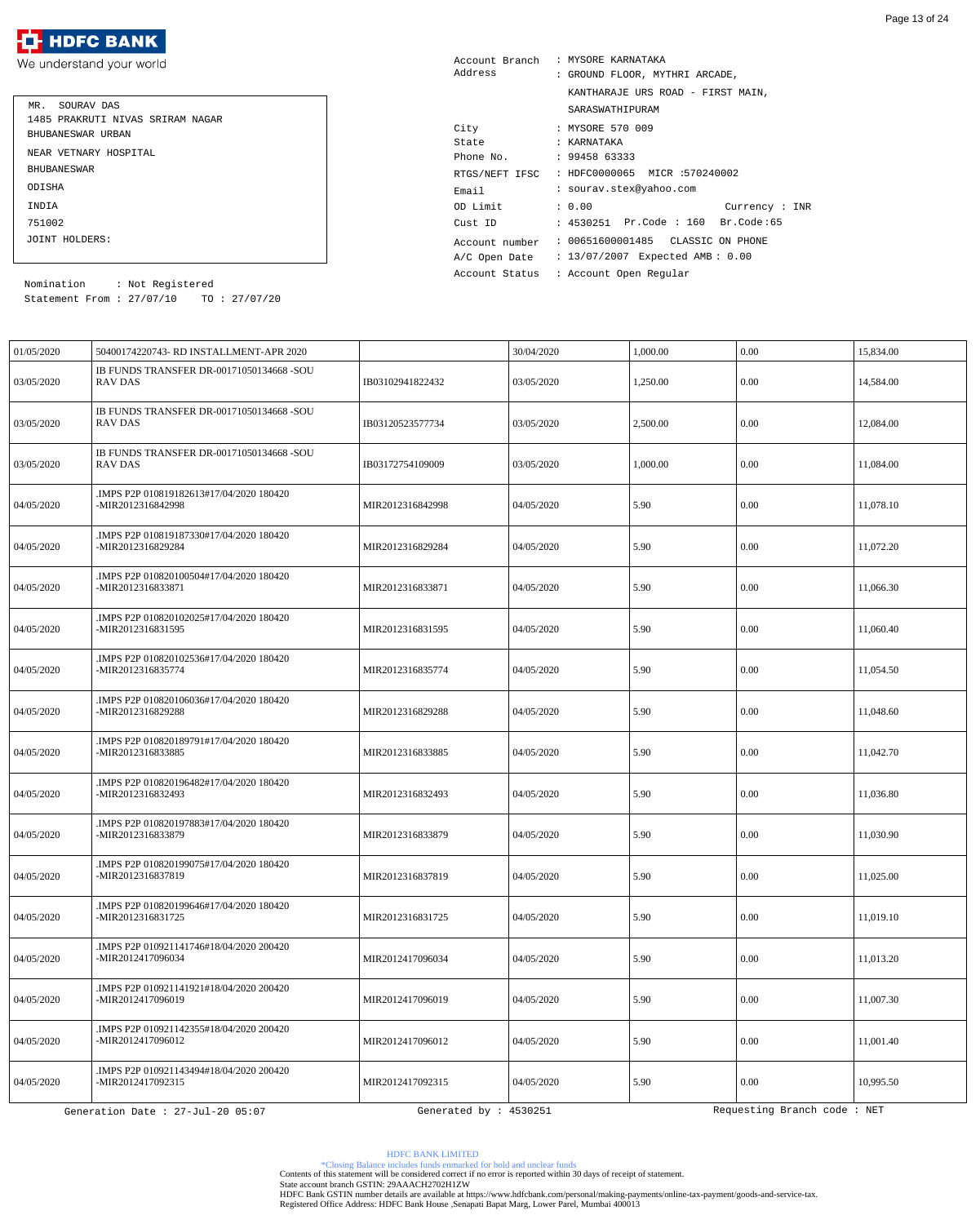| MR. SOURAV DAS                   |
|----------------------------------|
| 1485 PRAKRUTI NIVAS SRIRAM NAGAR |
| BHUBANESWAR URBAN                |
| NEAR VETNARY HOSPITAL            |
| <b>BHUBANE SWAR</b>              |
| ODISHA                           |
| INDIA                            |
| 751002                           |
| JOINT HOLDERS:                   |

| Account Branch | : MYSORE KARNATAKA                 |
|----------------|------------------------------------|
| Address        | : GROUND FLOOR, MYTHRI ARCADE,     |
|                | KANTHARAJE URS ROAD - FIRST MAIN,  |
|                | SARASWATHIPURAM                    |
| City           | : MYSORE 570 009                   |
| State          | : KARNATAKA                        |
| Phone No.      | : 9945863333                       |
| RTGS/NEFT IFSC | : HDFC0000065 MICR :570240002      |
| Email          | : sourav.stex@yahoo.com            |
| OD Limit       | : 0.00<br>Current: INR             |
| Cust ID        | : 4530251 Pr.Code : 160 Br.Code:65 |
| Account number | : 00651600001485  CLASSIC ON PHONE |
| A/C Open Date  | : 13/07/2007 Expected AMB: 0.00    |
| Account Status | : Account Open Regular             |

Statement From : 27/07/10 TO : 27/07/20 Nomination : Not Registered

| 04/05/2020 | IMPS P2P 010921143611#18/04/2020 200420.<br>-MIR2012417096027    | MIR2012417096027       | 04/05/2020 | 5.90     | 0.00                        | 10,989.60 |
|------------|------------------------------------------------------------------|------------------------|------------|----------|-----------------------------|-----------|
| 04/05/2020 | IB FUNDS TRANSFER DR-00171050134668 -SOU<br><b>RAV DAS</b>       | IB04143906580819       | 04/05/2020 | 2,000.00 | 0.00                        | 8,989.60  |
| 04/05/2020 | IB FUNDS TRANSFER DR-00171050134668 -SOU<br>RAV DAS              | IB04144459775004       | 04/05/2020 | 2,500.00 | 0.00                        | 6,489.60  |
| 04/05/2020 | IB FUNDS TRANSFER DR-00171050134668 -SOU<br><b>RAV DAS</b>       | IB04153606861359       | 04/05/2020 | 1,250.00 | 0.00                        | 5,239.60  |
| 04/05/2020 | IB FUNDS TRANSFER DR-00171050134668 -SOU<br>RAV DAS              | IB04173801807669       | 04/05/2020 | 1,200.00 | 0.00                        | 4,039.60  |
| 04/05/2020 | IB FUNDS TRANSFER DR-00171050134668 -SOU<br><b>RAV DAS</b>       | IB04185746561234       | 04/05/2020 | 1,500.00 | 0.00                        | 2,539.60  |
| 04/05/2020 | IMPS-012521677308-SOURAV DAS-HDFC-XXXXXX<br>XX0994-PROJ RELATED  | 012521677308           | 04/05/2020 | 0.00     | 6,000.00                    | 8,539.60  |
| 04/05/2020 | IB FUNDS TRANSFER DR-00171050134668 -SOU<br>RAV DAS              | IB04210839965698       | 04/05/2020 | 2,200.00 | 0.00                        | 6,339.60  |
| 05/05/2020 | IB FUNDS TRANSFER DR-00171050134668 -SOU<br>RAV DAS              | IB05124758589297       | 05/05/2020 | 1,339.60 | 0.00                        | 5,000.00  |
| 05/05/2020 | IB FUNDS TRANSFER DR-00171050134668 -SOU<br><b>RAV DAS</b>       | IB05204951961511       | 05/05/2020 | 3,000.00 | 0.00                        | 2,000.00  |
| 08/05/2020 | IMPS-012914026527-SOURAV DAS-HDFC-XXXXXX<br>XX0994-ICICI TO HDFC | 012914026527           | 08/05/2020 | 0.00     | 17,000.00                   | 19,000.00 |
| 08/05/2020 | IB FUNDS TRANSFER DR-00171050134668 -SOU<br><b>RAV DAS</b>       | IB08144655775447       | 08/05/2020 | 2,000.00 | 0.00                        | 17,000.00 |
| 19/05/2020 | IB FUNDS TRANSFER DR-00171050134668 -SOU<br>RAV DAS              | IB19095303766110       | 19/05/2020 | 1,200.00 | 0.00                        | 15,800.00 |
| 21/05/2020 | IB FUNDS TRANSFER DR-00171050134668 -SOU<br>RAV DAS              | IB21015052200824       | 21/05/2020 | 2,000.00 | $0.00\,$                    | 13,800.00 |
| 21/05/2020 | IB FUNDS TRANSFER DR-00171050134668 -SOU<br>RAV DAS              | IB21111103887100       | 21/05/2020 | 1,500.00 | 0.00                        | 12,300.00 |
| 22/05/2020 | MONTHLY INTEREST CREDIT 50300383917223                           | 3304220200522783       | 22/05/2020 | $0.00\,$ | 166.00                      | 12,466.00 |
| 23/05/2020 | MONTHLY INTEREST CREDIT 50300383917223                           | 3304220200523786       | 23/05/2020 | 0.00     | 6.00                        | 12,472.00 |
| 23/05/2020 | IB FD PREMAT PRINCIPAL-50300383917223                            |                        | 23/05/2020 | $0.00\,$ | 35,000.00                   | 47,472.00 |
| 25/05/2020 | IB FUNDS TRANSFER DR-00171050134668 -SOU<br>RAV DAS              | IB25162435163200       | 25/05/2020 | 1,500.00 | 0.00                        | 45,972.00 |
| 26/05/2020 | MONTHLY INTEREST CREDIT 50300384593154                           | 3304220200526783       | 26/05/2020 | $0.00\,$ | 142.00                      | 46,114.00 |
| 26/05/2020 | MONTHLY INTEREST CREDIT 50300384609068                           | 3304220200526783       | 26/05/2020 | $0.00\,$ | 378.00                      | 46,492.00 |
|            | Generation Date : 27-Jul-20 05:07                                | Generated by : 4530251 |            |          | Requesting Branch code: NET |           |

HDFC BANK LIMITED

\*Closing Balance includes funds enmarked for hold and unclear funds Contents of this statement will be considered correct if no error is reported within 30 days of receipt of statement.

State account branch GSTIN: 29AAACH2702H1ZW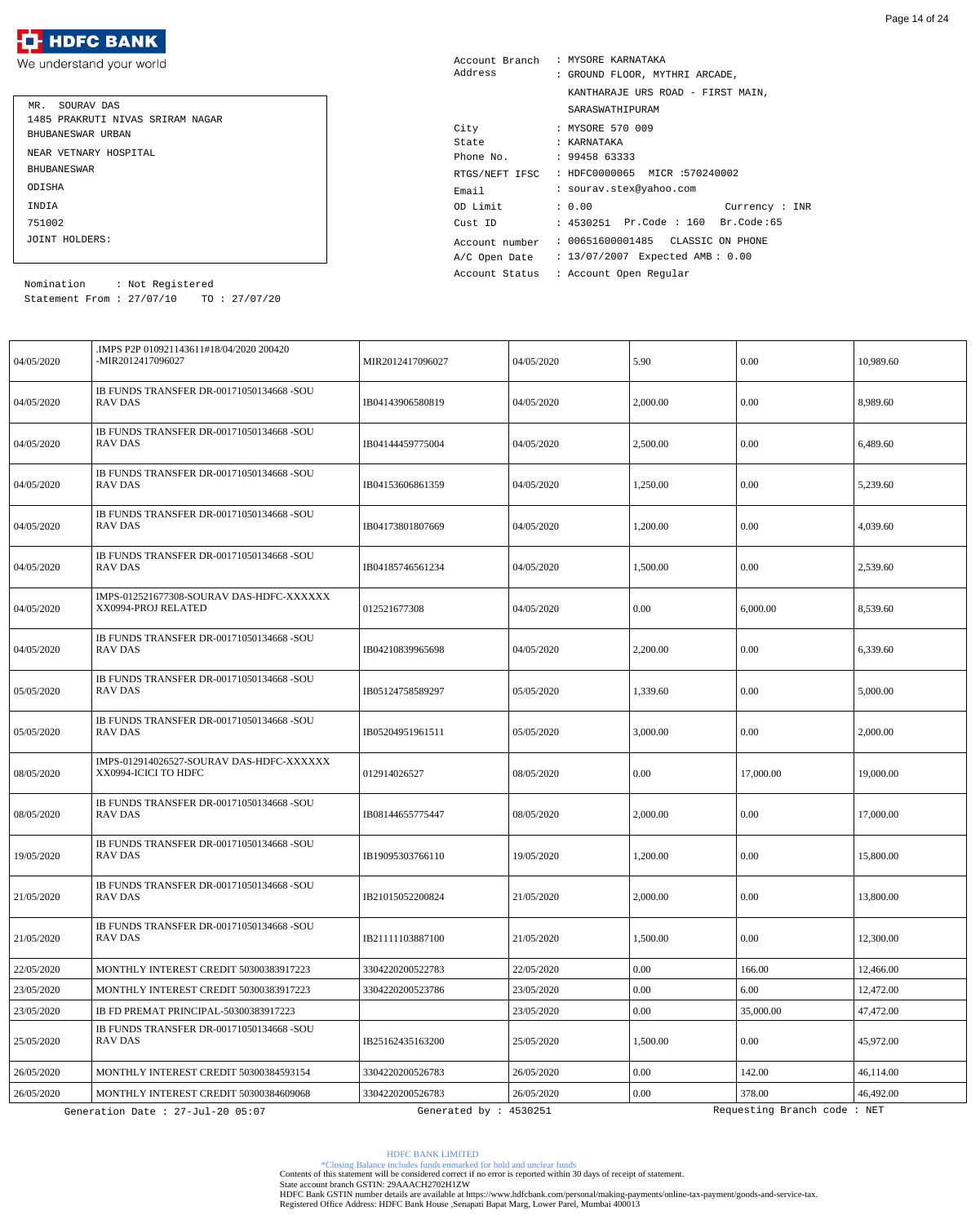| MR. SOURAV DAS                   |
|----------------------------------|
| 1485 PRAKRUTI NIVAS SRIRAM NAGAR |
| BHUBANESWAR URBAN                |
| NEAR VETNARY HOSPITAL            |
| <b>BHUBANE SWAR</b>              |
| ODISHA                           |
| INDIA                            |
| 751002                           |
| JOINT HOLDERS:                   |

| Account Branch | : MYSORE KARNATAKA                 |
|----------------|------------------------------------|
| Address        | : GROUND FLOOR, MYTHRI ARCADE,     |
|                | KANTHARAJE URS ROAD - FIRST MAIN,  |
|                | SARASWATHIPURAM                    |
| City           | : MYSORE 570 009                   |
| State          | : KARNATAKA                        |
| Phone No.      | : 9945863333                       |
| RTGS/NEFT IFSC | : HDFC0000065 MICR :570240002      |
| Email          | : sourav.stex@yahoo.com            |
| OD Limit       | : 0.00<br>Current: INR             |
| Cust ID        | : 4530251 Pr.Code : 160 Br.Code:65 |
| Account number | : 00651600001485  CLASSIC ON PHONE |
| A/C Open Date  | : 13/07/2007 Expected AMB: 0.00    |
| Account Status | : Account Open Regular             |

Statement From : 27/07/10 TO : 27/07/20 Nomination : Not Registered

| 26/05/2020 | IB FUNDS TRANSFER DR-00171050134668 -SOU<br><b>RAV DAS</b> | IB26053706581300       | 26/05/2020 | 1,400.00 | 0.00                        | 45,092.00   |
|------------|------------------------------------------------------------|------------------------|------------|----------|-----------------------------|-------------|
| 26/05/2020 | IB FUNDS TRANSFER DR-00171050134668 -SOU<br>RAV DAS        | IB26152541200380       | 26/05/2020 | 1,400.00 | 0.00                        | 43,692.00   |
| 27/05/2020 | MONTHLY INTEREST CREDIT 50300384593154                     | 3304220200527761       | 27/05/2020 | 0.00     | 5.00                        | 43,697.00   |
| 27/05/2020 | MONTHLY INTEREST CREDIT 50300384609068                     | 3304220200527761       | 27/05/2020 | 0.00     | 13.00                       | 43,710.00   |
| 27/05/2020 | IB FD PREMAT PRINCIPAL-50300384593154                      |                        | 27/05/2020 | 0.00     | 30,000.00                   | 73,710.00   |
| 27/05/2020 | IB FD PREMAT PRINCIPAL-50300384609068                      |                        | 27/05/2020 | $0.00\,$ | 80,000.00                   | 1,53,710.00 |
| 27/05/2020 | IB FUNDS TRANSFER DR-00171050134668 -SOU<br><b>RAV DAS</b> | IB27174429230583       | 27/05/2020 | 1,250.00 | 0.00                        | 1,52,460.00 |
| 29/05/2020 | IB FUNDS TRANSFER DR-00171050134668 -SOU<br><b>RAV DAS</b> | IB29174536713859       | 29/05/2020 | 2,500.00 | 0.00                        | 1,49,960.00 |
| 31/05/2020 | 50400174220743- RD INSTALLMENT-MAY 2020                    |                        | 31/05/2020 | 1,000.00 | 0.00                        | 1,48,960.00 |
| 06/06/2020 | IB FUNDS TRANSFER DR-00171050134668 -SOU<br><b>RAV DAS</b> | IB06125955671980       | 06/06/2020 | 1,225.00 | 0.00                        | 1,47,735.00 |
| 06/06/2020 | IB FUNDS TRANSFER DR-00171050134668 -SOU<br><b>RAV DAS</b> | IB06130802576028       | 06/06/2020 | 1,225.00 | 0.00                        | 1,46,510.00 |
| 06/06/2020 | IB FUNDS TRANSFER DR-00171050134668 -SOU<br><b>RAV DAS</b> | IB06131241579293       | 06/06/2020 | 1,225.00 | 0.00                        | 1,45,285.00 |
| 06/06/2020 | IB FUNDS TRANSFER DR-00171050134668 -SOU<br>RAV DAS        | IB06132519550039       | 06/06/2020 | 1,225.00 | 0.00                        | 1,44,060.00 |
| 06/06/2020 | IB FUNDS TRANSFER DR-00171050134668 -SOU<br>RAV DAS        | IB06132600761657       | 06/06/2020 | 1,225.00 | 0.00                        | 1,42,835.00 |
| 06/06/2020 | IB FUNDS TRANSFER DR-00171050134668 -SOU<br><b>RAV DAS</b> | IB06153901670137       | 06/06/2020 | 2,300.00 | 0.00                        | 1,40,535.00 |
| 06/06/2020 | IB FUNDS TRANSFER DR-00171050134668 -SOU<br><b>RAV DAS</b> | IB06155352862376       | 06/06/2020 | 1,000.00 | 0.00                        | 1,39,535.00 |
| 06/06/2020 | IB FUNDS TRANSFER DR-00171050134668 -SOU<br>RAV DAS        | IB06160717286240       | 06/06/2020 | 1,225.00 | 0.00                        | 1,38,310.00 |
| 07/06/2020 | IB FUNDS TRANSFER DR-00171050134668 -SOU<br>RAV DAS        | IB07161648803863       | 07/06/2020 | 3,675.00 | 0.00                        | 1,34,635.00 |
| 09/06/2020 | IB FUNDS TRANSFER DR-00171050134668 -SOU<br>RAV DAS        | IB09215224100664       | 09/06/2020 | 8,000.00 | 0.00                        | 1,26,635.00 |
| 10/06/2020 | IB FUNDS TRANSFER DR-00171050134668 -SOU<br><b>RAV DAS</b> | IB10093705854533       | 10/06/2020 | 2,450.00 | 0.00                        | 1,24,185.00 |
| 10/06/2020 | IB FUNDS TRANSFER DR-00171050134668 -SOU<br>RAV DAS        | IB10094547248424       | 10/06/2020 | 5,000.00 | 0.00                        | 1,19,185.00 |
|            | Generation Date : 27-Jul-20 05:07                          | Generated by : 4530251 |            |          | Requesting Branch code: NET |             |

HDFC BANK LIMITED

\*Closing Balance includes funds enmarked for hold and unclear funds Contents of this statement will be considered correct if no error is reported within 30 days of receipt of statement.

State account branch GSTIN: 29AAACH2702H1ZW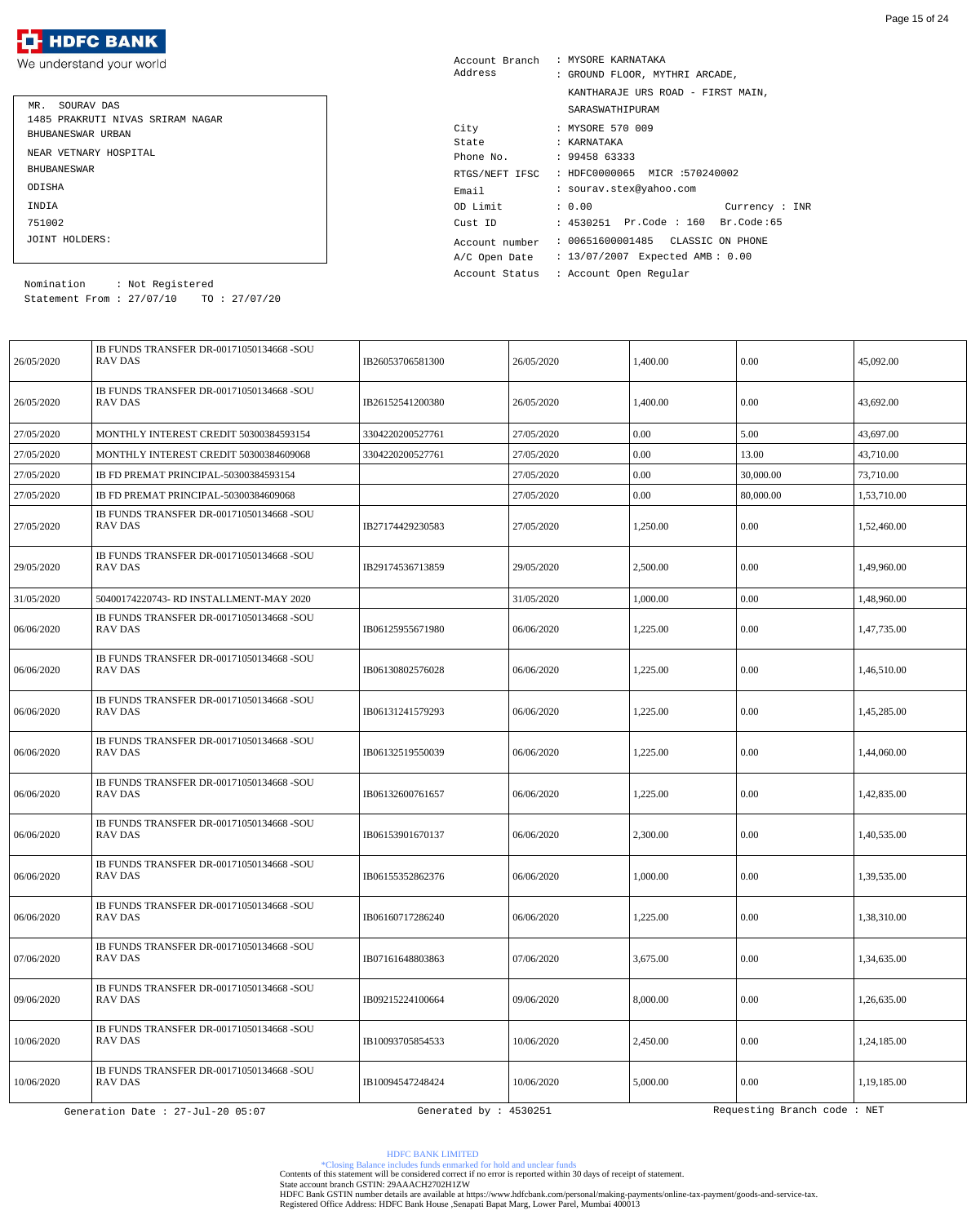| MR. SOURAV DAS                   |
|----------------------------------|
| 1485 PRAKRUTI NIVAS SRIRAM NAGAR |
| BHUBANESWAR URBAN                |
| NEAR VETNARY HOSPITAL            |
| <b>BHUBANE SWAR</b>              |
| ODISHA                           |
| <b>TNDTA</b>                     |
| 751002                           |
| JOINT HOLDERS:                   |

| Account Branch | : MYSORE KARNATAKA                 |
|----------------|------------------------------------|
| Address        | : GROUND FLOOR, MYTHRI ARCADE,     |
|                | KANTHARAJE URS ROAD - FIRST MAIN,  |
|                | SARASWATHIPURAM                    |
| City           | : MYSORE 570 009                   |
| State          | : KARNATAKA                        |
| Phone No.      | : 9945863333                       |
| RTGS/NEFT IFSC | : HDFC0000065 MICR :570240002      |
| Email          | : sourav.stex@yahoo.com            |
| OD Limit       | : 0.00<br>Current: INR             |
| Cust ID        | : 4530251 Pr.Code : 160 Br.Code:65 |
| Account number | : 00651600001485  CLASSIC ON PHONE |
| A/C Open Date  | : 13/07/2007 Expected AMB: 0.00    |
| Account Status | : Account Open Reqular             |

Statement From : 27/07/10 TO : 27/07/20 Nomination : Not Registered

| 10/06/2020 | IB FUNDS TRANSFER DR-00171050134668 -SOU<br>RAV DAS                        | IB10103031595024 | 10/06/2020 | 3,000.00  | 0.00        | 1,16,185.00    |
|------------|----------------------------------------------------------------------------|------------------|------------|-----------|-------------|----------------|
| 10/06/2020 | IB FUNDS TRANSFER DR-00171050134668 -SOU<br><b>RAV DAS</b>                 | IB10133648364725 | 10/06/2020 | 10,000.00 | 0.00        | 1,06,185.00    |
| 12/06/2020 | IMPS-016410154207-JASHSWINI-UTIB-XXXXXXX<br>XXXX2467-TCVECTORS PROJECT     | 016410154207     | 12/06/2020 | 40,000.00 | 0.00        | 66,185.00      |
| 16/06/2020 | IB FUNDS TRANSFER DR-00171050134668 -SOU<br><b>RAV DAS</b>                 | IB16074116242377 | 16/06/2020 | 6,000.00  | 0.00        | 60,185.00      |
| 16/06/2020 | IMPS-016808879732-SOURAV DAS-HDFC-XXXXXX<br>XX0994-PROJ EXPENSES           | 016808879732     | 16/06/2020 | 0.00      | 10,000.00   | 70,185.00      |
| 16/06/2020 | IMPS-016809898349-SOURAV DAS-HDFC-XXXXXX<br>XX0994-PROJ EXPENSES           | 016809898349     | 16/06/2020 | 0.00      | 20,000.00   | 90,185.00      |
| 16/06/2020 | IMPS-016810109570-JASHSWINI-UTIB-XXXXXXX<br>XXXX2467-PROJ EXPENSES RETURN  | 016810109570     | 16/06/2020 | 2,000.00  | 0.00        | 88,185.00      |
| 16/06/2020 | IMPS-016810112331-JASHSWINI-UTIB-XXXXXXX<br>XXXX2467-WINHOST PROJ EXPENSES | 016810112331     | 16/06/2020 | 8,000.00  | 0.00        | 80,185.00      |
| 16/06/2020 | IMPS P2P 016410154207#12/06/2020 120620<br>-MIR2016689923622               | MIR2016689923622 | 16/06/2020 | 5.90      | 0.00        | 80,179.10      |
| 16/06/2020 | IMPS-016818116682-SOURAV DAS-HDFC-XXXXXX<br>XX0994-PROJ PLANNING           | 016818116682     | 16/06/2020 | 0.00      | 1,30,000.00 | 2, 10, 179. 10 |
| 16/06/2020 | NEFT CR-ICIC0SF0002-SOURAV DAS-SOURAV DA<br>S-2009793023                   | 2009793023       | 16/06/2020 | 0.00      | 2,00,000.00 | 4, 10, 179. 10 |
| 16/06/2020 | IMPS-016821118771-JASHSWINI-UTIB-XXXXXXX<br>XXXX2467-PROJ EXPENSES         | 016821118771     | 16/06/2020 | 10,000.00 | 0.00        | 4,00,179.10    |
| 17/06/2020 | IMPS-016903737082-SOURAV DAS-HDFC-XXXXXX<br>XX0994-PROJ PLANNING           | 016903737082     | 17/06/2020 | 0.00      | 2,00,000.00 | 6,00,179.10    |
| 17/06/2020 | NEFT CR-ICIC0SF0002-SOURAV DAS-SOURAV DA<br>S-2009949555                   | 2009949555       | 17/06/2020 | $0.00\,$  | 2,00,000.00 | 8,00,179.10    |
| 17/06/2020 | NEFT CR-ICIC0SF0002-SOURAV DAS-SOURAV DA<br>S-2009949649                   | 2009949649       | 17/06/2020 | $0.00\,$  | 2,00,000.00 | 10,00,179.10   |
| 17/06/2020 | NEFT CR-ICIC0SF0002-SOURAV DAS-SOURAV DA<br>S-2009950215                   | 2009950215       | 17/06/2020 | 0.00      | 75,000.00   | 10,75,179.10   |
| 17/06/2020 | NEFT CR-ICIC0SF0002-SOURAV DAS-SOURAV DA<br>S-2009950317                   | 2009950317       | 17/06/2020 | $0.00\,$  | 10,000.00   | 10,85,179.10   |
| 18/06/2020 | IMPS-017008132697-JASHSWINI-UTIB-XXXXXXX<br>XXXX2467-TCVECTORS PLAN        | 017008132697     | 18/06/2020 | 9,000.00  | 0.00        | 10,76,179.10   |

HDFC BANK LIMITED

\*Closing Balance includes funds enmarked for hold and unclear funds Contents of this statement will be considered correct if no error is reported within 30 days of receipt of statement.

State account branch GSTIN: 29AAACH2702H1ZW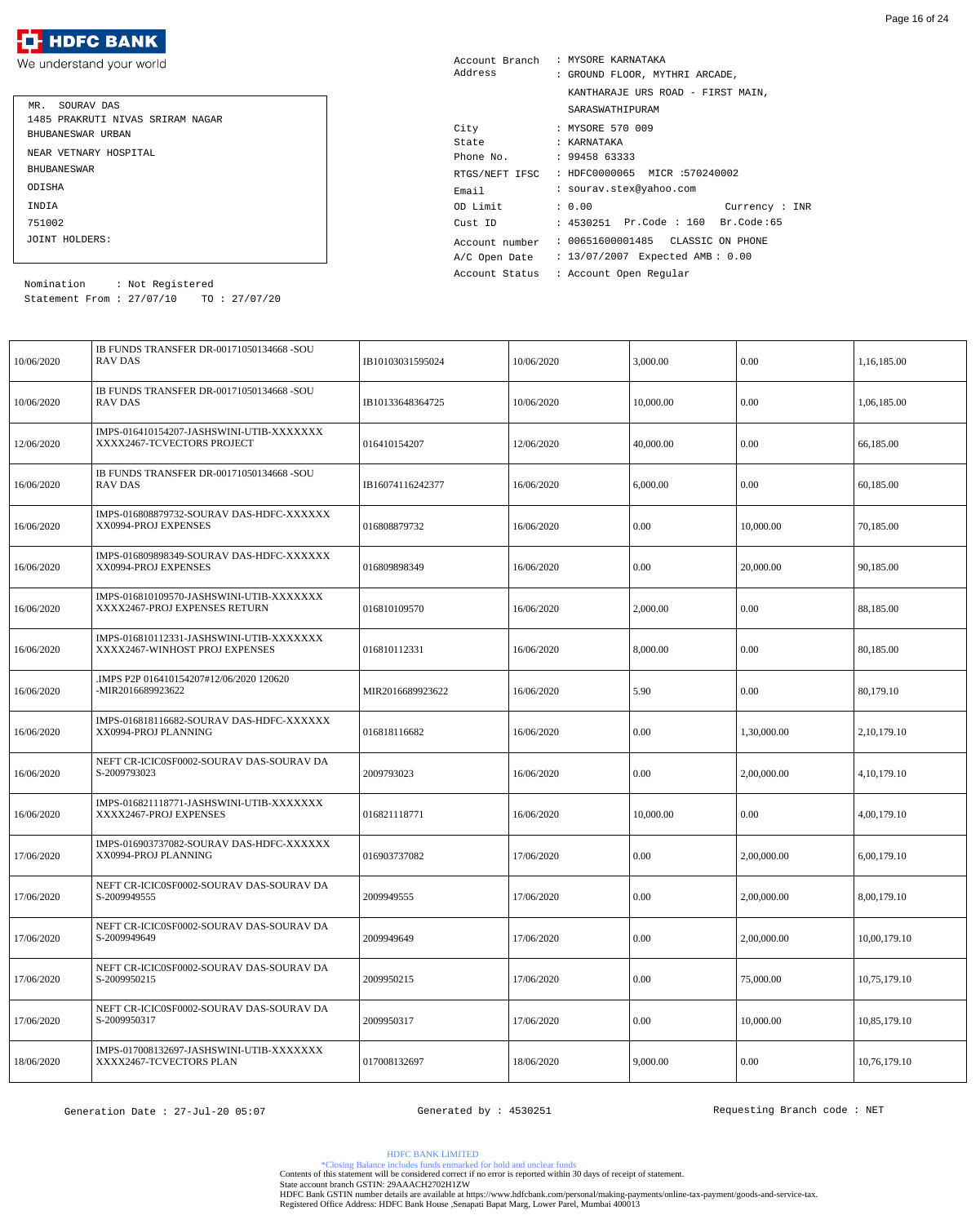| MR. SOURAV DAS                   |
|----------------------------------|
| 1485 PRAKRUTI NIVAS SRIRAM NAGAR |
| BHUBANESWAR URBAN                |
| NEAR VETNARY HOSPITAL            |
| <b>BHUBANE SWAR</b>              |
| ODISHA                           |
| <b>TNDTA</b>                     |
| 751002                           |
| JOINT HOLDERS:                   |

| Account Branch | : MYSORE KARNATAKA                 |
|----------------|------------------------------------|
| Address        | : GROUND FLOOR, MYTHRI ARCADE,     |
|                | KANTHARAJE URS ROAD - FIRST MAIN,  |
|                | SARASWATHIPURAM                    |
| City           | : MYSORE 570 009                   |
| State          | : KARNATAKA                        |
| Phone No.      | : 9945863333                       |
| RTGS/NEFT IFSC | : HDFC0000065 MICR :570240002      |
| Email          | : sourav.stex@yahoo.com            |
| OD Limit       | : 0.00<br>Current : INR            |
| Cust ID        | : 4530251 Pr.Code : 160 Br.Code:65 |
| Account number | : 00651600001485  CLASSIC ON PHONE |
| A/C Open Date  | : 13/07/2007 Expected AMB: 0.00    |
| Account Status | : Account Open Regular             |

Statement From : 27/07/10 TO : 27/07/20 Nomination : Not Registered

| 18/06/2020 | .IMPS P2P 016810109570#16/06/2020 160620<br>-MIR2017099208441          | MIR2017099208441 | 18/06/2020 | 5.90      | 0.00 | 10,76,173.20 |
|------------|------------------------------------------------------------------------|------------------|------------|-----------|------|--------------|
| 18/06/2020 | .IMPS P2P 016810112331#16/06/2020 160620<br>-MIR2017099200386          | MIR2017099200386 | 18/06/2020 | 5.90      | 0.00 | 10,76,167.30 |
| 19/06/2020 | IMPS-017103164322-JASHSWINI-UTIB-XXXXXXX<br>XXXX2467-TCVECTORS PLAN    | 017103164322     | 19/06/2020 | 8,000.00  | 0.00 | 10,68,167.30 |
| 19/06/2020 | IMPS-017103165060-SUBRAT KUMAR DAS-ICIC-<br>XXXXXXX7038-TCVECTORS PLAN | 017103165060     | 19/06/2020 | 7,000.00  | 0.00 | 10,61,167.30 |
| 19/06/2020 | IMPS-017103163397-JASHSWINI-UTIB-XXXXXXX<br>XXXX2467-TCVECTORS PLAN    | 017103163397     | 19/06/2020 | 10,000.00 | 0.00 | 10,51,167.30 |
| 19/06/2020 | IMPS-017103164485-JASHSWINI-UTIB-XXXXXXX<br>XXXX2467-TCVECTORS_PLAN    | 017103164485     | 19/06/2020 | 2,500.00  | 0.00 | 10,48,667.30 |
| 19/06/2020 | .IMPS P2P 016821118771#16/06/2020 170620<br>-MIR2017101610986          | MIR2017101610986 | 19/06/2020 | 5.90      | 0.00 | 10,48,661.40 |
| 20/06/2020 | .IMPS P2P 017008132697#18/06/2020 180620<br>-MIR2017203960040          | MIR2017203960040 | 20/06/2020 | 5.90      | 0.00 | 10,48,655.50 |
| 21/06/2020 | IMPS-017306123552-JASHSWINI-UTIB-XXXXXXX<br>XXXX2467-TCVECTORS PLAN    | 017306123552     | 21/06/2020 | 5,000.00  | 0.00 | 10,43,655.50 |
| 23/06/2020 | IMPS-017510121426-JASHSWINI-UTIB-XXXXXXX<br>XXXX2467-TCVECTORS PLAN    | 017510121426     | 23/06/2020 | 3,000.00  | 0.00 | 10,40,655.50 |
| 23/06/2020 | .IMPS P2P 017103163397#19/06/2020 190620<br>-MIR2017306027047          | MIR2017306027047 | 23/06/2020 | 5.90      | 0.00 | 10,40,649.60 |
| 23/06/2020 | .IMPS P2P 017103164322#19/06/2020 190620<br>-MIR2017306020840          | MIR2017306020840 | 23/06/2020 | 5.90      | 0.00 | 10,40,643.70 |
| 23/06/2020 | .IMPS P2P 017103164485#19/06/2020 190620<br>-MIR2017306020881          | MIR2017306020881 | 23/06/2020 | 5.90      | 0.00 | 10,40,637.80 |
| 23/06/2020 | .IMPS P2P 017103165060#19/06/2020 190620<br>-MIR2017306021192          | MIR2017306021192 | 23/06/2020 | 5.90      | 0.00 | 10,40,631.90 |
| 24/06/2020 | .IMPS P2P 017306123552#21/06/2020 220620<br>-MIR2017609594854          | MIR2017609594854 | 24/06/2020 | 5.90      | 0.00 | 10,40,626.00 |
| 24/06/2020 | IMPS-017620116830-JASHSWINI-UTIB-XXXXXXX<br>XXXX2467-TCVECTORS PLAN    | 017620116830     | 24/06/2020 | 2,500.00  | 0.00 | 10,38,126.00 |
| 25/06/2020 | IMPS-017703157426-JASHSWINI-UTIB-XXXXXXX<br>XXXX2467-TCVECTORS PLAN    | 017703157426     | 25/06/2020 | 4,000.00  | 0.00 | 10,34,126.00 |
| 25/06/2020 | IMPS-017709918187-SOURAV DAS-HDFC-XXXXXX<br>XX0994-DENOM STRENGTH      | 017709918187     | 25/06/2020 | 0.00      | 1.00 | 10,34,127.00 |

HDFC BANK LIMITED

\*Closing Balance includes funds enmarked for hold and unclear funds Contents of this statement will be considered correct if no error is reported within 30 days of receipt of statement.

State account branch GSTIN: 29AAACH2702H1ZW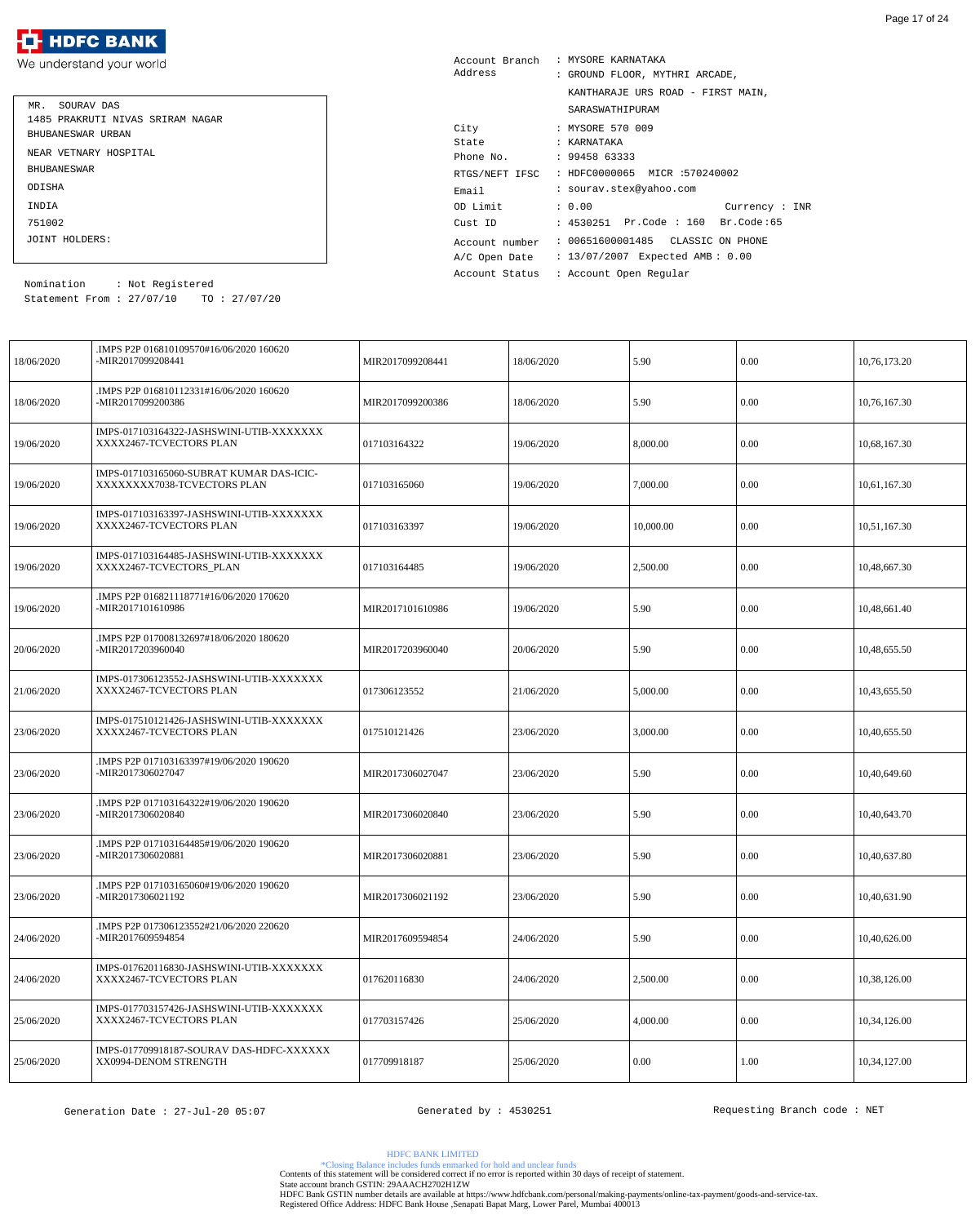

| MR. SOURAV DAS                   |
|----------------------------------|
| 1485 PRAKRUTI NIVAS SRIRAM NAGAR |
| BHUBANESWAR URBAN                |
| NEAR VETNARY HOSPITAL            |
| <b>BHUBANE SWAR</b>              |
| ODISHA                           |
| <b>TNDTA</b>                     |
| 751002                           |
| JOINT HOLDERS:                   |

| Account Branch | : MYSORE KARNATAKA                 |
|----------------|------------------------------------|
| Address        | : GROUND FLOOR, MYTHRI ARCADE,     |
|                | KANTHARAJE URS ROAD - FIRST MAIN,  |
|                | SARASWATHIPURAM                    |
| City           | : MYSORE 570 009                   |
| State          | : KARNATAKA                        |
| Phone No.      | : 9945863333                       |
| RTGS/NEFT IFSC | : HDFC0000065 MICR :570240002      |
| Email          | : sourav.stex@yahoo.com            |
| OD Limit       | : 0.00<br>Current : INR            |
| Cust ID        | : 4530251 Pr.Code : 160 Br.Code:65 |
| Account number | : 00651600001485  CLASSIC ON PHONE |
| A/C Open Date  | : 13/07/2007 Expected AMB: 0.00    |
| Account Status | : Account Open Regular             |

Statement From : 27/07/10 TO : 27/07/20 Nomination : Not Registered

| 25/06/2020 | IMPS-017709920506-SOURAV DAS-HDFC-XXXXXX<br>XX0994-DENOMIINATION    | 017709920506     | 25/06/2020 | 0.00        | 2.00        | 10,34,129.00 |
|------------|---------------------------------------------------------------------|------------------|------------|-------------|-------------|--------------|
| 25/06/2020 | IMPS-017709921498-SOURAV DAS-HDFC-XXXXXX<br>XX0994-DENOMINATION     | 017709921498     | 25/06/2020 | 0.00        | 5.00        | 10,34,134.00 |
| 25/06/2020 | IMPS-017709924137-SOURAV DAS-HDFC-XXXXXX<br>XX0994-DENOMINATION     | 017709924137     | 25/06/2020 | 0.00        | 10.00       | 10,34,144.00 |
| 25/06/2020 | IMPS-017710928528-SOURAV DAS-HDFC-XXXXXX<br>XX0994-DENOMINATION     | 017710928528     | 25/06/2020 | 0.00        | 20.00       | 10,34,164.00 |
| 25/06/2020 | IMPS-017710930078-SOURAV DAS-HDFC-XXXXXX<br>XX0994-DENOMINATION     | 017710930078     | 25/06/2020 | 0.00        | 50.00       | 10,34,214.00 |
| 25/06/2020 | IMPS-017710932381-SOURAV DAS-HDFC-XXXXXX<br>XX0994-DENOMINATION     | 017710932381     | 25/06/2020 | 0.00        | 100.00      | 10,34,314.00 |
| 25/06/2020 | IMPS-017710935200-SOURAV DAS-HDFC-XXXXXX<br>XX0994-DENOMINATION     | 017710935200     | 25/06/2020 | 0.00        | 200.00      | 10,34,514.00 |
| 25/06/2020 | IMPS-017710937116-SOURAV DAS-HDFC-XXXXXX<br>XX0994-DENOMINATION     | 017710937116     | 25/06/2020 | 0.00        | 500.00      | 10,35,014.00 |
| 25/06/2020 | IMPS-017710939725-SOURAV DAS-HDFC-XXXXXX<br>XX0994-DENOMINATION     | 017710939725     | 25/06/2020 | 0.00        | 2,000.00    | 10,37,014.00 |
| 25/06/2020 | IMPS P2P 017510121426#23/06/2020 230620.<br>-MIR2017711731373       | MIR2017711731373 | 25/06/2020 | 5.90        | 0.00        | 10,37,008.10 |
| 26/06/2020 | IMPS-017822135367-JASHSWINI-UTIB-XXXXXXX<br>XXXX2467-TCVECTORS PLAN | 017822135367     | 26/06/2020 | 4,000.00    | 0.00        | 10,33,008.10 |
| 28/06/2020 | IB FUNDS TRANSFER DR-00171050134668 -SOU<br><b>RAV DAS</b>          | IB28040204950246 | 28/06/2020 | 5,45,000.00 | 0.00        | 4,88,008.10  |
| 28/06/2020 | IB FUNDS TRANSFER DR-00171050134668 -SOU<br><b>RAV DAS</b>          | IB28043330820110 | 28/06/2020 | 3,00,000.00 | 0.00        | 1,88,008.10  |
| 29/06/2020 | IMPS P2P 017620116830#24/06/2020 250620.<br>-MIR2017915644527       | MIR2017915644527 | 29/06/2020 | 5.90        | $0.00\,$    | 1,88,002.20  |
| 29/06/2020 | .IMPS P2P 017703157426#25/06/2020 250620<br>-MIR2017915644534       | MIR2017915644534 | 29/06/2020 | 5.90        | $0.00\,$    | 1,87,996.30  |
| 30/06/2020 | 50400174220743- RD INSTALLMENT-JUN 2020                             |                  | 30/06/2020 | 1,000.00    | 0.00        | 1,86,996.30  |
| 01/07/2020 | CREDIT INTEREST CAPITALISED                                         |                  | 30/06/2020 | 0.00        | 1,320.00    | 1,88,316.30  |
| 01/07/2020 | IMPS P2P 017822135367#26/06/2020 290620<br>-MIR2018318582706        | MIR2018318582706 | 01/07/2020 | 5.90        | $0.00\,$    | 1,88,310.40  |
| 04/07/2020 | IMPS-018622128525-SOURAV DAS-HDFC-XXXXXX<br>XX0994-TCVECTORS PLAN   | 018622128525     | 04/07/2020 | 0.00        | 2,00,000.00 | 3,88,310.40  |

HDFC BANK LIMITED

\*Closing Balance includes funds enmarked for hold and unclear funds Contents of this statement will be considered correct if no error is reported within 30 days of receipt of statement.

State account branch GSTIN: 29AAACH2702H1ZW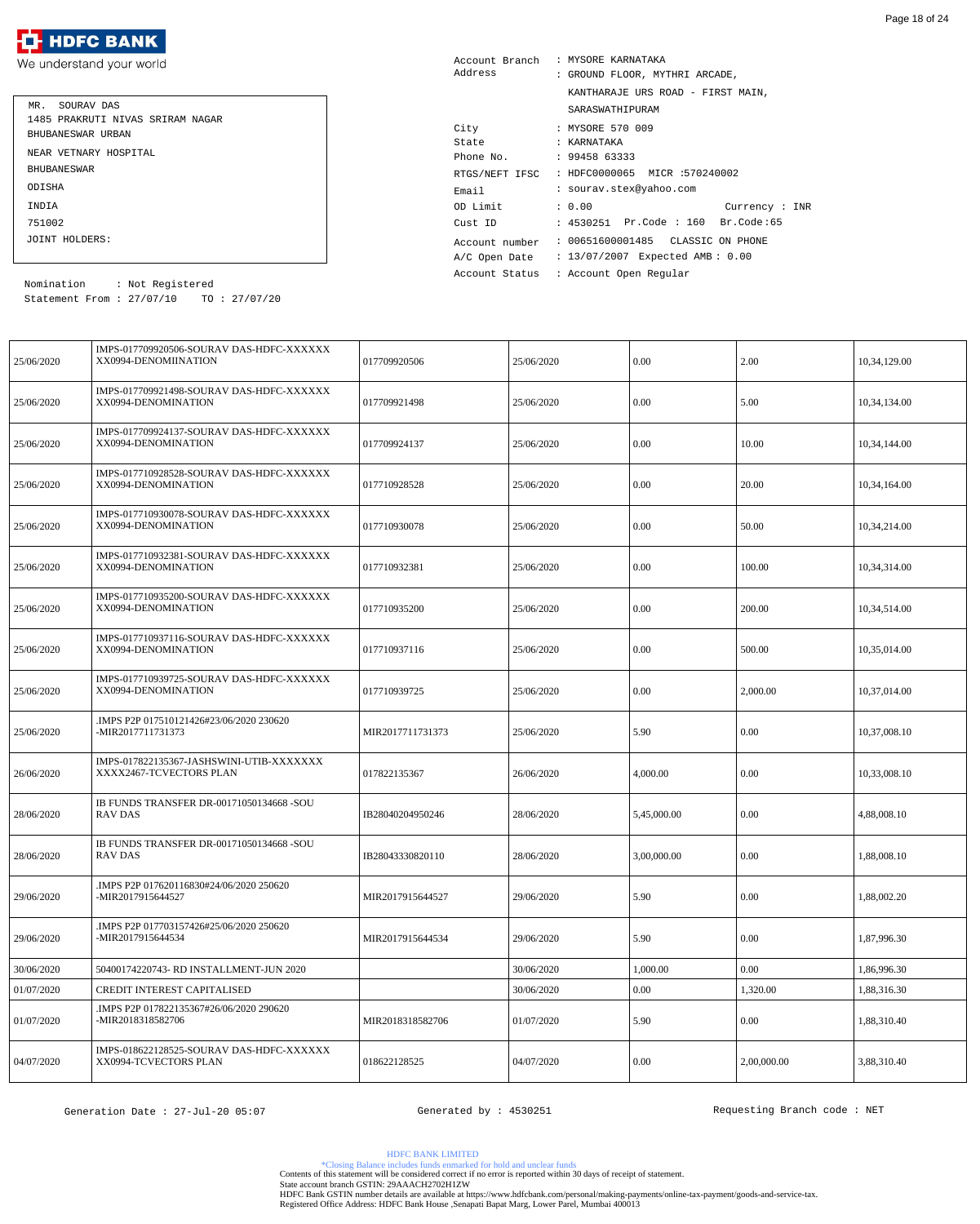

| MR. SOURAV DAS                   |
|----------------------------------|
| 1485 PRAKRUTI NIVAS SRIRAM NAGAR |
| BHUBANESWAR URBAN                |
| NEAR VETNARY HOSPITAL            |
| <b>BHUBANE SWAR</b>              |
| ODISHA                           |
| INDIA                            |
| 751002                           |
| JOINT HOLDERS:                   |

| Account Branch | : MYSORE KARNATAKA                 |
|----------------|------------------------------------|
| Address        | : GROUND FLOOR, MYTHRI ARCADE,     |
|                | KANTHARAJE URS ROAD - FIRST MAIN,  |
|                | SARASWATHIPURAM                    |
| City           | : MYSORE 570 009                   |
| State          | : KARNATAKA                        |
| Phone No.      | : 9945863333                       |
| RTGS/NEFT IFSC | : HDFC0000065 MICR :570240002      |
| Email          | : sourav.stex@yahoo.com            |
| OD Limit       | : 0.00<br>Current : INR            |
| Cust ID        | : 4530251 Pr.Code : 160 Br.Code:65 |
| Account number | : 00651600001485 CLASSIC ON PHONE  |
| A/C Open Date  | : 13/07/2007 Expected AMB: 0.00    |
| Account Status | : Account Open Regular             |

Statement From : 27/07/10 TO : 27/07/20 Nomination : Not Registered

| 04/07/2020 | NEFT CR-ICIC0SF0002-SOURAV DAS-SOURAV DA<br>S-2022583372                     | 2022583372       | 04/07/2020 | 0.00        | 2,00,000.00 | 5,88,310.40 |
|------------|------------------------------------------------------------------------------|------------------|------------|-------------|-------------|-------------|
| 04/07/2020 | IB FUNDS TRANSFER DR-00171050134668 -SOU<br><b>RAV DAS</b>                   | IB04225633335911 | 04/07/2020 | 1,10,000.00 | 0.00        | 4,78,310.40 |
| 04/07/2020 | IB FUNDS TRANSFER DR-00171050134668 -SOU<br>RAV DAS                          | IB04230711150934 | 04/07/2020 | 2,00,000.00 | 0.00        | 2,78,310.40 |
| 05/07/2020 | IMPS-018700271411-SOURAV DAS-HDFC-XXXXXX<br>XX0994-TCVECTORS PLAN            | 018700271411     | 05/07/2020 | 0.00        | 2,00,000.00 | 4,78,310.40 |
| 05/07/2020 | IB FUNDS TRANSFER DR-00171050134668 -SOU<br>RAV DAS                          | IB05002211361581 | 05/07/2020 | 3,00,000.00 | 0.00        | 1,78,310.40 |
| 05/07/2020 | NEFT CR-ICIC0SF0002-SOURAV DAS-SOURAV DA<br>S-2022626970                     | 2022626970       | 05/07/2020 | 0.00        | 1,90,000.00 | 3,68,310.40 |
| 09/07/2020 | IB FUNDS TRANSFER DR-00171050134668 -SOU<br>RAV DAS                          | IB09035827650089 | 09/07/2020 | 7,000.00    | 0.00        | 3,61,310.40 |
| 09/07/2020 | IB FUNDS TRANSFER DR-00171050134668 -SOU<br><b>RAV DAS</b>                   | IB09060542270929 | 09/07/2020 | 10,000.00   | 0.00        | 3,51,310.40 |
| 09/07/2020 | IMPS-019119171014-JASHSWINI-UTIB-XXXXXXX<br>XXXX2467-TCVECTORS SILVER CHK    | 019119171014     | 09/07/2020 | 11,000.00   | 0.00        | 3,40,310.40 |
| 12/07/2020 | IB FUNDS TRANSFER DR-00171050134668 -SOU<br><b>RAV DAS</b>                   | IB12083511148398 | 12/07/2020 | 5,000.00    | 0.00        | 3,35,310.40 |
| 12/07/2020 | IB FUNDS TRANSFER DR-00171050134668 -SOU<br><b>RAV DAS</b>                   | IB12102818363495 | 12/07/2020 | 10,000.00   | 0.00        | 3,25,310.40 |
| 14/07/2020 | IMPS P2P 019119171014#09/07/2020 100720<br>-MIR2019535049776                 | MIR2019535049776 | 14/07/2020 | 5.90        | 0.00        | 3,25,304.50 |
| 14/07/2020 | IB FUNDS TRANSFER DR-00171050134668 -SOU<br>RAV DAS                          | IB14205416968429 | 14/07/2020 | 5,000.00    | 0.00        | 3,20,304.50 |
| 16/07/2020 | IB FUNDS TRANSFER DR-00171050134668 -SOU<br><b>RAV DAS</b>                   | IB16091106740829 | 16/07/2020 | 10,000.00   | 0.00        | 3,10,304.50 |
| 16/07/2020 | IB FUNDS TRANSFER DR-00171050134668 -SOU<br>RAV DAS                          | IB16094102213382 | 16/07/2020 | 5,000.00    | 0.00        | 3,05,304.50 |
| 16/07/2020 | IB FUNDS TRANSFER DR-00171050134668 -SOU<br><b>RAV DAS</b>                   | IB16101115981301 | 16/07/2020 | 5,000.00    | 0.00        | 3,00,304.50 |
| 16/07/2020 | IMPS-019810183227-SOURAV DAS-ICIC-XXXXXX<br>XX0994-WORLD DEBIT CARD EXPENSES | 019810183227     | 16/07/2020 | 8,000.00    | 0.00        | 2,92,304.50 |
| 16/07/2020 | IMPS-019810183673-SOURAV DAS-ICIC-XXXXXX<br>XX0994-ICICI BASE DENOMINATION   | 019810183673     | 16/07/2020 | 1.00        | 0.00        | 2,92,303.50 |

Generation Date : 27-Jul-20 05:07 (Generated by : 4530251) The Requesting Branch code : NET

HDFC BANK LIMITED

\*Closing Balance includes funds enmarked for hold and unclear funds Contents of this statement will be considered correct if no error is reported within 30 days of receipt of statement.

State account branch GSTIN: 29AAACH2702H1ZW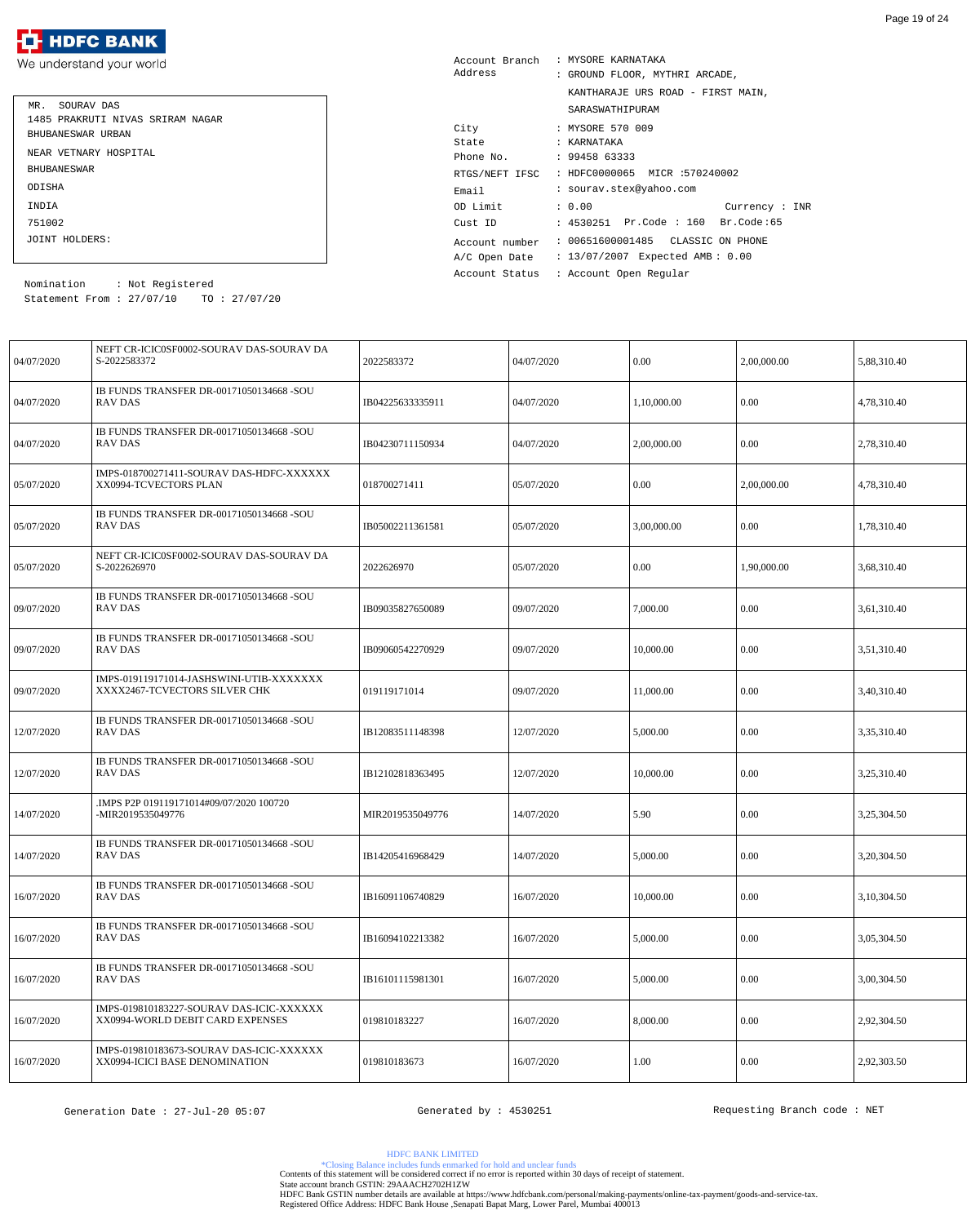We understand your world

| SOURAV DAS<br>MR.                |
|----------------------------------|
| 1485 PRAKRUTI NIVAS SRIRAM NAGAR |
| BHUBANESWAR URBAN                |
| NEAR VETNARY HOSPITAL            |
| <b>BHUBANE SWAR</b>              |
| ODISHA                           |
| <b>TNDTA</b>                     |
| 751002                           |
| JOINT HOLDERS:                   |

| Account Branch | : MYSORE KARNATAKA                           |
|----------------|----------------------------------------------|
| Address        | : GROUND FLOOR, MYTHRI ARCADE,               |
|                | KANTHARAJE URS ROAD - FIRST MAIN,            |
|                | SARASWATHIPURAM                              |
| City           | : MYSORE 570 009                             |
| State          | : KARNATAKA                                  |
| Phone No.      | : 9945863333                                 |
|                | RTGS/NEFT IFSC : HDFC0000065 MICR :570240002 |
| Email          | : sourav.stex@yahoo.com                      |
| OD Limit       | : 0.00<br>Current: INR                       |
| Cust ID        | : 4530251 Pr.Code : 160 Br.Code:65           |
| Account number | : 00651600001485  CLASSIC ON PHONE           |
| A/C Open Date  | : 13/07/2007 Expected AMB: 0.00              |
| Account Status | : Account Open Regular                       |

Statement From : 27/07/10 TO : 27/07/20 Nomination : Not Registered

| 16/07/2020 | IMPS-019810183814-SOURAV DAS-ICIC-XXXXXX<br>XX0994-ICICI BASE DENOMINATION | 019810183814     | 16/07/2020 | 2.00     | 0.00     | 2,92,301.50 |
|------------|----------------------------------------------------------------------------|------------------|------------|----------|----------|-------------|
| 16/07/2020 | IMPS-019810184857-SOURAV DAS-ICIC-XXXXXX<br>XX0994-ICICI BASE DENOMINATION | 019810184857     | 16/07/2020 | 5.00     | 0.00     | 2,92,296.50 |
| 16/07/2020 | IMPS-019810186155-SOURAV DAS-ICIC-XXXXXX<br>XX0994-ICICI BASE DENOMINATION | 019810186155     | 16/07/2020 | 10.00    | 0.00     | 2,92,286.50 |
| 16/07/2020 | IMPS-019810185622-SOURAV DAS-ICIC-XXXXXX<br>XX0994-ICICI BASE DENOMINATION | 019810185622     | 16/07/2020 | 20.00    | 0.00     | 2,92,266.50 |
| 16/07/2020 | IMPS-019810186453-SOURAV DAS-ICIC-XXXXXX<br>XX0994-ICICI BASE DENOMINATION | 019810186453     | 16/07/2020 | 50.00    | 0.00     | 2,92,216.50 |
| 16/07/2020 | IMPS-019810186660-SOURAV DAS-ICIC-XXXXXX<br>XX0994-ICICI BASE DENOMINATION | 019810186660     | 16/07/2020 | 100.00   | 0.00     | 2,92,116.50 |
| 16/07/2020 | IMPS-019810186923-SOURAV DAS-ICIC-XXXXXX<br>XX0994-ICICI BASE DENOMINATION | 019810186923     | 16/07/2020 | 200.00   | 0.00     | 2,91,916.50 |
| 16/07/2020 | IMPS-019810187664-SOURAV DAS-ICIC-XXXXXX<br>XX0994-ICICI BASE DENOMINATION | 019810187664     | 16/07/2020 | 500.00   | 0.00     | 2,91,416.50 |
| 16/07/2020 | IMPS-019810188446-SOURAV DAS-ICIC-XXXXXX<br>XX0994-ICICI BASE DENOMINATION | 019810188446     | 16/07/2020 | 2,000.00 | 0.00     | 2,89,416.50 |
| 16/07/2020 | IB FUNDS TRANSFER DR-00171050134668 -SOU<br><b>RAV DAS</b>                 | IB16132207710666 | 16/07/2020 | 1.00     | 0.00     | 2,89,415.50 |
| 16/07/2020 | IB FUNDS TRANSFER DR-00171050134668 -SOU<br><b>RAV DAS</b>                 | IB16132231657915 | 16/07/2020 | 2.00     | 0.00     | 2,89,413.50 |
| 16/07/2020 | IB FUNDS TRANSFER DR-00171050134668 -SOU<br><b>RAV DAS</b>                 | IB16132255269032 | 16/07/2020 | 5.00     | 0.00     | 2,89,408.50 |
| 16/07/2020 | IB FUNDS TRANSFER DR-00171050134668 -SOU<br><b>RAV DAS</b>                 | IB16132318202775 | 16/07/2020 | 10.00    | 0.00     | 2,89,398.50 |
| 16/07/2020 | IB FUNDS TRANSFER DR-00171050134668 -SOU<br>RAV DAS                        | IB16132340838934 | 16/07/2020 | 20.00    | 0.00     | 2,89,378.50 |
| 16/07/2020 | IB FUNDS TRANSFER DR-00171050134668 -SOU<br><b>RAV DAS</b>                 | IB16132429049387 | 16/07/2020 | 50.00    | $0.00\,$ | 2,89,328.50 |
| 16/07/2020 | IB FUNDS TRANSFER DR-00171050134668 -SOU<br><b>RAV DAS</b>                 | IB16132451779204 | 16/07/2020 | 100.00   | 0.00     | 2,89,228.50 |
| 16/07/2020 | IB FUNDS TRANSFER DR-00171050134668 -SOU<br><b>RAV DAS</b>                 | IB16132515678994 | 16/07/2020 | 200.00   | 0.00     | 2,89,028.50 |
| 16/07/2020 | IB FUNDS TRANSFER DR-00171050134668 -SOU<br>RAV DAS                        | IB16132541478387 | 16/07/2020 | 500.00   | 0.00     | 2,88,528.50 |

HDFC BANK LIMITED

\*Closing Balance includes funds enmarked for hold and unclear funds Contents of this statement will be considered correct if no error is reported within 30 days of receipt of statement.

State account branch GSTIN: 29AAACH2702H1ZW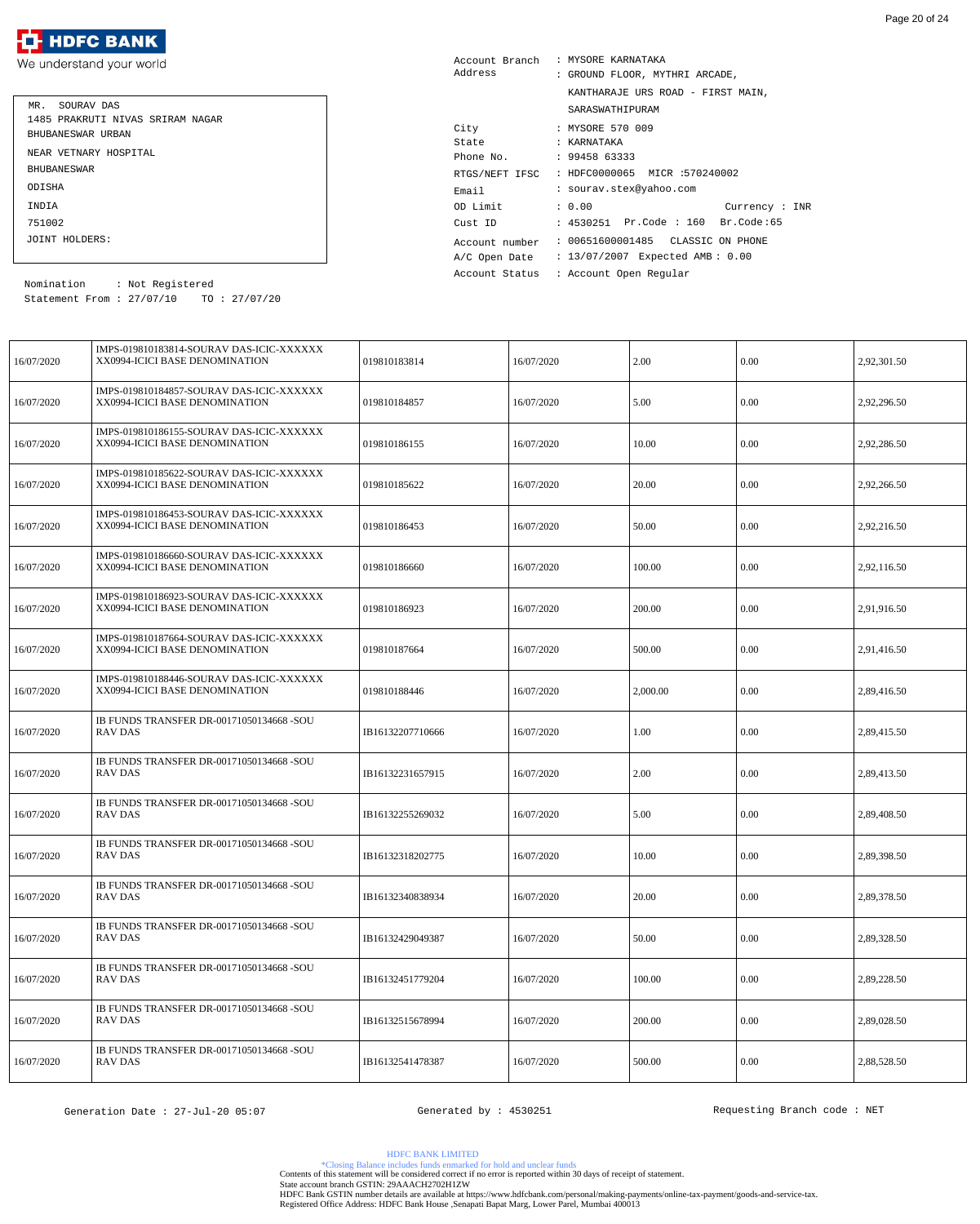| MR. SOURAV DAS                   |
|----------------------------------|
| 1485 PRAKRUTI NIVAS SRIRAM NAGAR |
| BHUBANESWAR URBAN                |
| NEAR VETNARY HOSPITAL            |
| <b>BHUBANE SWAR</b>              |
| ODISHA                           |
| <b>TNDTA</b>                     |
| 751002                           |
| JOINT HOLDERS:                   |

| Account Branch<br>Address | : MYSORE KARNATAKA<br>: GROUND FLOOR, MYTHRI ARCADE, |                                              |  |  |
|---------------------------|------------------------------------------------------|----------------------------------------------|--|--|
|                           |                                                      | KANTHARAJE URS ROAD - FIRST MAIN,            |  |  |
|                           |                                                      | SARASWATHIPURAM                              |  |  |
| City                      |                                                      | : MYSORE 570 009                             |  |  |
| State                     |                                                      | : KARNATAKA                                  |  |  |
| Phone No. : 99458 63333   |                                                      |                                              |  |  |
|                           |                                                      | RTGS/NEFT IFSC : HDFC0000065 MICR :570240002 |  |  |
| Email                     |                                                      | : sourav.stex@yahoo.com                      |  |  |
| OD Limit                  |                                                      | : 0.00<br>Current : INR                      |  |  |
| Cust ID                   |                                                      | : 4530251 Pr.Code : 160 Br.Code:65           |  |  |
| Account number            |                                                      | : 00651600001485 CLASSIC ON PHONE            |  |  |
| A/C Open Date             |                                                      | : 13/07/2007 Expected AMB: 0.00              |  |  |
| Account Status            |                                                      | : Account Open Regular                       |  |  |

Statement From : 27/07/10 TO : 27/07/20 Nomination : Not Registered

| 16/07/2020 | IB FUNDS TRANSFER DR-00171050134668 -SOU<br><b>RAV DAS</b>                     | IB16132602193151 | 16/07/2020 | 2,000.00  | 0.00     | 2,86,528.50 |
|------------|--------------------------------------------------------------------------------|------------------|------------|-----------|----------|-------------|
| 17/07/2020 | IMPS-019908140040-SOURAV DAS-ICIC-XXXXXX<br>XX0994-TCVECTORS PLAN              | 019908140040     | 17/07/2020 | 20,000.00 | 0.00     | 2,66,528.50 |
| 17/07/2020 | IMPS-019908145587-JASHSWINI-UTIB-XXXXXXX<br>XXXX2467-TCVECTORS EXPENSES        | 019908145587     | 17/07/2020 | 25,000.00 | 0.00     | 2,41,528.50 |
| 17/07/2020 | IMPS-019909147571-JASHSWINI-UTIB-XXXXXXX<br>XXXX2467-TCVECTORS EXPENSES        | 019909147571     | 17/07/2020 | 20,000.00 | 0.00     | 2,21,528.50 |
| 17/07/2020 | IMPS-019909151178-JASHSWINI-UTIB-XXXXXXX<br>XXXX2467-TCVECTORS EXPENSES        | 019909151178     | 17/07/2020 | 20,000.00 | 0.00     | 2,01,528.50 |
| 17/07/2020 | IMPS-019909156313-JASHSWINI-UTIB-XXXXXXX<br>XXXX2467-TCVECTORS EXPENSES        | 019909156313     | 17/07/2020 | 20,000.00 | 0.00     | 1,81,528.50 |
| 17/07/2020 | IMPS-019909158250-JASHSWINI-UTIB-XXXXXXX<br>XXXX2467-TCVECTORS EXPENSES        | 019909158250     | 17/07/2020 | 20,000.00 | 0.00     | 1,61,528.50 |
| 17/07/2020 | IMPS-019910165753-JASHSWINI DAS-ICIC-XXX<br>XXXXX0471-TCVECTORS EXPENSES       | 019910165753     | 17/07/2020 | 20,000.00 | 0.00     | 1,41,528.50 |
| 17/07/2020 | IB FUNDS TRANSFER DR-00171050134668 -SOU<br><b>RAV DAS</b>                     | IB17213736458070 | 17/07/2020 | 5,000.00  | 0.00     | 1,36,528.50 |
| 17/07/2020 | IB FUNDS TRANSFER DR-00171050134668 -SOU<br><b>RAV DAS</b>                     | IB17215804935025 | 17/07/2020 | 5,000.00  | 0.00     | 1,31,528.50 |
| 18/07/2020 | IMPS-020005199037-JASHSWINI-UTIB-XXXXXXX<br>XXXX2467-TCVECTORS EXPENSES        | 020005199037     | 18/07/2020 | 11,000.00 | 0.00     | 1,20,528.50 |
| 18/07/2020 | IMPS-020007104973-JASHSWINI-UTIB-XXXXXXX<br>XXXX2467-TCVECTORS EXPENSES        | 020007104973     | 18/07/2020 | 15,000.00 | $0.00\,$ | 1,05,528.50 |
| 18/07/2020 | IB FUNDS TRANSFER DR-00171050134668 -SOU<br><b>RAV DAS</b>                     | IB18080145583964 | 18/07/2020 | 5,000.00  | 0.00     | 1,00,528.50 |
| 18/07/2020 | IMPS-020008111726-JASHSWINI-UTIB-XXXXXXX<br>XXXX2467-TCVECTORS FESTIN EXPENSES | 020008111726     | 18/07/2020 | 10,000.00 | 0.00     | 90,528.50   |
| 20/07/2020 | FD THROUGH NET-50300445949972:SOURAV DAS                                       | IB20223242605211 | 20/07/2020 | 5,000.00  | 0.00     | 85,528.50   |
| 21/07/2020 | FD THROUGH NET-50300445976074:SOURAV DAS                                       | IB21074031694389 | 21/07/2020 | 5,000.00  | $0.00\,$ | 80,528.50   |
| 22/07/2020 | IB FUNDS TRANSFER DR-00171050134668 -SOU<br><b>RAV DAS</b>                     | IB22164220081378 | 22/07/2020 | 4,000.00  | 0.00     | 76,528.50   |
| 22/07/2020 | IB FUNDS TRANSFER DR-00171050134668 -SOU<br>RAV DAS                            | IB22164837560395 | 22/07/2020 | 1,500.00  | 0.00     | 75,028.50   |
| 23/07/2020 | .IMPS P2P 019810183227#16/07/2020 160720<br>-MIR2020361303159                  | MIR2020361303159 | 23/07/2020 | 5.90      | $0.00\,$ | 75,022.60   |

HDFC BANK LIMITED

\*Closing Balance includes funds enmarked for hold and unclear funds Contents of this statement will be considered correct if no error is reported within 30 days of receipt of statement.

State account branch GSTIN: 29AAACH2702H1ZW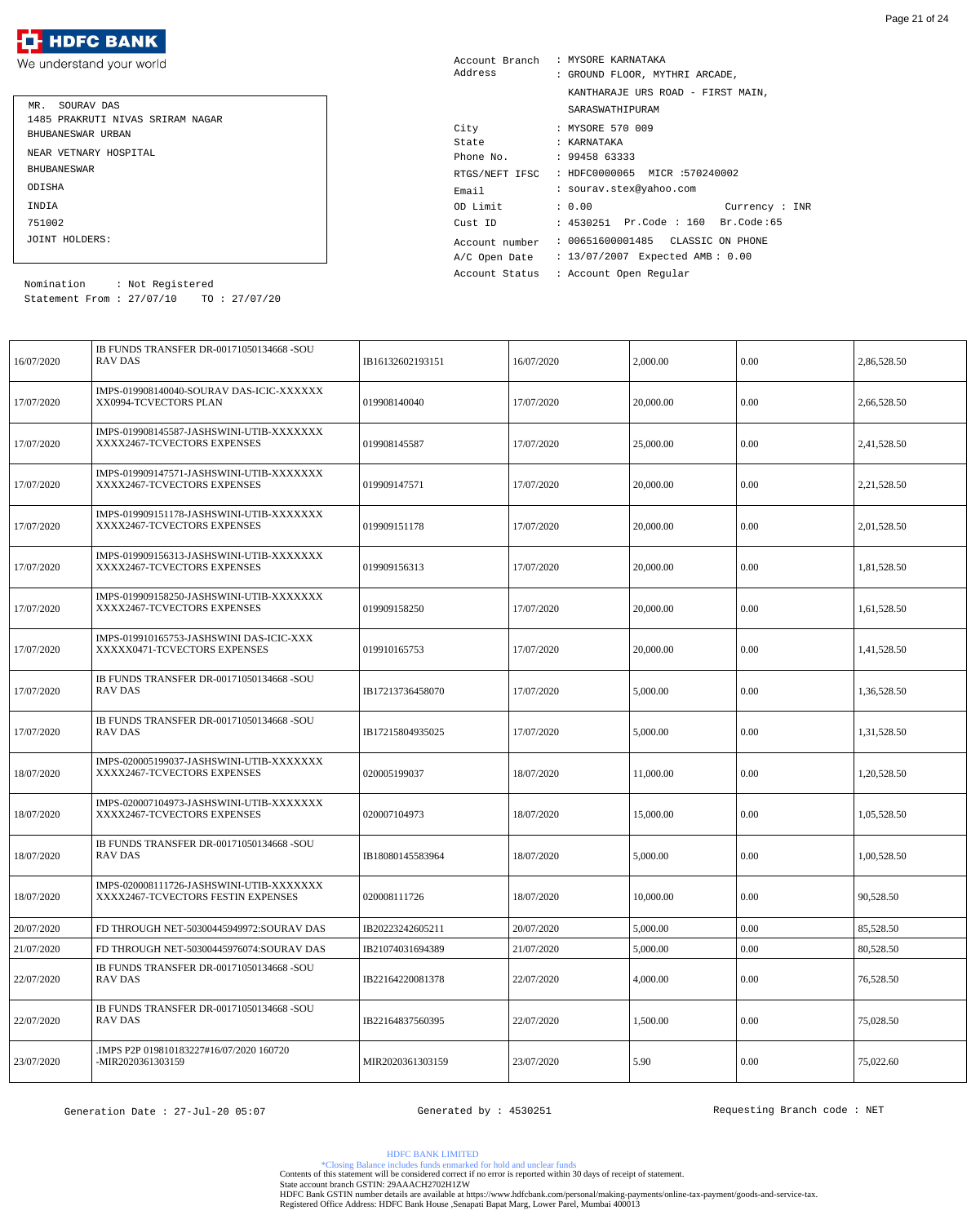| MR. SOURAV DAS                   |
|----------------------------------|
| 1485 PRAKRUTI NIVAS SRIRAM NAGAR |
| BHUBANESWAR URBAN                |
| NEAR VETNARY HOSPITAL            |
| <b>BHUBANE SWAR</b>              |
| ODISHA                           |
| <b>TNDTA</b>                     |
| 751002                           |
| JOINT HOLDERS:                   |

| Account Branch<br>Address | : MYSORE KARNATAKA<br>: GROUND FLOOR, MYTHRI ARCADE, |
|---------------------------|------------------------------------------------------|
|                           | KANTHARAJE URS ROAD - FIRST MAIN,                    |
|                           | SARASWATHIPURAM                                      |
| City                      | : MYSORE 570 009                                     |
| State                     | : KARNATAKA                                          |
| Phone No.                 | : 9945863333                                         |
| RTGS/NEFT IFSC            | : HDFC0000065 MICR :570240002                        |
| Email                     | : sourav.stex@yahoo.com                              |
| OD Limit                  | : 0.00<br>Current: INR                               |
| Cust ID                   | : 4530251 Pr.Code : 160 Br.Code:65                   |
| Account number            | : 00651600001485 CLASSIC ON PHONE                    |
| A/C Open Date             | : 13/07/2007 Expected AMB: 0.00                      |
| Account Status            | : Account Open Regular                               |

Statement From : 27/07/10 TO : 27/07/20 Nomination : Not Registered

| 23/07/2020 | IMPS P2P 019810183673#16/07/2020 160720.<br>-MIR2020360922865      | MIR2020360922865 | 23/07/2020 | 5.90     | 0.00      | 75,016.70 |
|------------|--------------------------------------------------------------------|------------------|------------|----------|-----------|-----------|
| 23/07/2020 | IMPS P2P 019810183814#16/07/2020 160720.<br>-MIR2020360922867      | MIR2020360922867 | 23/07/2020 | 5.90     | 0.00      | 75,010.80 |
| 23/07/2020 | IMPS P2P 019810184857#16/07/2020 160720.<br>-MIR2020360922861      | MIR2020360922861 | 23/07/2020 | 5.90     | 0.00      | 75,004.90 |
| 23/07/2020 | IMPS P2P 019810185622#16/07/2020 160720.<br>-MIR2020360922859      | MIR2020360922859 | 23/07/2020 | 5.90     | 0.00      | 74,999.00 |
| 23/07/2020 | IMPS P2P 019810186155#16/07/2020 160720<br>-MIR2020361303181       | MIR2020361303181 | 23/07/2020 | 5.90     | 0.00      | 74,993.10 |
| 23/07/2020 | .IMPS P2P 019810186453#16/07/2020 160720<br>-MIR2020360922860      | MIR2020360922860 | 23/07/2020 | 5.90     | 0.00      | 74,987.20 |
| 23/07/2020 | IMPS P2P 019810186660#16/07/2020 160720<br>-MIR2020361303171       | MIR2020361303171 | 23/07/2020 | 5.90     | 0.00      | 74,981.30 |
| 23/07/2020 | IMPS P2P 019810186923#16/07/2020 160720.<br>-MIR2020360922858      | MIR2020360922858 | 23/07/2020 | 5.90     | 0.00      | 74,975.40 |
| 23/07/2020 | IMPS P2P 019810187664#16/07/2020 160720.<br>-MIR2020360922863      | MIR2020360922863 | 23/07/2020 | 5.90     | 0.00      | 74,969.50 |
| 23/07/2020 | .IMPS P2P 019810188446#16/07/2020 160720<br>-MIR2020360922862      | MIR2020360922862 | 23/07/2020 | 5.90     | 0.00      | 74,963.60 |
| 25/07/2020 | IB FUNDS TRANSFER DR-00171050134668 -SOU<br><b>RAV DAS</b>         | IB25025645330175 | 25/07/2020 | 963.60   | 0.00      | 74,000.00 |
| 25/07/2020 | IB FUNDS TRANSFER DR-00171050134668 -SOU<br><b>RAV DAS</b>         | IB25082725775737 | 25/07/2020 | 3,000.00 | 0.00      | 71,000.00 |
| 26/07/2020 | IB FUNDS TRANSFER DR-00171050134668 -SOU<br>RAV DAS                | IB26093433364809 | 26/07/2020 | 2,600.00 | 0.00      | 68,400.00 |
| 26/07/2020 | IB FUNDS TRANSFER DR-00171050134668 -SOU<br>RAV DAS                | IB26122622354570 | 26/07/2020 | 3,000.00 | 0.00      | 65,400.00 |
| 26/07/2020 | IMPS-020813872011-SOURAV DAS-HDFC-XXXXXX<br>XX0994-INR-ITANIUM-STD | 020813872011     | 26/07/2020 | 0.00     | 10,000.00 | 75,400.00 |
| 26/07/2020 | IB FUNDS TRANSFER DR-00171050134668 -SOU<br><b>RAV DAS</b>         | IB26174343979846 | 26/07/2020 | 3,500.00 | 0.00      | 71,900.00 |
| 26/07/2020 | IB FUNDS TRANSFER DR-00171050134668 -SOU<br>RAV DAS                | IB26174912815891 | 26/07/2020 | 2,500.00 | 0.00      | 69,400.00 |
| 26/07/2020 | IB FUNDS TRANSFER DR-00171050134668 -SOU<br>RAV DAS                | IB26180548807511 | 26/07/2020 | 3,000.00 | 0.00      | 66,400.00 |

HDFC BANK LIMITED

\*Closing Balance includes funds enmarked for hold and unclear funds Contents of this statement will be considered correct if no error is reported within 30 days of receipt of statement.

State account branch GSTIN: 29AAACH2702H1ZW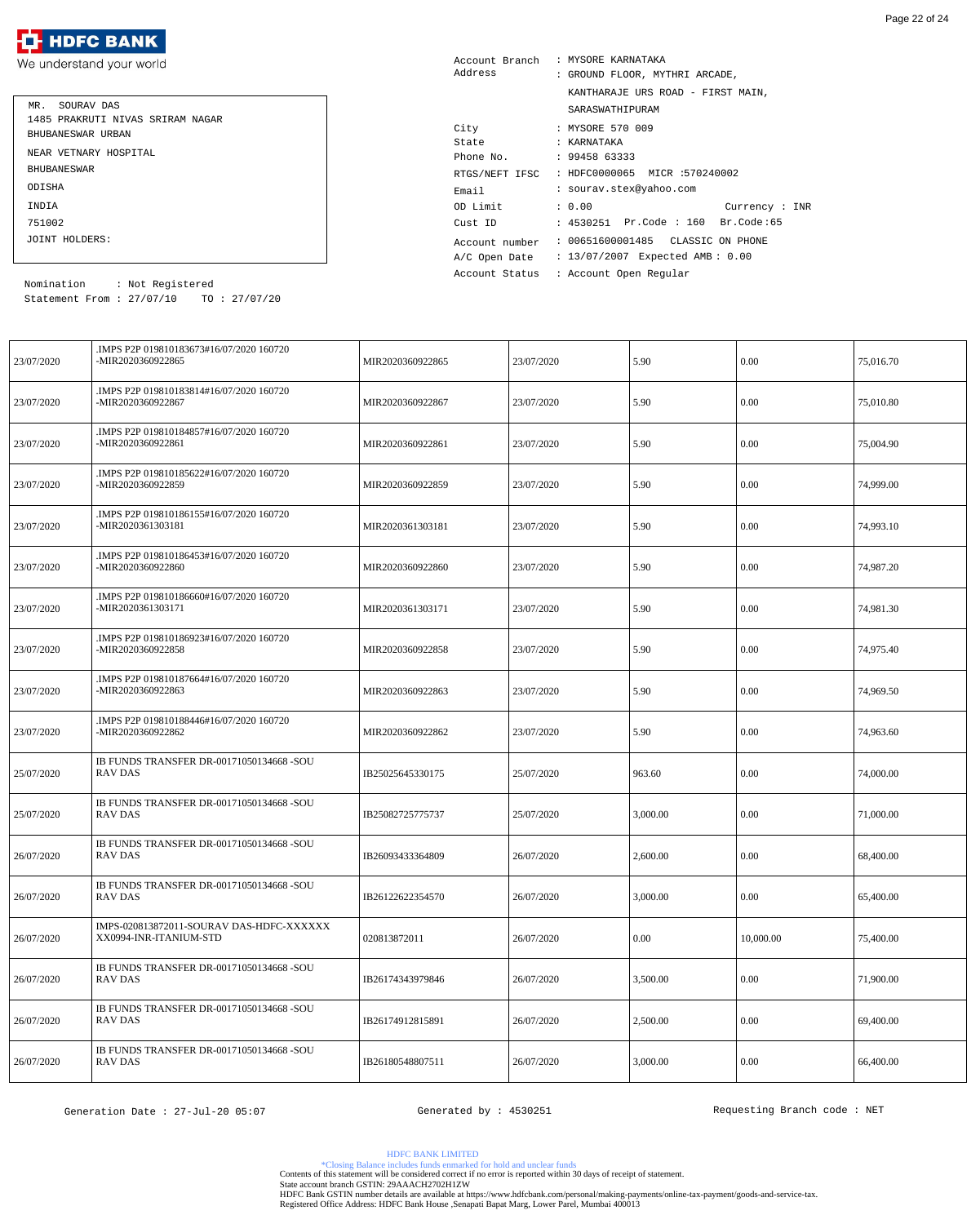

| SOURAV DAS<br>MR.                |
|----------------------------------|
| 1485 PRAKRUTI NIVAS SRIRAM NAGAR |
| BHUBANESWAR URBAN                |
| NEAR VETNARY HOSPITAL            |
| <b>BHUBANE SWAR</b>              |
| ODISHA                           |
| <b>TNDTA</b>                     |
| 751002                           |
| JOINT HOLDERS:                   |

| Account Branch | : MYSORE KARNATAKA                 |
|----------------|------------------------------------|
| Address        | : GROUND FLOOR, MYTHRI ARCADE,     |
|                | KANTHARAJE URS ROAD - FIRST MAIN,  |
|                | SARASWATHIPURAM                    |
| City           | : MYSORE 570 009                   |
| State          | : KARNATAKA                        |
| Phone No.      | : 9945863333                       |
| RTGS/NEFT IFSC | : HDFC0000065 MICR :570240002      |
| Email          | : sourav.stex@yahoo.com            |
| OD Limit       | : 0.00<br>Current : INR            |
| Cust ID        | : 4530251 Pr.Code : 160 Br.Code:65 |
| Account number | : 00651600001485 CLASSIC ON PHONE  |
| A/C Open Date  | : 13/07/2007 Expected AMB: 0.00    |
| Account Status | : Account Open Reqular             |
|                |                                    |

Statement From : 27/07/10 TO : 27/07/20 Nomination : Not Registered

| 26/07/2020 | IB FUNDS TRANSFER DR-00171050134668 -SOU<br><b>RAV DAS</b>            | IB26182247756244 | 26/07/2020 | 3,500.00 | 0.00     | 62,900.00 |
|------------|-----------------------------------------------------------------------|------------------|------------|----------|----------|-----------|
| 26/07/2020 | IMPS-020819103479-SOURAV DAS-ICIC-XXXXXX<br>XX0994-TCVECTORS USAGE    | 020819103479     | 26/07/2020 | 3,000.00 | 0.00     | 59,900.00 |
| 26/07/2020 | IMPS-020819112107-SOURAV DAS-ICIC-XXXXXX<br>XX0994-TCVECTORS EXP      | 020819112107     | 26/07/2020 | 6,000.00 | 0.00     | 53,900.00 |
| 26/07/2020 | IMPS-020820116934-SOURAV DAS-ICIC-XXXXXX<br>XX0994-TCVECTORS PLAN     | 020820116934     | 26/07/2020 | 6,750.00 | 0.00     | 47,150.00 |
| 26/07/2020 | IMPS-020822139333-SOURAV DAS-ICIC-XXXXXX<br>XX0994-TCVECTORS PLAN     | 020822139333     | 27/07/2020 | 7,000.00 | 0.00     | 40,150.00 |
| 27/07/2020 | IB FUNDS TRANSFER CR-00171050134668 -SOU<br>RAV DAS                   | IB27130222977235 | 27/07/2020 | 0.00     | 2,000.00 | 42,150.00 |
| 27/07/2020 | IMPS-020913107005-SOURAV DAS-ICIC-XXXXXX<br>XX0994-TCVECTORS VISA BUY | 020913107005     | 27/07/2020 | 6,000.00 | 0.00     | 36,150.00 |
| 27/07/2020 | IMPS P2P 019908140040#17/07/2020 170720<br>-MIR2020563142343          | MIR2020563142343 | 27/07/2020 | 5.90     | 0.00     | 36,144.10 |
| 27/07/2020 | IMPS P2P 019908145587#17/07/2020 170720.<br>-MIR2020563171774         | MIR2020563171774 | 27/07/2020 | 5.90     | 0.00     | 36,138.20 |
| 27/07/2020 | IMPS P2P 019909147571#17/07/2020 170720.<br>-MIR2020563142391         | MIR2020563142391 | 27/07/2020 | 5.90     | 0.00     | 36,132.30 |
| 27/07/2020 | IMPS P2P 019909151178#17/07/2020 170720.<br>-MIR2020563138579         | MIR2020563138579 | 27/07/2020 | 5.90     | $0.00\,$ | 36,126.40 |
| 27/07/2020 | IMPS P2P 019909156313#17/07/2020 170720.<br>-MIR2020563142338         | MIR2020563142338 | 27/07/2020 | 5.90     | 0.00     | 36,120.50 |
| 27/07/2020 | IMPS P2P 019909158250#17/07/2020 170720<br>-MIR2020563142364          | MIR2020563142364 | 27/07/2020 | 5.90     | 0.00     | 36.114.60 |
| 27/07/2020 | IMPS P2P 019910165753#17/07/2020 170720<br>-MIR2020563171779          | MIR2020563171779 | 27/07/2020 | 5.90     | 0.00     | 36,108.70 |
| 27/07/2020 | IMPS-020914144691-SOURAV DAS-ICIC-XXXXXX<br>XX0994-TCVECTORS VISA BUY | 020914144691     | 27/07/2020 | 3,000.00 | 0.00     | 33,108.70 |
| 27/07/2020 | IMPS-020914150820-SOURAV DAS-ICIC-XXXXXX<br>XX0994-TCVECTORS VISA BUY | 020914150820     | 27/07/2020 | 3,000.00 | 0.00     | 30,108.70 |
| 27/07/2020 | IMPS P2P 020005199037#18/07/2020 180720.<br>-MIR2020563685212         | MIR2020563685212 | 27/07/2020 | 5.90     | 0.00     | 30,102.80 |
| 27/07/2020 | IMPS P2P 020007104973#18/07/2020 180720<br>-MIR2020563685202          | MIR2020563685202 | 27/07/2020 | 5.90     | 0.00     | 30,096.90 |

HDFC BANK LIMITED

\*Closing Balance includes funds enmarked for hold and unclear funds Contents of this statement will be considered correct if no error is reported within 30 days of receipt of statement.

State account branch GSTIN: 29AAACH2702H1ZW